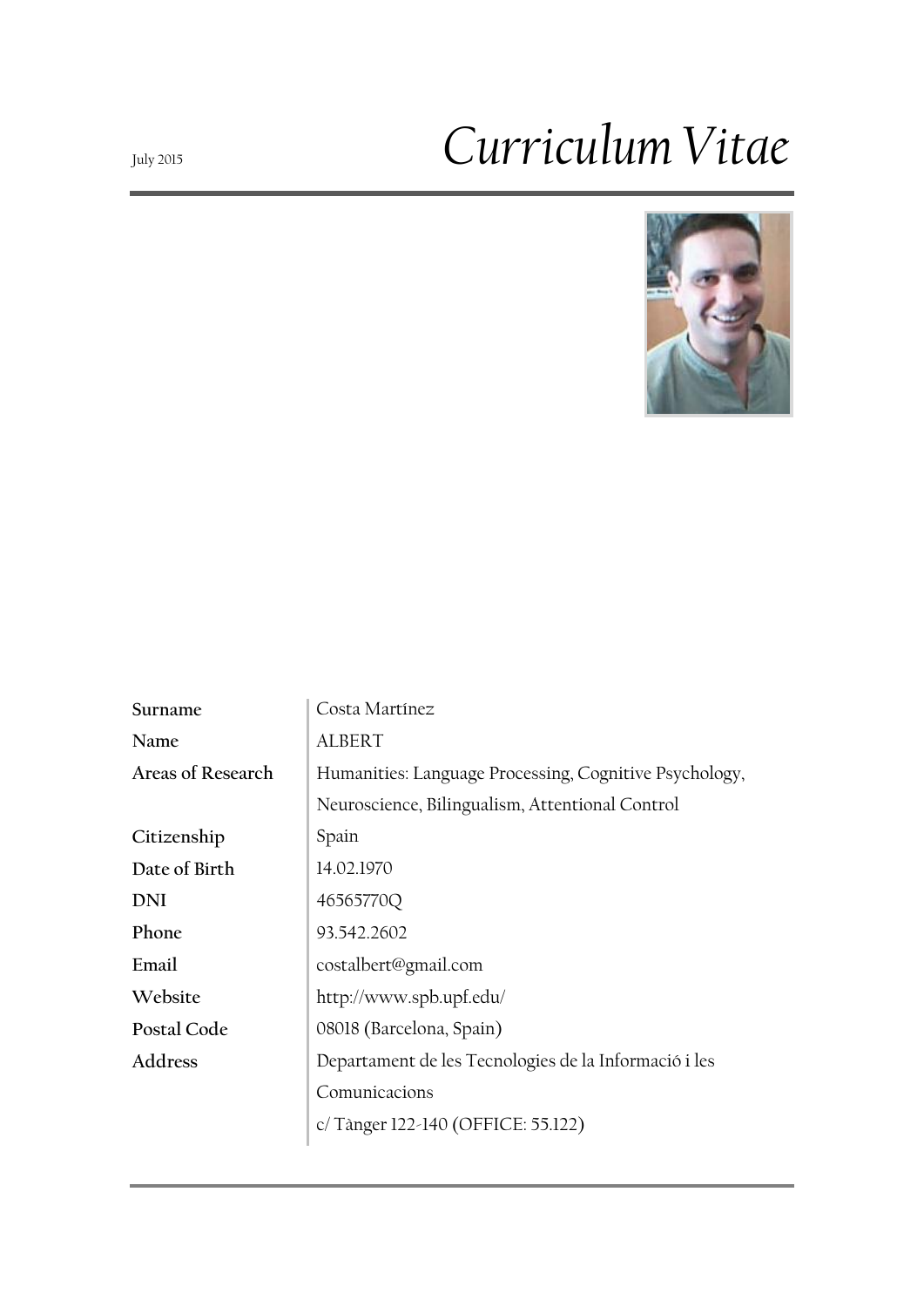| Language           | Speaking                 | Reading                       | Writing                  |
|--------------------|--------------------------|-------------------------------|--------------------------|
| Spanish            | <b>Excellent</b>         | <b>Excellent</b>              | <b>Excellent</b>         |
| Catalan<br>English | <b>Excellent</b><br>Good | <b>Excellent</b><br>Excellent | <b>Excellent</b><br>Good |
| Italian            | Basic                    | Basic                         | Basic                    |

# Language Background

# Education

| Degree          | PhD in Psychology (Thesis Director; Núria Sebastián-Gallés) |
|-----------------|-------------------------------------------------------------|
| Fellowship      | Spanish Ministry of Education and Science                   |
| Institution     | Universitat de Barcelona                                    |
| Date            | 1993 - 1997                                                 |
| Degree          | Degree in Psychology                                        |
| Institution     | Universitat de Barcelona                                    |
| <b>End Date</b> | 1994                                                        |

# Professional Background

| Position    | <b>ICREA</b> research Professor and Associate Professor              |
|-------------|----------------------------------------------------------------------|
| Institution | Universitat Pompeu Fabra (Barcelona; Spain)                          |
| Date        | October 2008 - Present                                               |
| Position    | Associate Professor (Professor Agregat-Serra Hunter)                 |
| Institution | Universitat de Barcelona (Spain)                                     |
| Date        | 2005 2008                                                            |
| Position    | Senior Researcher 'Ramon y Cajal'                                    |
| Institution | Psychology department, Universitat de Barcelona (Spain)              |
| Date        | 2002<br>2005                                                         |
| Position    | Post-doctoral fellow (Supervisor: Jacques Mehler)                    |
| Institution | Cognitive Neuroscience laboratory, International School for Advanced |
|             | Studies. (USA)                                                       |
| Date        | 2002<br>2001                                                         |
| Position    | Post-doctoral fellow (Supervisor: Alfonso Caramazza)                 |
| Institution | Cognitive Neuropsychology Laboratory, Harvard University (USA)       |
| Date        | 2001<br>1999                                                         |
| Position    | Post-doctoral fellow (Supervisor: Steven Pinker)                     |
| Institution | Brain and Cognitive Sciences Department, Massachusetts Institute of  |
|             | Technology (USA)                                                     |
| Date        | 1998<br>1999                                                         |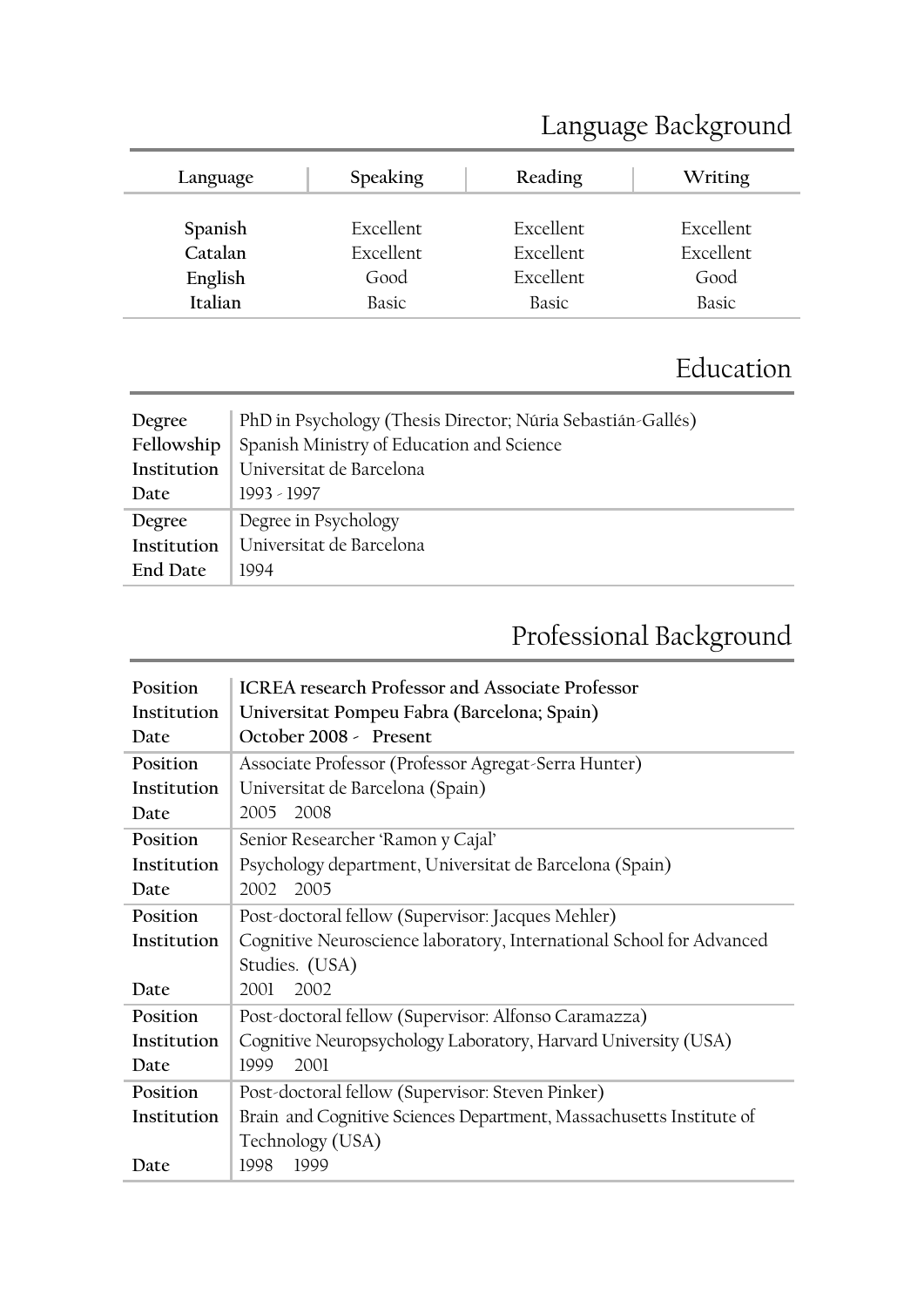| Honor       | Lecturship Certificate                                              |
|-------------|---------------------------------------------------------------------|
| Institution | Agència per a la Qualitat del Sistema Universitari de Catalunya     |
| Date        | 2004                                                                |
| Honor       | Research Certificate                                                |
| Institution | Agència per a la Qualitat del Sistema Universitari de Catalunya     |
| Date        | 2004                                                                |
| Award       | Highest qualification in the Doctoral dissertation                  |
| Institution | Universitat de Barcelona                                            |
| Date        | 1997                                                                |
| Award       | Best Master's thesis, 'The role of Syllable in Language Production' |
| Institution | Universitat de Barcelona                                            |
| Date        | 1993                                                                |

# Stays of Research

| Task        | Visiting Scientist and Lecturer                                 |
|-------------|-----------------------------------------------------------------|
| Institution | Department of Psychology (University of Chicago; USA)           |
| Date        | 04.2014-06.2014                                                 |
| Task        | Visiting Scientist                                              |
| Institution | Cognitive Neuropsychology Laboratory (Harvard University; USA)  |
| Date        | $06.2003 - 07.2003$                                             |
| Task        | Visiting Scientist                                              |
| Institution | Cognitive Neuropsychology Laboratory (Harvard University; USA). |
| Date        | 10.1997 - 12.1997                                               |
| Task        | Visiting Scientist                                              |
| Institution | Cognitive Neuropsychology Laboratory (Harvard University; USA)  |
| Date        | $10.1996 - 12.1996$                                             |
| Task        | Visiting Scientist                                              |
| Institution | Cognitive Science Group (University of Illinois; USA)           |
| Date        | $10.1995 - 11.1995$                                             |
| Task        | Visiting Scientist                                              |
| Institution | Max-Planck für Psicolinguistik (Netherlands)                    |
| Date        | $10.1994 - 11.1994$                                             |
| Task        | Research Assistant                                              |
| Institution | Universitat de Barcelona                                        |
| Date        | 1993                                                            |
| Task        | Visiting Scientist                                              |
| Institution | Psychology Department (University of Sussex; USA).              |
| Date        | $06.1992 - 07.1992$                                             |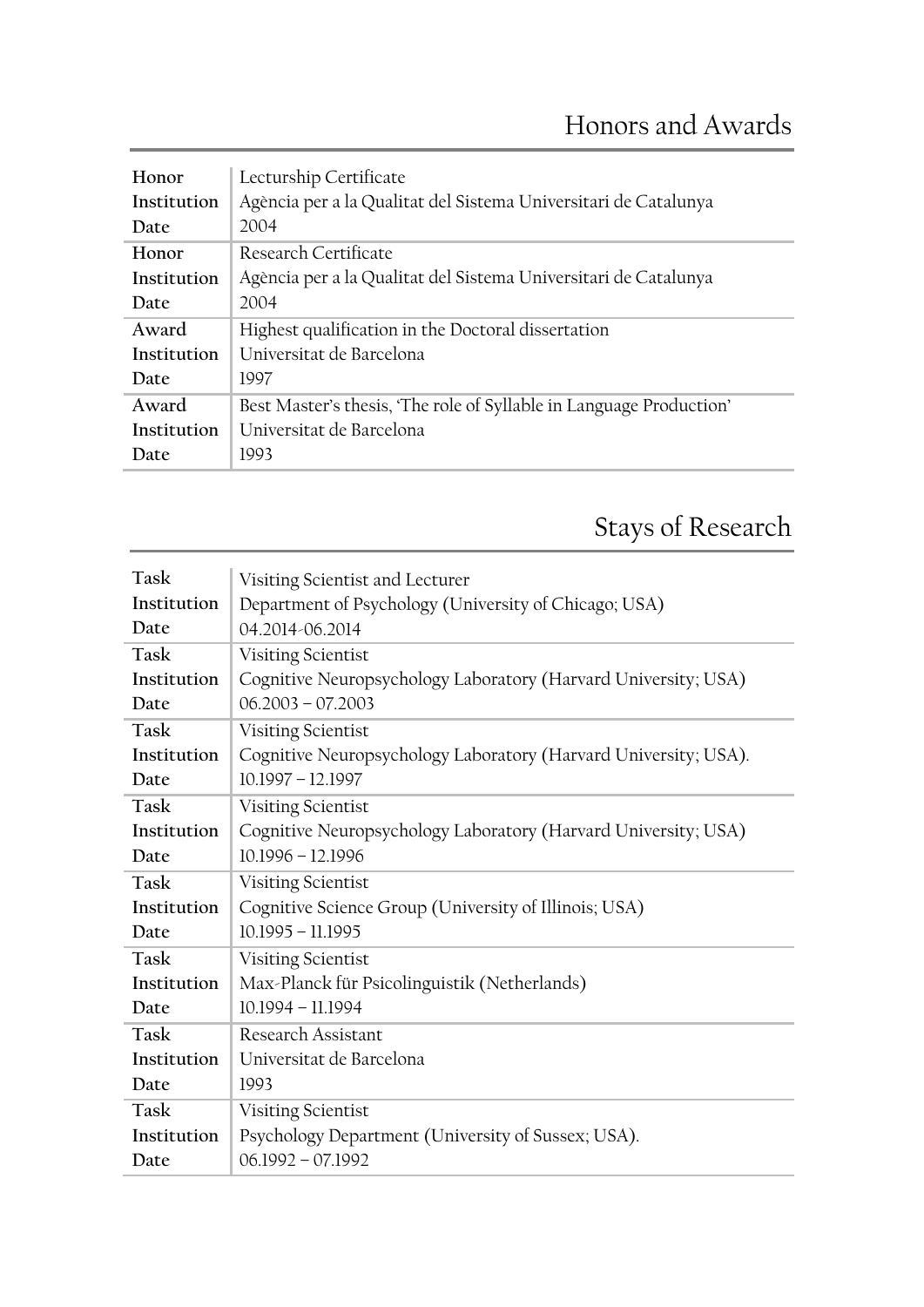| Title                     | Evaluating the impact of foreign language on responsibility                   |
|---------------------------|-------------------------------------------------------------------------------|
| <b>Funding Agency</b>     | and punishment in legal contexts<br>University of Chicago                     |
| Principal Investigator    | <b>Albert Costa</b>                                                           |
| Total amount $(\epsilon)$ | 9.348                                                                         |
| Date                      | 2013-2014                                                                     |
|                           |                                                                               |
| Title                     | Multilingual<br><b>Advancing</b><br>the<br>European<br>Experience<br>(AThEME) |
| <b>Funding Agency</b>     | European Union                                                                |
| Programme                 | 7 Framework Programme                                                         |
| Principal Investigator    | Albert Costa                                                                  |
| Total amount $(\epsilon)$ | 315.851                                                                       |
| Date                      | 2014-2019                                                                     |
| Title                     | On the active role of speakers in second language                             |
|                           | comprehension: Anticipation, integration and inferences                       |
|                           | processes                                                                     |
| <b>Funding Agency</b>     | Ministerio de Economía y Competitividad                                       |
| Programme                 | Plan Nacional de I+D+I (2008-2011)                                            |
| Principal Investigator    | <b>Albert Costa</b>                                                           |
| Total amount $(\epsilon)$ | 139.150,00                                                                    |
| Date                      | 2012-2014                                                                     |
| Title                     | On the conceptual representation of actions                                   |
| <b>Funding Agency</b>     | The Comission of the European Community                                       |
| Programme                 | 7 Framework Programme - Ideas- Marie Curie                                    |
|                           | Fellow: Mireia Hernández                                                      |
| Principal Investigator    | Albert Costa                                                                  |
| Total amount $(\epsilon)$ | 223.669,00                                                                    |
| Date                      | 2011-2014                                                                     |
| Title                     | Learning a language while living the 'Erasmus experience"                     |
|                           | (Juan de la Cierva fellowship)                                                |
| <b>Funding Agency</b>     | Ministerio de Ciencia e Innovación                                            |
| Programme                 | Plan Nacional de I+D+I (2008-2011)                                            |
| Principal Investigator    | Albert Costa                                                                  |
| Total amount $(\epsilon)$ | 100.980,00                                                                    |
| Date                      | 2011-2013                                                                     |
|                           |                                                                               |
| Title                     | Recognition of Faces and voices in Alzheimer's disease                        |
| <b>Funding Agency</b>     | Ministerio de Sanidad y Política Social                                       |
| Programme                 | <b>IMSERSO</b>                                                                |
| Principal Investigator    | Albert Costa                                                                  |
| Total amount $(\epsilon)$ | 34.000,00                                                                     |
| Date                      | 2011-2012                                                                     |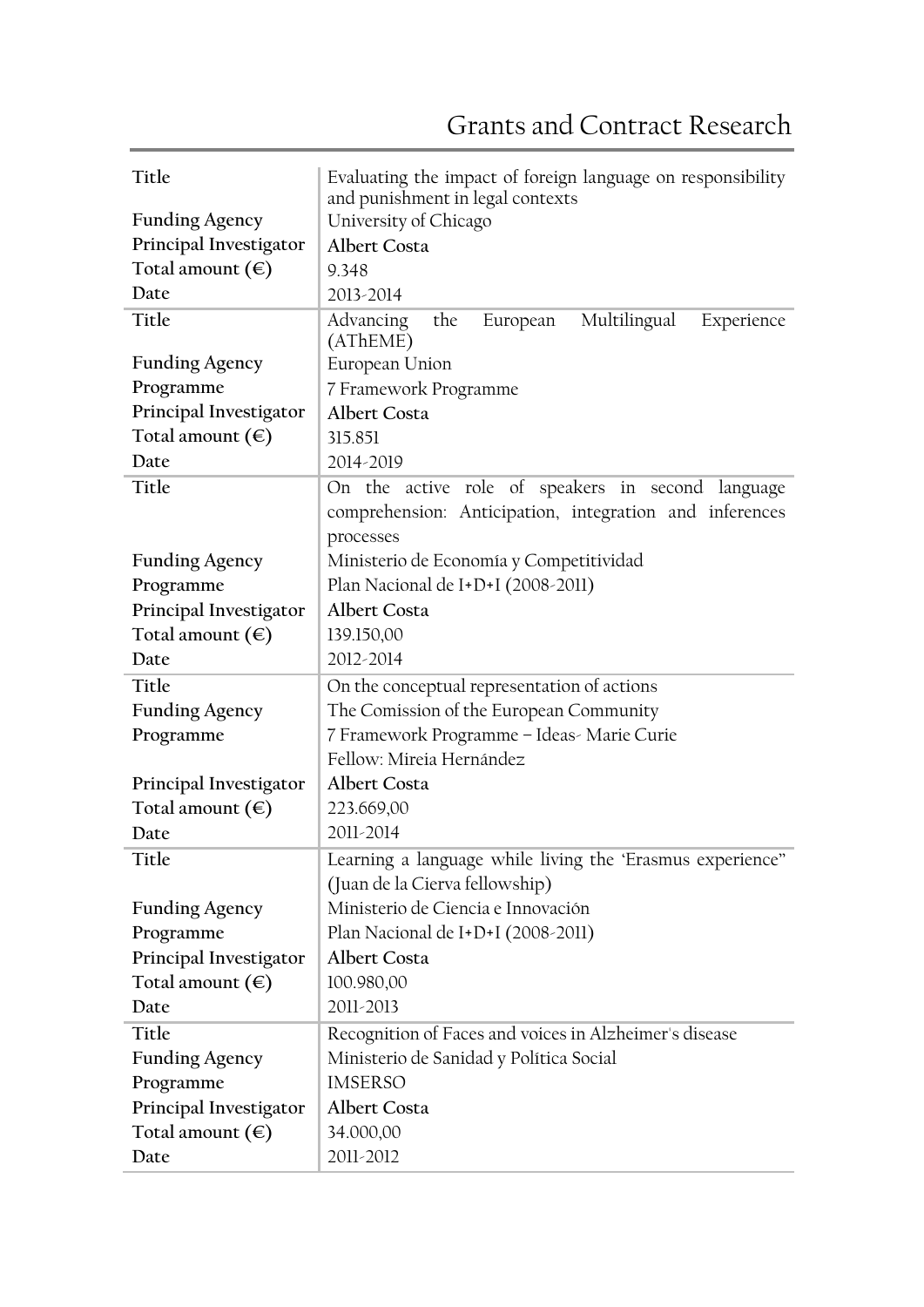| Title                     | Grup de Recerca Consolidat en Neurociència Cognitiva       |
|---------------------------|------------------------------------------------------------|
|                           | (2009 SGR 1521)                                            |
| <b>Funding Agency</b>     | Generalitat de Catalunya                                   |
| Programme                 | Pla de Recerca i Innovació de Catalunya (2005-2008)        |
| Principal Investigator    | Albert Costa                                               |
| Total amount $(\epsilon)$ | 70.720,00                                                  |
| Date                      | 2009-2013                                                  |
| Title                     | Costs and Benefits associated to bilingualism              |
| <b>Funding Agency</b>     | Ministerio de Ciencia e Innovación                         |
| Programme                 | Plan Nacional de I+D+I (2008-2011)                         |
| Principal Investigator    | <b>Albert Costa</b>                                        |
| Total amount $(\epsilon)$ | 137.456,00                                                 |
| Date                      | 2008-2011                                                  |
| Title                     | i3media                                                    |
| <b>Funding Agency</b>     | CENIT - CDTI                                               |
| Programme                 | Contrato de Prestación de Servicios de Consultoria         |
| Principal Investigator    | Fundación 'Barcelona Media'                                |
| Total amount $(\epsilon)$ | 19266,44                                                   |
| Date                      | 2008-2010                                                  |
| Title                     | Bilingualism and cognitive neuroscience                    |
| <b>Funding Agency</b>     | Ministerio de Educación y Ciencia                          |
| Programme                 | Consolider-Ingenio 2010                                    |
| Principal Investigator    | Núria Sebastián - Gallés                                   |
| Total amount $(\epsilon)$ | 5.000.000,00                                               |
| Date                      | 2007-2013                                                  |
| Title                     | The role of attention in multisensory integration          |
| <b>Funding Agency</b>     | Ministerio de Educación y Ciencia                          |
| Programme                 | Ciencias Sociales Economicas y Juridicas                   |
| Principal Investigator    | Salvador Soto                                              |
| Total amount $(\epsilon)$ | 104.000,00                                                 |
| Date                      | 2007-2010                                                  |
| Title                     | Research group in cognitive neuroscience                   |
| <b>Funding Agency</b>     | <b>AGAUR</b>                                               |
| Programme                 | SGR                                                        |
| Principal Investigator    | Núria Sebastián - Gallés                                   |
| Total amount $(\epsilon)$ | 50.600,00                                                  |
| Date                      | 2005-2009                                                  |
| Title                     | Attentional mechanisms implicated in speech production in  |
|                           | bilinguals                                                 |
| <b>Funding Agency</b>     | Ministerio de Educación y Ciencia                          |
| Programme                 | Programa Nacional de CC. Sociales, Económicas y Jurídicas. |
| Principal Investigator    | <b>Albert Costa</b>                                        |
| Total amount $(\epsilon)$ | 66.200,00                                                  |
|                           |                                                            |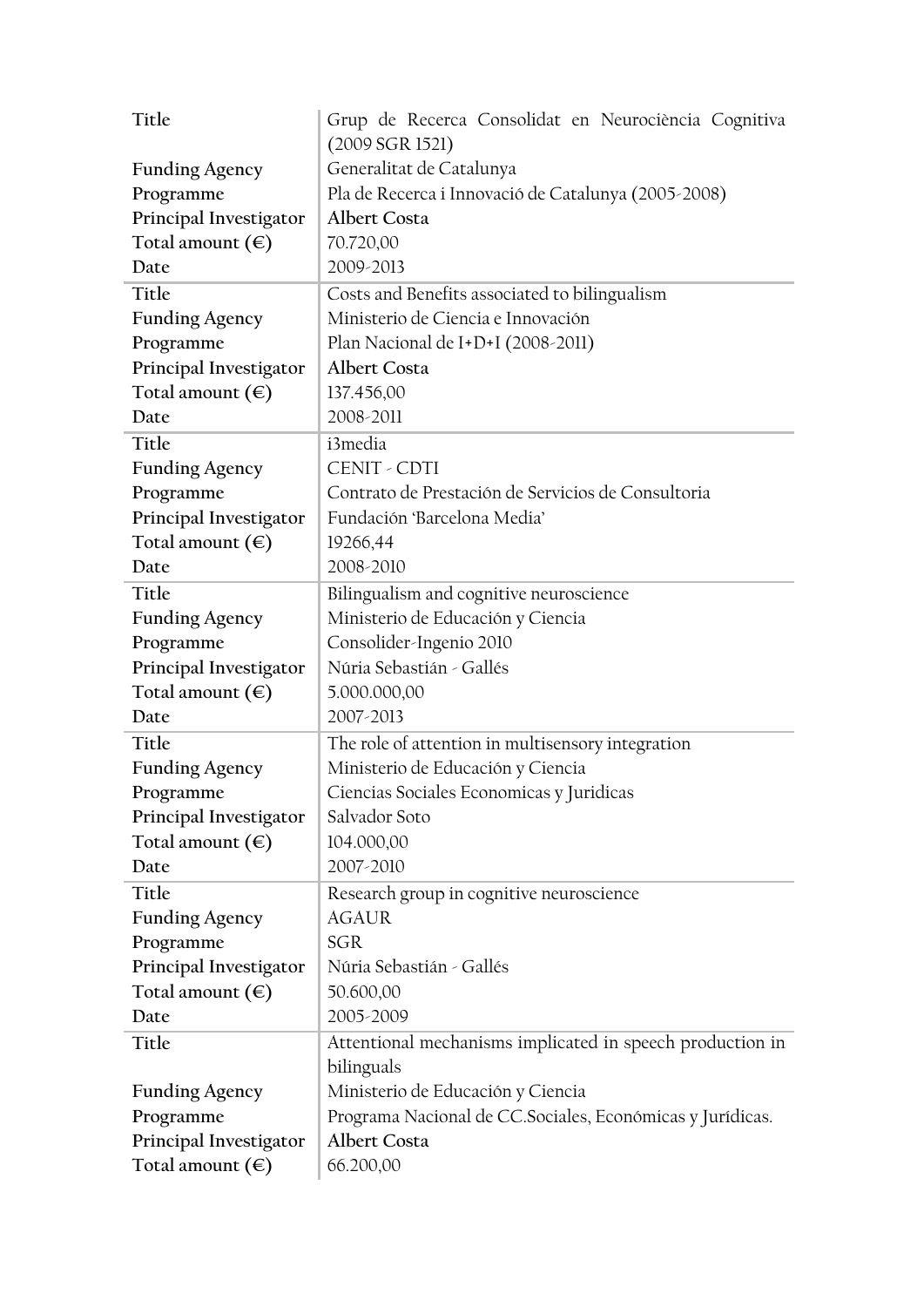| Date                      | 2005-2008                                                  |
|---------------------------|------------------------------------------------------------|
| Title                     | Semantic Category-specific deficits in Alzheimer's disease |
| <b>Funding Agency</b>     | Instituto de Mayores y Servicios Sociales                  |
| Programme                 | Plan Nacional de Investigación Científica, Desarrollo e    |
|                           | Innovación Tecnológica                                     |
| Principal Investigator    | <b>Albert Costa</b>                                        |
| Total amount $(\epsilon)$ | 21.000,00                                                  |
| Date                      | 2005-2006                                                  |
| Title                     | Mecanismos de Integración Multisensorial y temporal en     |
|                           | Cognición y sistemas inteligentes                          |
| <b>Funding Agency</b>     | Ministerio de Ciencia y Tecnología                         |
| Programme                 | SPGC - Programa Nacional de Promoción General del          |
|                           | Conocimiento                                               |
| Principal Investigator    | Salvador Soto Faraco                                       |
| Total amount $(\epsilon)$ | 57.000,00                                                  |
| Date                      | 2005-2008                                                  |
| Title                     | Perceptive mechanisms on multisensory integration          |
| <b>Funding Agency</b>     | Ministerio de Ciencia y Tecnología                         |
| Programme                 | <b>DGCYT</b>                                               |
| Principal Investigator    | Salvador Soto                                              |
| Total amount $(\epsilon)$ | 66.630,00                                                  |
| Date                      | 2004-2007                                                  |
| Title                     | Atorgament de beques i ajuts per a la recerca fora de      |
|                           | Catalunya (BE).                                            |
| <b>Funding Agency</b>     | Departament d'Universitats, Recerca i Societat de la       |
|                           | Informació (Generalitat de Catalunya)                      |
| Programme                 | AJRE - Ajuts a la Recerca                                  |
| Principal Investigator    | <b>Albert Costa</b>                                        |
| Total amount $(\epsilon)$ | 3.250,00                                                   |
| Date                      | 2003                                                       |
| Title                     | Cognitive Representations and mechanisms involved in       |
|                           | language production                                        |
| <b>Funding Agency</b>     | Comisión Interministerial de Ciencia y Tecnología          |
| Programme                 | SPGC - Programa Nacional de Promoción General del          |
|                           |                                                            |
|                           | Conocimiento                                               |
| Principal Investigator    | Albert Costa                                               |
| Total amount $(\epsilon)$ | 17.920,00                                                  |
| Date                      | $2002 - 2005$                                              |
| Title                     | Bilingüisme, Cervell i Adquisició del Coneixement          |
| <b>Funding Agency</b>     | Departament d'Universitats, Recerca i Societat de la       |
|                           | Informació (Generalitat de Catalunya)                      |
| Programme                 | PIGC - Projectes de recerca per potenciar els grups de     |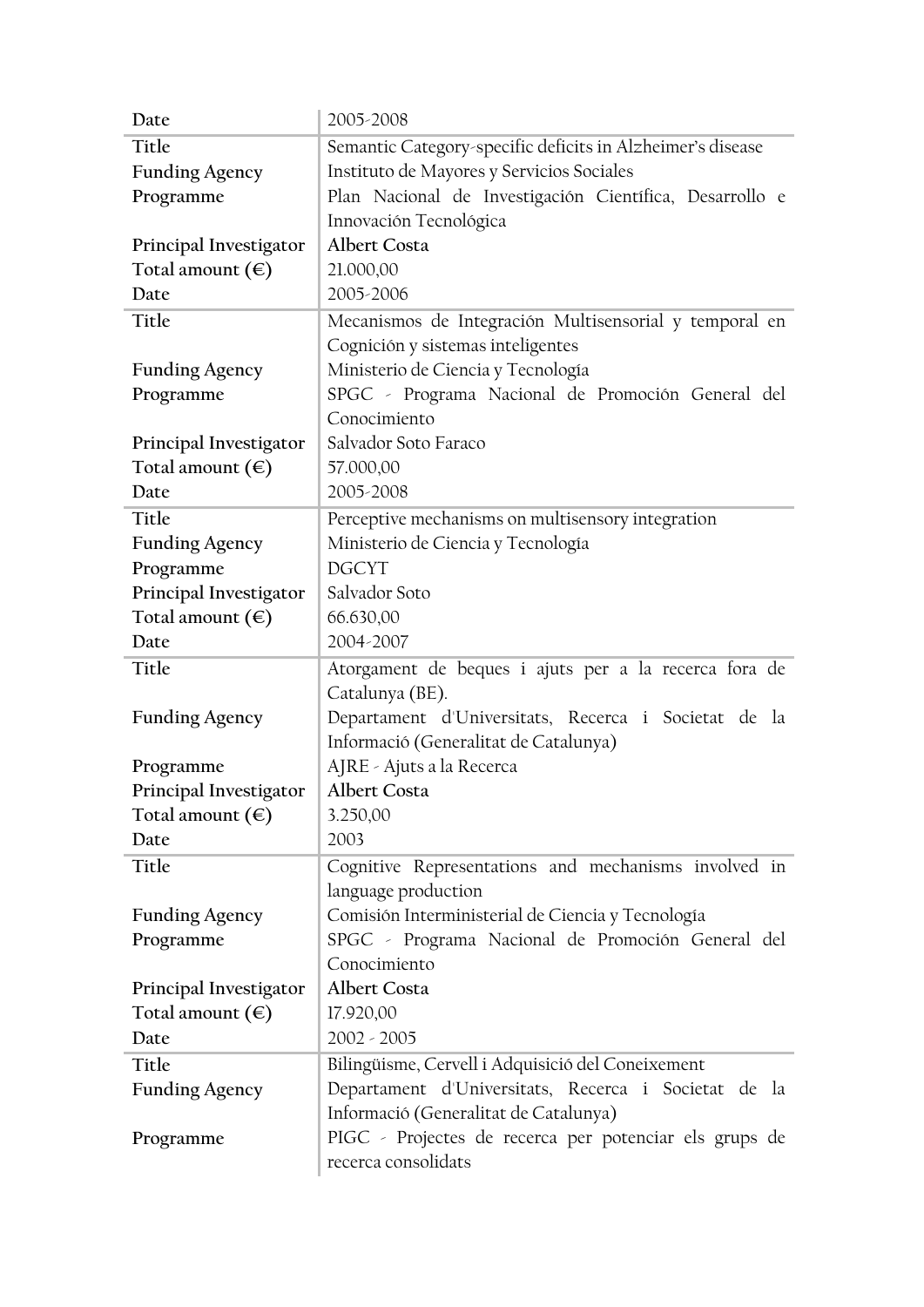| Principal Investigator                              | Núria Sebastián - Gallés                               |
|-----------------------------------------------------|--------------------------------------------------------|
| Total amount $(\epsilon)$                           | 34.858,80                                              |
| Date                                                | $2001 - 2005$                                          |
| Title                                               | Cerebro y lenguaje: estudio comparativo de poblaciones |
|                                                     | bilingües                                              |
| <b>Funding Agency</b>                               | Comisión Interministerial de Ciencia y Tecnología      |
| Programme                                           | SPGC - Programa Nacional de Promoción General del      |
|                                                     | Conocimiento                                           |
| Principal Investigator                              | Núria Sebastián-Gallés                                 |
| Total amount $(\epsilon)$                           | 6.6111,33                                              |
| Date                                                | $2001 - 2004$                                          |
| Title                                               | Early Language acquisition and bilingualism            |
| <b>Funding Agency</b>                               | James S. Fundation                                     |
| Programme                                           | Bridging Mind, Brain and Behavior                      |
| Principal Investigator                              | Núria Sebastián-Gallés                                 |
| Total amount $(\epsilon)$                           | 45.9624,01                                             |
| Date                                                | $2001 - 2007$                                          |
| Title                                               | Grup de Llenguatge i Adquisició del Coneixement        |
| <b>Funding Agency</b>                               | Comissionat per a Universitats i Recerca               |
| Programme                                           | PIGC - Projectes de recerca per potenciar els grups de |
|                                                     | recerca consolidats                                    |
| Principal Investigator                              | Núria Sebastián-Gallés                                 |
| Total amount $(\epsilon)$                           | 4.507,59 / 6.911,64 / 12.020,24                        |
| Date                                                | 1995 - 1997 / 1997 - 1999 / 2000 - 2002                |
| Title                                               | Disorders of lexical access in speech production       |
| <b>Funding Agency</b>                               | National Institute of Health                           |
| Programme                                           | Biomedical sciences and health                         |
| Principal Investigator                              | Alfonso Caramazza                                      |
| Total amount $(\epsilon)$                           |                                                        |
| Date                                                | $2000 - 2005$                                          |
| Title                                               | Cognitive Linguistic. Mechanisms of writing disorders  |
| <b>Funding Agency</b>                               | National Institute of Health                           |
| Programme                                           | Biomedical sciences and health                         |
| Principal Investigator                              | Alfonso Caramazza                                      |
| Total amount $(\epsilon)$                           |                                                        |
| Date                                                | 1996 - 2000                                            |
| Title                                               | Vocalic and Consonantal information in lexical access: |
|                                                     | Multilingual studies                                   |
| <b>Funding Agency</b>                               | Ministerio de Educación y Ciencia                      |
| Programme                                           | Human capital and mobility                             |
|                                                     | Núria Sebastián-Gallés                                 |
|                                                     |                                                        |
| Principal Investigator<br>Total amount $(\epsilon)$ | ×                                                      |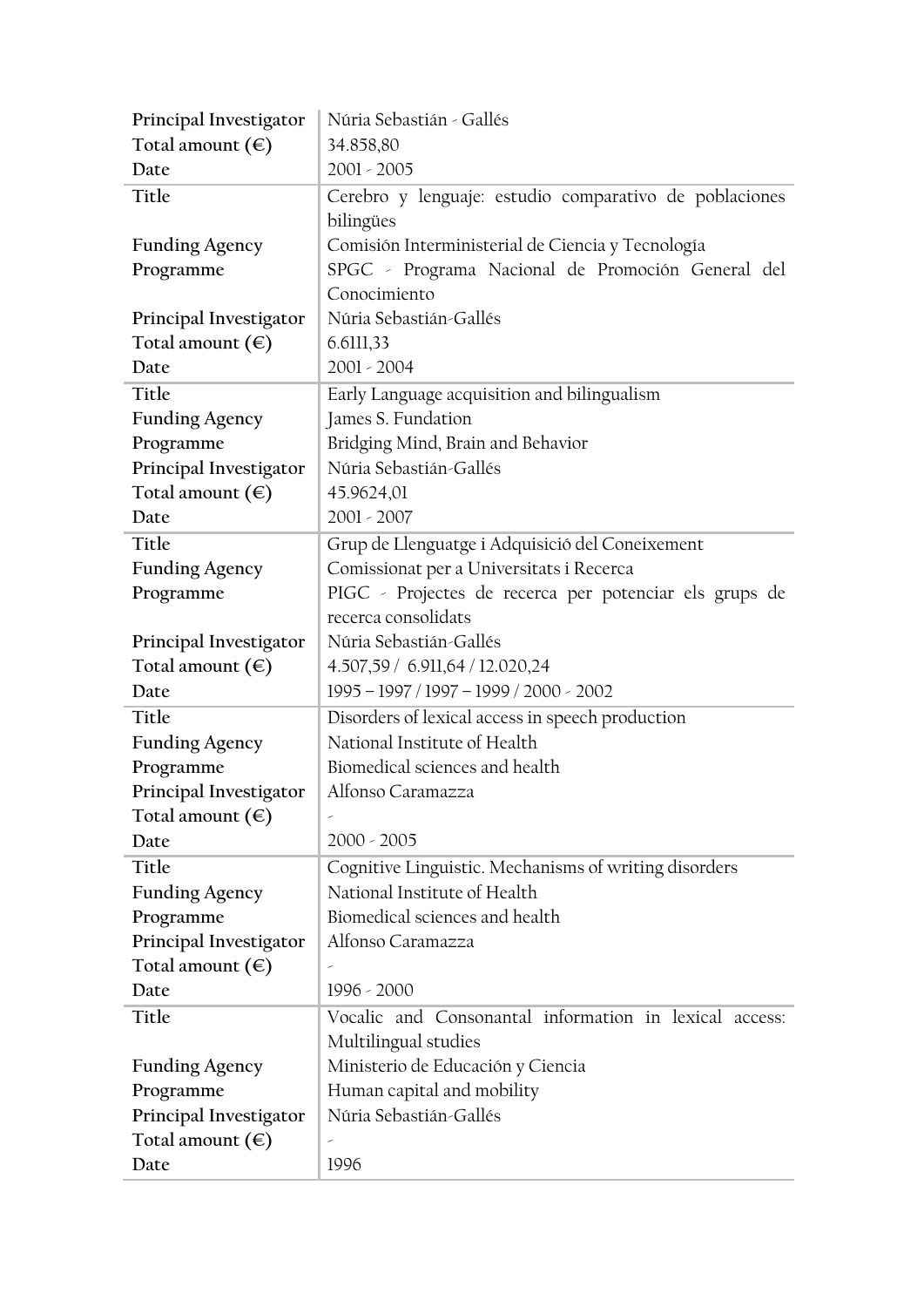| Title                     | Multilingual study of percepetion of suprasegmental speech<br>information |
|---------------------------|---------------------------------------------------------------------------|
| <b>Funding Agency</b>     | Ministerio de Educación y Ciencia                                         |
| Programme                 | Human capital and mobility                                                |
| Principal Investigator    | Núria Sebastián-Gallés                                                    |
| Total amount $(\epsilon)$ |                                                                           |
| Date                      | 1995 - 1997                                                               |
| Title                     | Language as a Cognitive Process                                           |
| <b>Funding Agency</b>     | Secretaría de Estado de Universidades e Investigación                     |
| Programme                 | Programa Nacional de Promoción General del Conocimiento                   |
| Principal Investigator    | Núria Sebastián-Gallés                                                    |
| Total amount $(\epsilon)$ | 33.939,15                                                                 |
| Date                      | 1995 - 1998                                                               |
| Title                     | Processing<br>$\sigma$<br>consequences<br>contrasting<br>language         |
|                           | phonologies                                                               |
| <b>Funding Agency</b>     | International<br>Frontier<br>Human<br>Science<br>Program                  |
|                           | Organization                                                              |
| Programme                 | Human capital and mobility                                                |
| Principal Investigator    | Núria Sebastián-Gallés                                                    |
| Total amount $(\epsilon)$ |                                                                           |
| Date                      | 1995 - 1998                                                               |
| Title                     | Desenvolupament de projectes d'investigació en curs                       |
| <b>Funding Agency</b>     | Comissionat per a Universitats i Recerca                                  |
| Programme                 | PIGC - Projectes de recerca per potenciar els grups de                    |
|                           | recerca consolidats                                                       |
| Principal Investigator    | Núria Sebastián - Gallés                                                  |
| Total amount $(\epsilon)$ | 9.015,18                                                                  |
| Date                      | 1994 - 1996                                                               |
| Title                     | Language as a Cognitive Capacity                                          |
| <b>Funding Agency</b>     | European Commission                                                       |
| Programme                 | Human Capital and Mobility                                                |
| Principal Investigator    | Núria Sebastián-Gallés                                                    |
|                           |                                                                           |
| Total amount $(\epsilon)$ |                                                                           |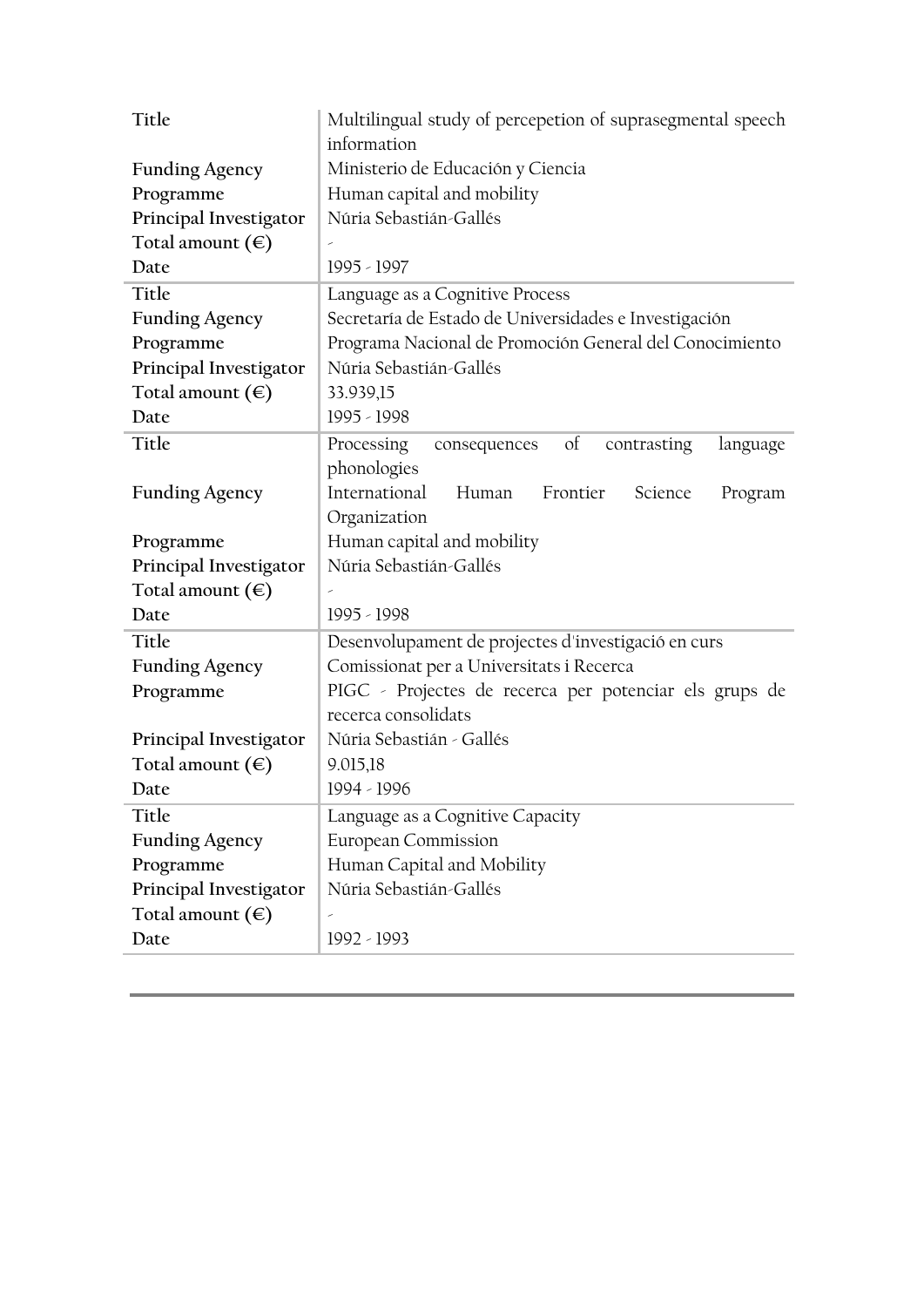### In Press

- 1. Costa, A., Foucart, A., Arnon, I., Aparici, M., Apesteguia, J. 'Corrigendum to " "Piensa" twice: On the foreign language effect in decision making" [Cognition 130 (2) 2014) 236-254.' (In Press, 2015). Cognition.
- 2. Foucart, A., Ruiz-Tada, E., Costa, A. 'Anticipation processes in L2 speech comprehension: Evidence from ERPs and lexical recognition task.' (In Press, 2015). Bilingualism: Language and Cognition.
- 3. Foucart, A., Garcia, X., Ayguasanosa, M., Thierry, G., Martin, C.D., Costa, A. 'Does the speaker matter? Online processing of different types of information in L2 speech comprehension.' (In Press, 2015). Neuropsychologia.
- 4. Ponari, M., Rodriguez-Cuadrado, S., Vinson, D., Fox, N., Costa, A., Vigliocco, G. 'Processing advantage for emotional words in bilingual speakers.' (In Press, 2015). Emotion.

- 1. Reverberi, C., Kuhlen, A., Abutalebi, J., Greulich, R.S., Costa, A., Seyed-Allaei, S., Haynes, J.D. 'Language control in bilinguals: Intention to speak vs. execution of speech.' Brain & Language. (2015). 144, 1-9.
- 2. Baus, C. and Costa, A. 'On the temporal dynamics of sign production: An ERP study on Catalan Sign Language (LSC).' Brain Research. (2015). 1609, 3, 40-53.
- 3. Foucart, A., Ruiz-Tada, E., Costa, A. 'How do you know I was about to say "book"? Anticipation processes affect speech processing and lexical recognition.' Language Cognition and Neuroscience. (2015). 30, 6, 768-780.
- 4. Branzi, F.M., Della Rosa, P.A., Canini, M., Costa, A., Abutalebi, J. 'Language control in bilignuals: monitoring and response selection.' Cerebral Cortex. (2015). 1-14.
- 5. Hatzidaki, A., Baus, C., Costa, A. 'The way you say it, the way I feel it: Foreign accent effects in emotional word processing.' Frontiers. (2015). 6, 351, 1-12.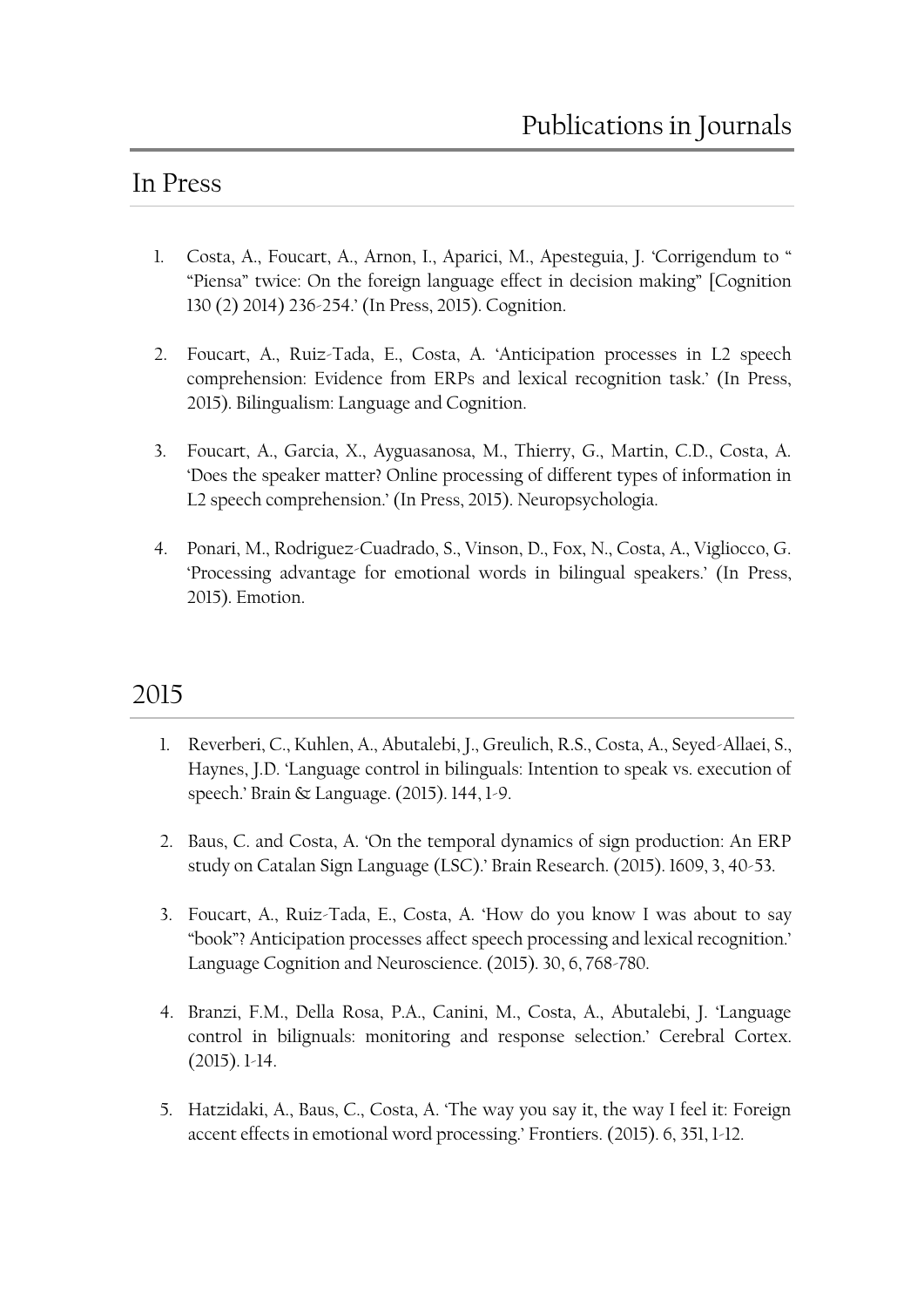- 6. Romero-Rivas, C., Martin, C.D., Costa, A. 'Processing changes when listening to foreign-accented speech.' Frontiers in Human Neuroscience (2015). 9, 167.
- 7. Téglás, E., Ibañez-Lillo, A., Costa, A. Bonatti, L. L. 'Numerical representations and intuitions of probabilities at 12 months'. Developmental Science. (2014). 18, 2, 183-193.
- 8. Calabria, M., Branzi, F. M., Marne, P., Hernández, M., Costa A. '[Age-related](http://www.spb.upf.edu/node/418)  [effects over bilingual language control and executive control](http://www.spb.upf.edu/node/418).' Bilingualism: Language and Cognition (2015). 18, 65-78.
- 9. Palomar-García, M.A., Bueicheku, E., Ávila, C., Sanjuan, A., Strijkers, K., Ventura-Campos, N., Costa, A. 'Do bilinguals show neural differences with monolinguals when processing their native language?' Brain and Language. (2015). 142, 36-44.
- 10. Costa, A., Hernández, M., Calabria, M. 'On invisibility and experimental evidence.' Bilingualism: Language and Cogntion. (2015). 18, 25-26.
- 11. Cattaneo, G., Calabria, M., Marne, P., Gironell, A., Abutalebi, J., Costa. A. 'The role of executive control in bilingual language production: a study with parkinsons's disease patients'. Neuropsychologia. (2015). 66, 99-110.

- 1. Duñabeitia, J.A., and Costa, A. 'Lying in a native and foreign language.' Psychonomic Bulletin & Review. (2014). 1-6.
- 2. Burfin, S., Pascalis, O., Ruiz Tada, E., Costa, A., Savariaux, C. Kandel, S. 'Bilingualism affects audiovisual phoneme identification.' Frontiers in Psychology. (2014). 5 (1179), 1-9.
- 3. Barreda Ángeles, M., Ferrándiz Bofill, X., Costa Martínez, A. 'Efectos de la televisión en alta definición sobre la atención y la selección de contenidos por los espectadores: Una aproximación experimental'. Actas del IV Congreso Internacional de la Asociación Española de Investigación de la Comunicación AE-IC 2014 "Espacios de comunicación." Bilbao, Spain. 989-1000.
- 4. Baus, C., Sebanz, N., de la Fuente, V., Branzi, F.M., Martin, C.D. Costa, A. 'On predicting others' words: Electrophysiological evidence of prediction in speech production'. Cognition. (2014). 133 (2), 395-407.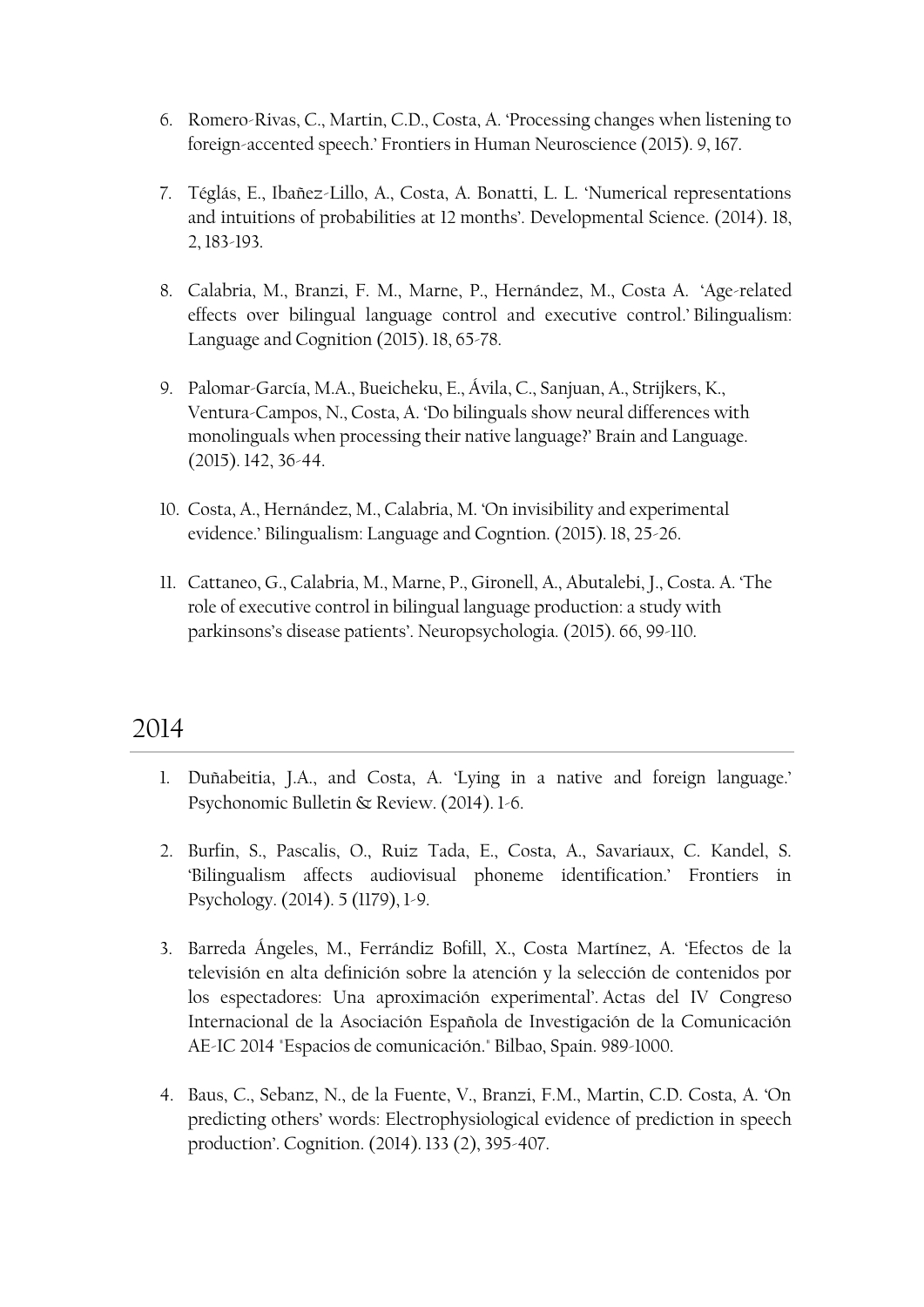- 5. Goldrick, M., Runnqvist, E., Costa, A. 'Language switching makes pronunciation less nativelike.' Psychological Science. (2014). 25 (4), 1031-1036.
- 6. Costa, A., Foucart, A., Hayakawa, S., Aparici, M., Apestguia, J. Heafner, J., Keysar, B. 'Your morals depend on language.' PLoS One. (2014). 9(4) 1-7.
- 7. Foucart, A., Martin, C.D., Moreno, E., Costa, A. 'Can bilinguals see it coming? Word anticipation in L2 sentence reading.' Journal of Experimental Psychology: Learning, Memory and Cognition. (2014). 40(5), 1461-1469.
- 8. Costa, A. and Sebastiàn-Gallès, N. 'How does the bilingual experience sculpt the brain?' Nature Reviews Neuroscience. (2014) 15(5), 336-345.
- 9. Martin, C. D., Garcia, X., Breton, A., Thierry, G., Costa, A. '[From literal meaning](http://www.spb.upf.edu/node/410)  [to veracity in two hundred milliseconds](http://www.spb.upf.edu/node/410).' Frontiers in Human Neuroscience. (2014). 8, 1-12.
- 10. Calabria, M., Marne, P., Romero-Pinel, L., Juncadella, M., Costa, A. '[Losing](http://www.spb.upf.edu/node/461)  [control of your languages: a case study](http://www.spb.upf.edu/node/461).' Cognitive Neuropsychology. (2014). 31(3), 266-286.
- 11. Sadat, J., Martin, C.D., Costa, A., Alario, F.X. '[Reconciling phonological](http://www.spb.upf.edu/node/493)  [neighborhood effects in speech production through single trial](http://www.spb.upf.edu/node/493)  [analysis](http://www.spb.upf.edu/node/493).' Cognitive Psychology (2014). 68, 33-58.
- 12. Costa, A., Foucart, A., Arnon, I., Aparici, M., Apesteguia, J. ' ["Piensa" twice: On](http://www.spb.upf.edu/node/482)  [the foreign-language effect in decision making](http://www.spb.upf.edu/node/482).' Cognition (2014). 130(2), 236- 254.
- 13. Branzi, F.M., Martin, C. D., Abutalebi, J., Costa, A. '[The after-effects of bilingual](http://www.spb.upf.edu/node/485)  [language production.](http://www.spb.upf.edu/node/485)' Neuropsychologia (2014). 52, 102-116.

- 1. Martin, C. D., Thierry, G., Kuipers, J. -R., Boutonnet, B., Foucart, A., Costa, A. '[Bilinguals reading in their second language do not predict](http://www.spb.upf.edu/node/458) upcoming words [as native readers do.](http://www.spb.upf.edu/node/458)' Journal of Memory and Language (2013). 69(4), 574-588.
- 2. Rodríguez-Pujadas, A., Sanjuan, A., Ventura-Campos, N., Roman, P., Martin, C. D., Barceló F., Costa, A., Ávila, C. '[Bilinguals use language-control brain areas](http://www.spb.upf.edu/node/499)  [more than monolinguals to perform non-linguistic switching tasks.](http://www.spb.upf.edu/node/499)' PLoSONE.  $(2013)$ . 8  $(9)$ , 1-8.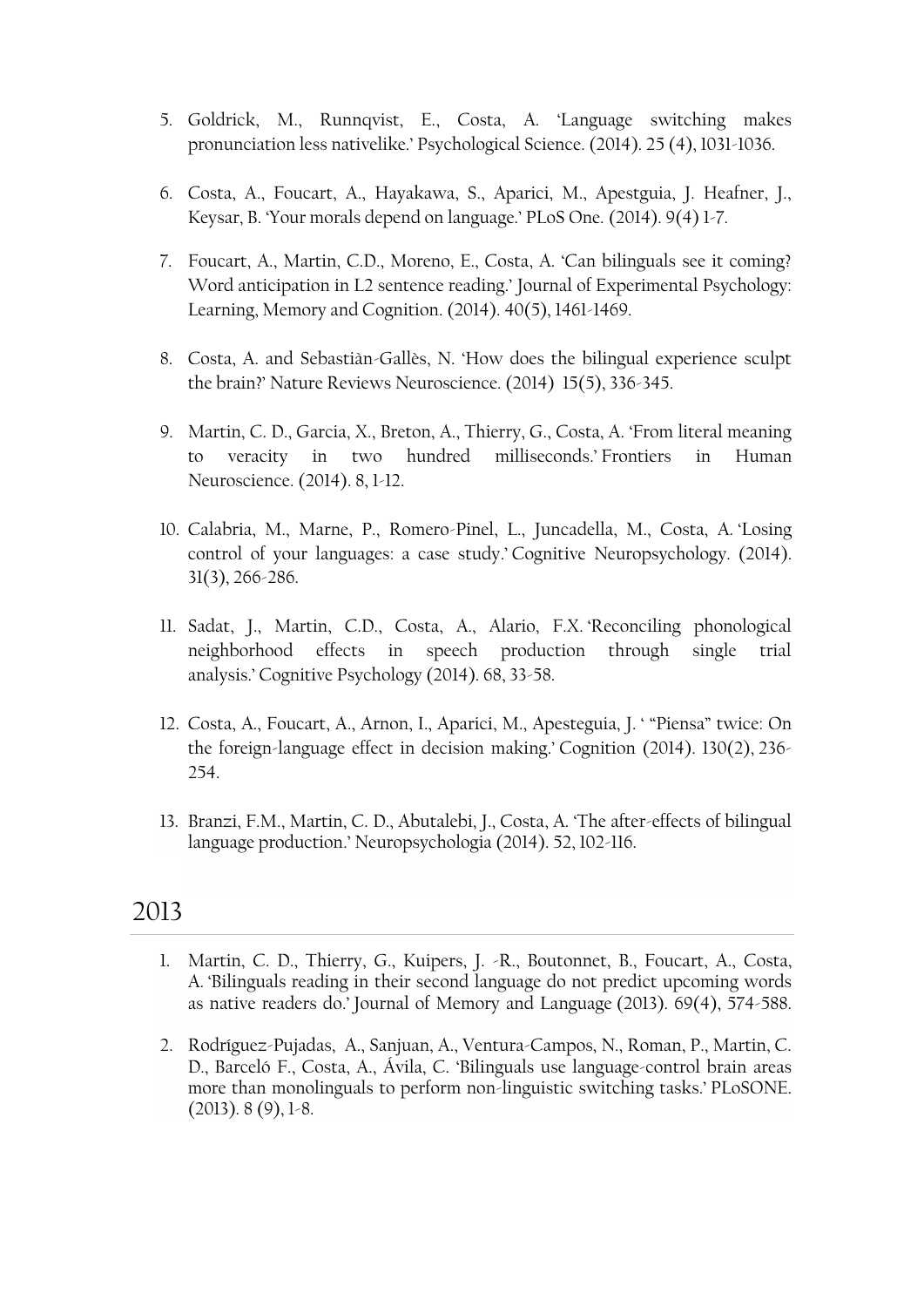- 3. Baus, C., Costa, A., Carreiras, M. 'On the effects of the second language immersion on first language production'. Acta Psychologica (2013). 142(3), 402- 409.
- 4. Abutalebi, J., Della Rosa, P. A., Ding, G.S., Weekes, B., Costa, A., Green, D.W. 'Language proficiency modulates the engagement of cognitive control areas in multilinguals.' Cortex (2013). 49(3), 905-911.
- 5. Runnqvist, E., Gollan, T. H., Costa, A., Ferreira, V. S. '[A disadvantage in](http://www.spb.upf.edu/node/496)  [bilingual sentence production modulated by syntactic frequency and similarity](http://www.spb.upf.edu/node/496)  [across languages.](http://www.spb.upf.edu/node/496)' Cognition (2013). 129(2), 256–263.
- 6. Martin, C. D., Strijkers, K., Santesteban, M., Escera, C., Hartsuiker, R. J., Costa A. '[The impact of early bilingualism on controlling a language learned late: An](http://www.icrea.cat/Web/Publications.aspx)  [ERP study.](http://www.icrea.cat/Web/Publications.aspx)' Frontiers in Psychology (2013). 4, 1-15.
- 7. Strijkers, K., Runnqvist, E., Costa, A., Holcomb, P.J. '[The poor helping the rich:](http://www.spb.upf.edu/node/498)  [how can incomplete representations monitor complete ones?](http://www.spb.upf.edu/node/498)' Behavioral and Brain Sciences (2013). 36(4), 374-375.
- 8. Abutalebi, J., Della Rosa, P.A., Castro Gonzaga, A. K., Keim, R., Costa, A., Perani D. '[The role of the left putamen in multilingual language production](http://www.spb.upf.edu/node/434)'. Brain and Language (2013). 125(3), 307–315.
- 9. Strijkers, K., Baus, C., Runnqvist, E., Fitzpatrick, I., Costa, A. '[The temporal](http://www.spb.upf.edu/node/442)  [dynamics of first versus second language production.](http://www.spb.upf.edu/node/442)' Brain and Language  $(2013)$ . 127 $(1)$ , 6-11.
- 10. Baus, C., Strijkers, K., Costa, A. '[When does word frequency influence written](http://www.spb.upf.edu/node/509)  [production?](http://www.spb.upf.edu/node/509)' Frontiers in Psychology (2013). 4(963), 1-9.
- 11. Hernández, M., Martin, C.D., Barceló, F., Costa, A. '[Where is the bilingual](http://www.icrea.cat/Web/Publications.aspx)  [advantage in task-switching?](http://www.icrea.cat/Web/Publications.aspx)' Journal of Memory and Language (2013). 69(3), 257-276.
- 12. Strijkers, K, Pulvermuller, F., Costa, A. (2013) 'Phoneme related somatotpy and lexico-semantic knowledge become activated in parallel within 200ms during object naming.' Journal of Cognitive Neuroscience. Supplement S. 164-164.
- 13. Martin, C.D., Garcia, X., Breton, A., Thierry, G., Costa, A. (2013) 'Semantic and world-knowledge integration during second language comprehension.' Journal of Cognitive Neuroscience. Supplement S. 165-165.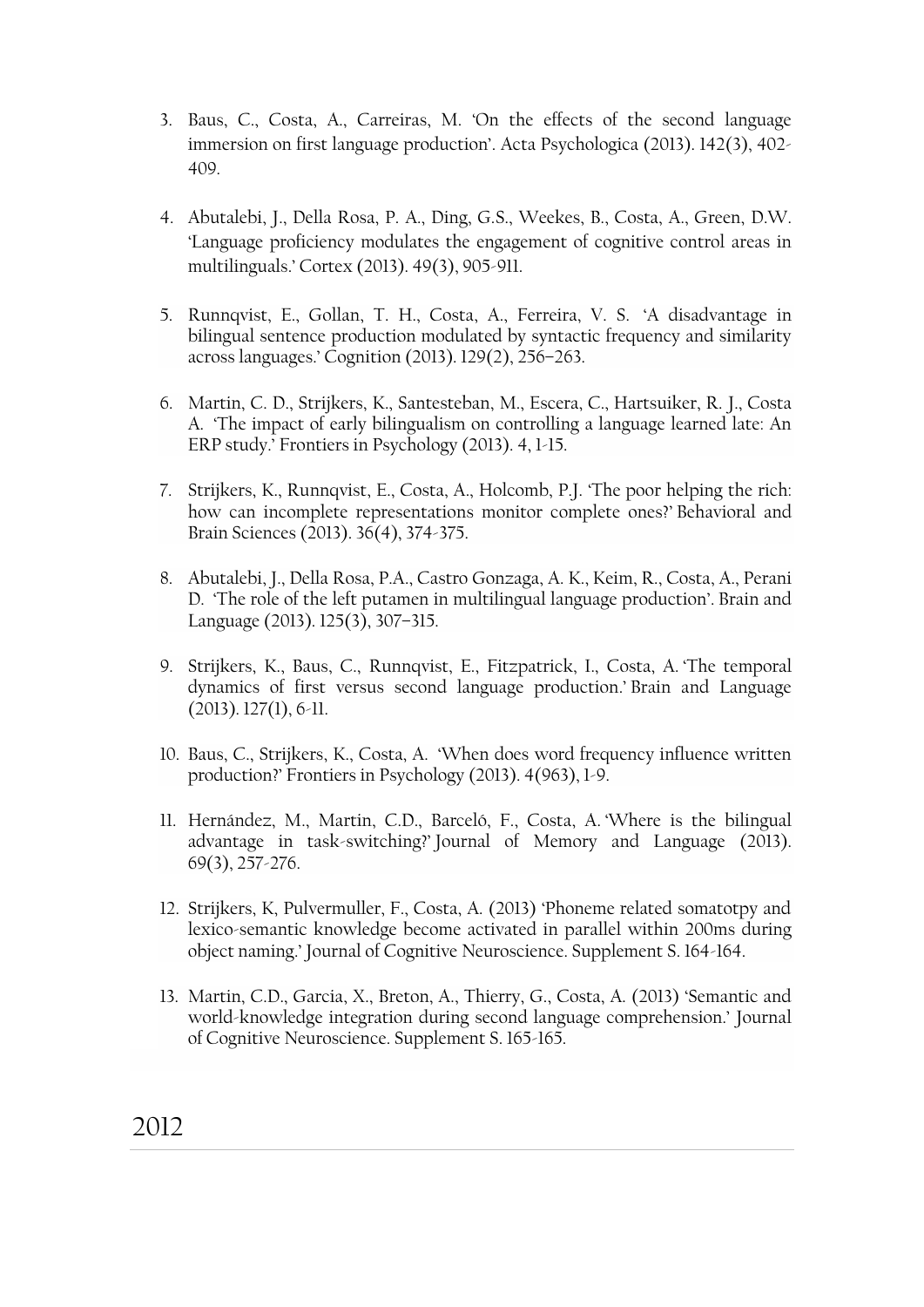- 1. Sadat, J., Martin, C., Alario, F. X., Costa, A. 'Characterizing the Bilingual Disadvantages in Noun Phrase Production'. Journal of Psycholinguistic Research (2012). 41(3), 159-179.
- 2. Ivanova, I., Pickering, M. J., Branigan, H. P., McLean, J. F., Costa, A. 'The comprehension of anomalous sentences: Evidence from structural priming'. Cognition (2012). 122(2), 193-209.
- 3. Runnqvist, E., Strijkers, K., Alario, F. X., Costa, A. 'Cumulative semantic interference is blind to language: implications for models of bilingual speech production'. Journal of Memory and Language (2012). 66(4), 850-869.
- 4. Martin, C., Costa, A., Dering, B., Hoshino, N., Wu, Y. J., Thierry, G. 'Effects of speed of word processing on semantic access: The case of bilingualism'. Brain and Language (2012). 120(1), 61–65.
- 5. Hernández, M., Costa, A., Humphreys, G. W. 'Escaping capture: Bilingualism modulates distraction from working memory'. Cognition (2012). 122(1), 37 - 50
- 6. Ivanova, I., Pickering M. J., McLean J. F., Costa A., Branigan H. P. 'How do people come to produce ungrammatical utterances?' Journal of Memory and Language (2012). 67(3), 355-370.
- 7. Runnqvist, E., Costa, A. 'Is Retrieval-induced forgetting behind the bilingual disadvantage in word production?' Bilingualism: Language and Cognition (2012). 15(2), 365-377.
- 8. Calabria, M., Sabio, A., Martin, C, Hernández, M., Juncadella, M., Gascón-Bayarri, J. *et al.* 'The missing link between faces and names: Evidence from Alzheimer's disease patients'. Brain and Cognition (2012). 80(2), 250-256.
- 9. Albantakis, L., Branzi, F. M., Costa, A., Deco, G. 'A Multiple-Choice Task with Changes of Mind. PloS ONE (2012). 7(8).
- 10. Sebastián-Gallés, N., Soriano-Mas, C., Baus, C., Díaz, B., Ressel, V., Pallier, C., Costa, A., Pujol, J. 'Neuroanatomical markers of individual differences in native and non-native vowel perception'. Journal of Neurolinguistics (2012). 25(3), 150-162.
- 11. Strijkers, K., Costa, A. 'The Neurocognition of Language Production: Introduction to the Special Topic'. Frontiers in Neuroscience (2012). 6(52).
- 12. Costa, A., Calabria, M., Marne, P., Hernández, M., Juncadella, M., Gascón-Bayarri, J., Lleó, A, Ortiz-Gil, J., Ugas, L., Blesa, R., Reñé, R. 'On the parallel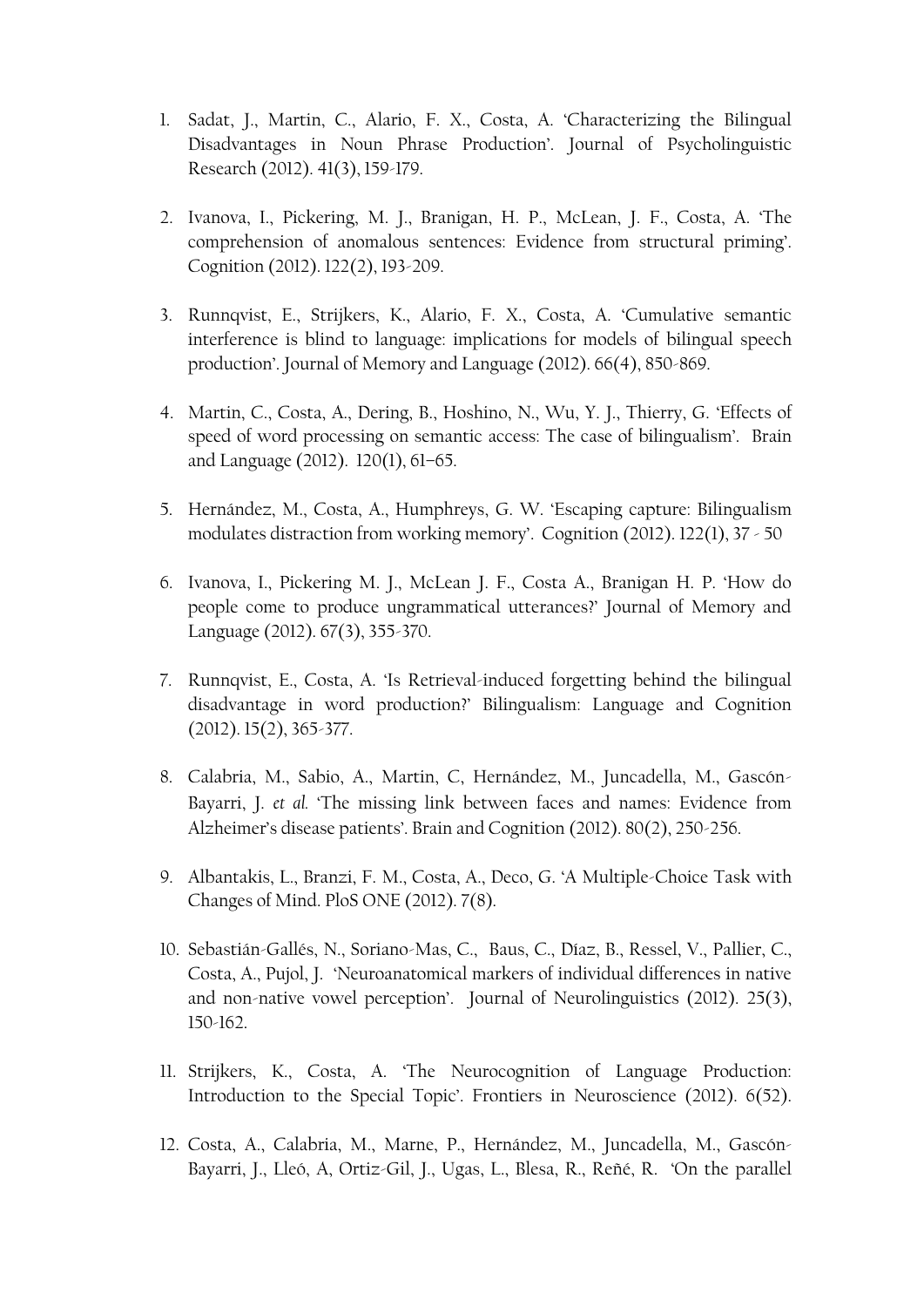deterioration of lexico-semantic processes in the bilinguals' two languages: Evidence from Alzheimer's disease'. Neuropsychologia (2012). 50(5), 740-753.

13. Calabria, M., Hernández, M., Branzi, F. M., Costa A. 'Qualitative differences between bilingual language control and executive control: evidence from task switching'. Frontiers Psychology (2012). 2:399, 1-10.

- 1. Finocchiaro, C., Alario F. X., Schiller N. O., Costa, A., Miozzo, M., Caramazza, A. 'Gender congruency goes Europe: A cross-linguistic study of the gender congruency effect in Romance and Germanic languages'. Italian Journal of Linguistics (2011). 23(2), 161-198.
- 2. Abutalebi, J., Della Rosa, P. A., Green, D. W., Hernández, M., Scifo, P., Keim, R., Cappa, S.F., Costa, A. 'Bilingualism Tunes the Anterior Cingulate Cortex for Conflict Monitoring'. Cerebral Cortex. 22(9), 2076-2086.
- 3. Runnqvist, E., Strijkers, K., Sadat, J., Costa, A. 'On the temporal and functional origin of L2 disadvantages in speech production: A critical review'. Frontiers in Psychology (2011). 2(379), 1.
- 4. Strijkers K., Costa A. 'Riding the lexical speedway: a critical review on the time course of lexical selection in speech production'. Frontiers in Psychology (2011). 2(356).
- 5. Calabria, M., Hernández M., Martin, C. D., Costa, A. 'When the tail counts: the advantage of bilingualism through the ex-Gaussian distribution analysis'. Frontiers in Psychology (2011). 2(250).
- 6. Garbin, G., Costa, A., Sanjuan, A., Forn, C., Rodriguez-Pujadas, A., Ventura, N., Belloch, V., Hernández, M., Ávila, C. 'Neural bases of language switching in high and early proficient bilinguals'. Brain and Language (2011). 119, 129-135.
- 7. Martin, C. D., Barcelo, F., Hernández, M., Costa, A. 'The time course of the asymmetrical 'local' switch cost: Evidence from event-related potentials'. Biological Psychology (2011). 86(3), 210-218.
- 8. Strijkers, K., Holcomb, P.J., Costa, A. 'Conscious intention to speak proactively facilitates lexical access during overt object naming'. Journal of Memory and Language (2011). 65(4), 345–362.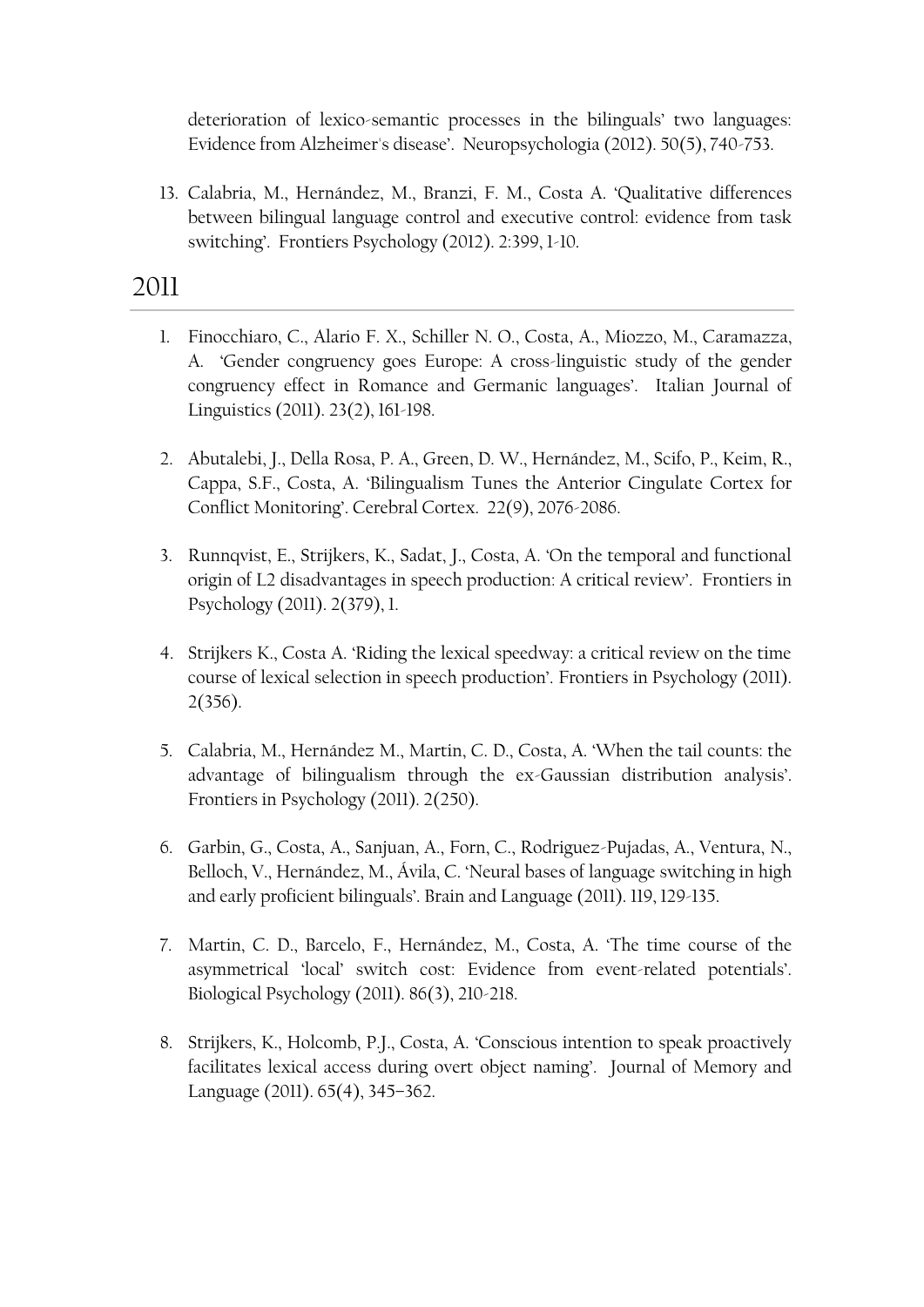9. Willms, J. L., Saphiro, K. A., Peelen, M. V., Pajtas, P. E., Costa, A., Moo, L. R., Caramazza, A. 'Language-invariant verb processing regions in Spanish-English bilinguals'. Neuroimage (2011). 57(1), 251-261.

- 1. Hernández, M., Costa, A., Caño, A., Juncadella, M., Gascon-Bayarri, J. 'On the translation routes in early and highly proficient bilingual people: Evidence from an individual with semantic impairment'. Aphasiology (2010). 24(2), 141-169.
- 2. Garbin, G., Sanjuan, A., Forn, C., Bustamante, J. C., Rodriguez-Pujadas, A., Belloch, V., Hernández, M., Costa, A., Avila, C. 'Bridging language and attention: Brain basis of the impact of bilingualism on cognitive control'. Neuroimage (2010). 53(4), 1272-1278.
- 3. Hernández, M., Costa, A., Humphreys, G. W. 'The size of an attentional window affects working memory guidance'. Attention, Perception, & Psychophysics (2010). 72(4), 963-972.
- 4. Caño, A., Hernández, M., Ivanova, I., Juncadella, M., Gascon-Bayarri, J., Reñé R., Costa, A. 'When one can write SALTO as noun but not as verb: A grammatical category-specific, modality-specific deficit'. Brain and Language (2010). 114(1), 26-42.
- 5. Hernández, M., Costa, A., Fuentes, L., Vivas, A.B. 'The impact of bilingualism on the executive control and orienting networks of attention'. Bilingualism: Language and Cognition (2010). 13(3), 315-325.
- 6. Strijkers, K., Costa, A., Thierry, G. 'Tracking Lexical Access in Speech Production: Electrophysiological Correlates of Word Frequency and Cognate Effects'. Cerebral Cortex (2010). 20(4), 912-928.
- 7. Miozzo, M., Costa, A., Hernández, M., Rapp, B. 'Lexical processing in the bilingual brain: Evidence from grammatical/morphological deficits'. Aphasiology (2010). 24(2), 262-287.
- 8. Strijkers, K., Runnqvist, E., Costa, A. 'The time-course of word access uncovered with event-related brain potentials during speech'. Ciencia Cognitiva (2010). 4(2), 47-50.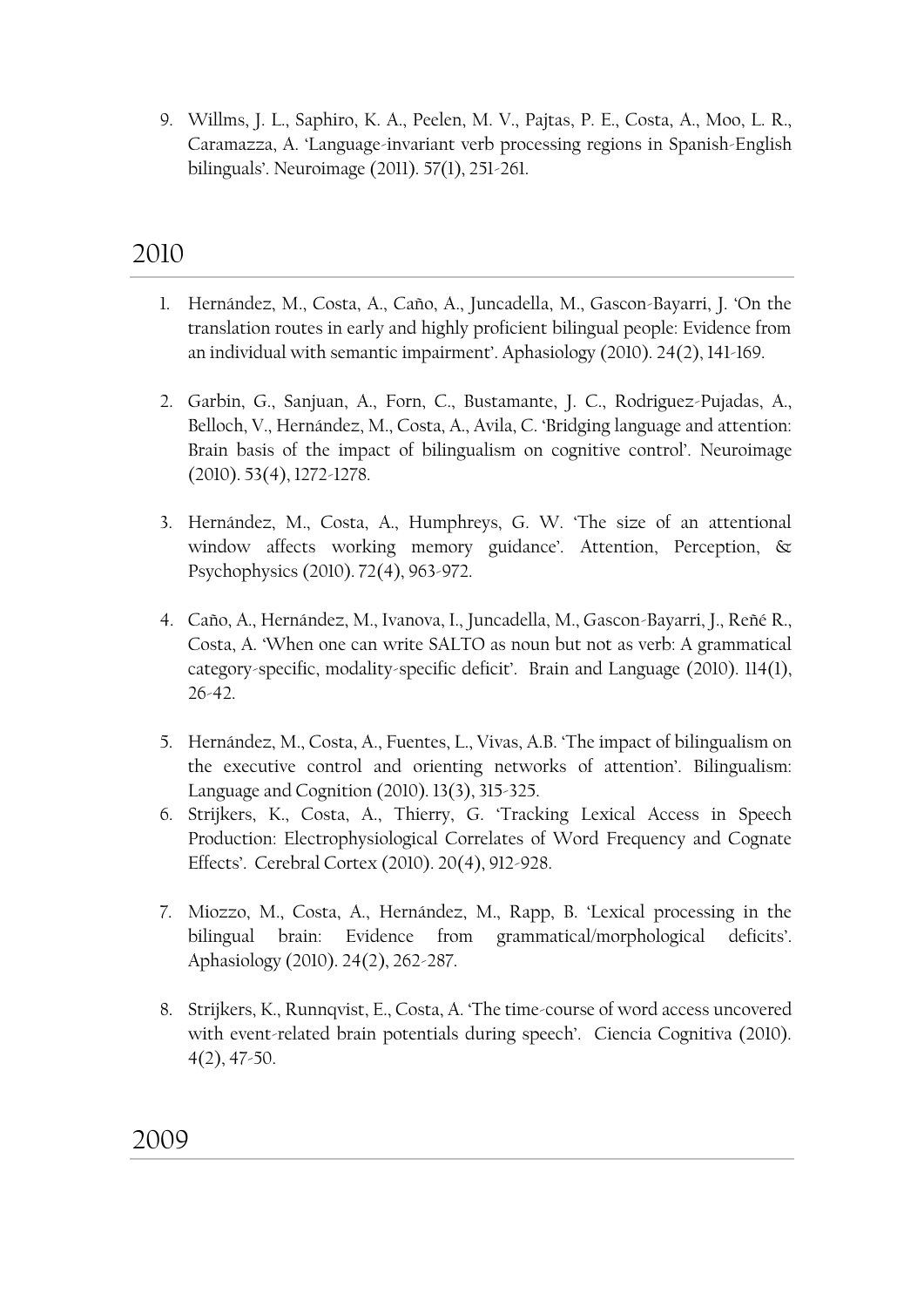- 1. Costa, A., Hernández, M., Costa-Faidella, J., Sebastian-Galles, N. 'On the Bilingual advantage in conflict processing: Now you see it, now you don't'. Cognition (2009). 113(2), 135-149.
- 2. Navarrete, E., Costa, A. 'The naming of gender-marked pronouns supports interactivity in models of lexical access'. Psicologica (2009). 30, 301-321.
- 3. Navarrete, E., Costa, A. 'The Distractor Picture Paradox in Speech Production: Evidence from the Word Translation Task'. Journal of Psycholinguistic Research (2009). 38(6), 527-547.
- 4. Costa, A., Strijkers, K., Martin, C., Thierry, G. 'The time-course of word retrieval revealed by event-related brain potentials during overt speech'. PNAS (2009). 106(50), 21442-6.
- 5. Sebastian-Galles, N., Vera-Constaán, F., Larsson, J.P., Costa, A., Deco, G. 'Lexical Plasticity in Early Bilinguals Does Not Alter Phoneme Categories: II. Experimental Evidence'. Journal of Cognitive Neuroscience (2009). 21(12), 2343-2357.

- 1. Hartsuiker, R., Costa, A., Finkbeiner, M. 'Bilingualism: Functional and Neural Perspectives'. Acta Psychologica (2008). 3(128), 413-536.
- 2. Abulatebi, J., Costa, A. 'Acquisition, Processing and Loss of L2: Functional, cognitive and neural perspectives'. Journal of Neurolinguistics (2008). 21, 473- 476.
- 3. Alario, F. X., Ayora, P., Costa, A., Melinger, A. 'Grammatical and nongrammatical contributions to closed-class word Selection'. Journal of Experimental Psychology: Learning, Memory, and Cognition (2008). 4(34), 960- 981.
- 4. Baus, C., Costa, A., Carreiras, M. 'Neighbourhood density and frequency effects in speech production: a case for interactivity'. Language and Cognitive Processes (2008). 23(6), 866-888.
- 5. Hernández, M., Caño, A., Costa, A., Sebastián-Gallés, N., Juncadella, M., Gascón-Bayarri, J. 'Grammatical category-specific deficits in bilingual aphasia'. Brain & Language (2008). 107, 68-80.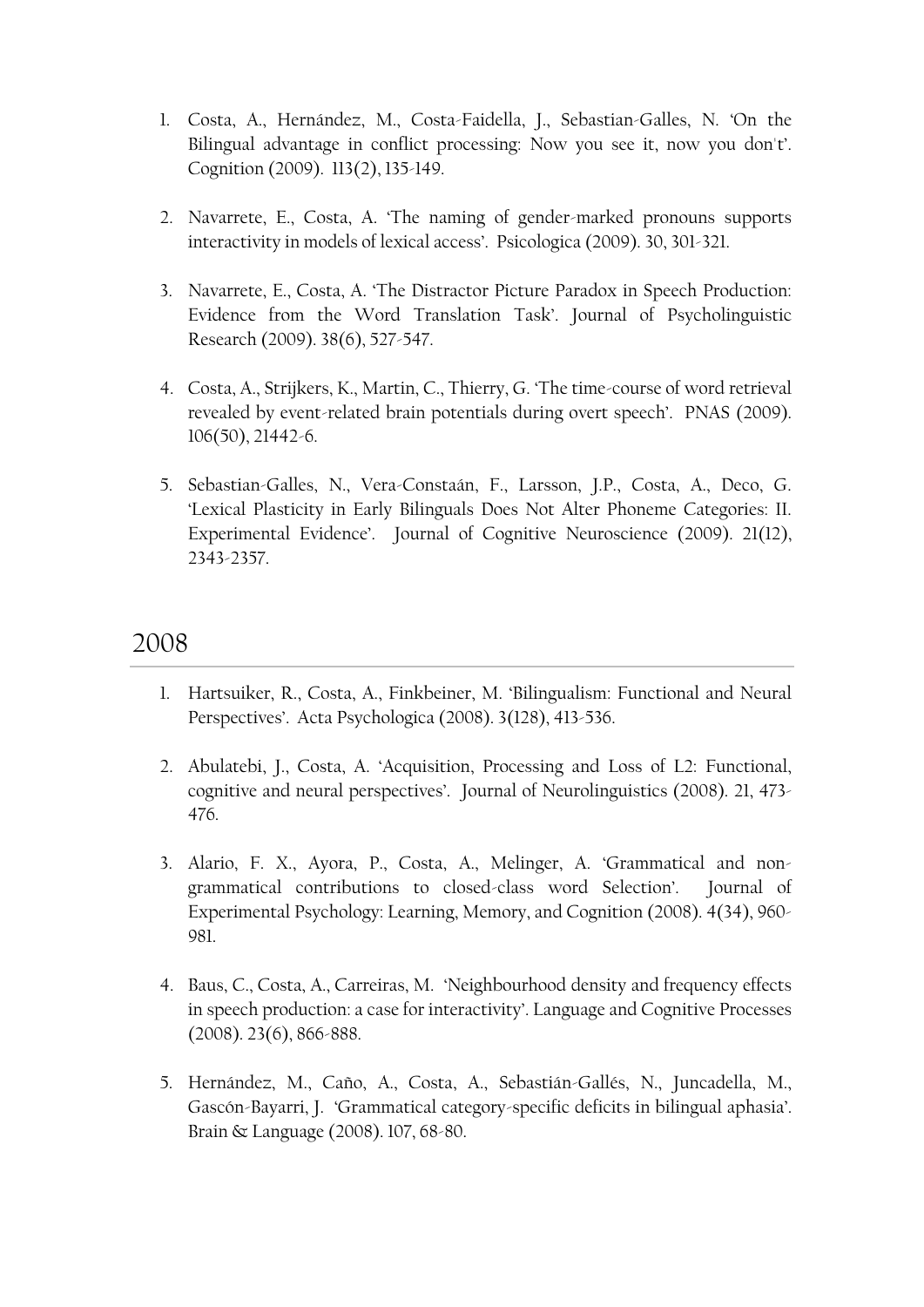- 6. Costa, A., Hernández, M., Sebastián-Gallés, N. 'Bilingualism aids conflict resolution: Evidence from the ANT task'. Cognition (2008). 106, 59-86.
- 7. Costa, A., Albareda, B., Santesteban, M. 'Assessing the presence of lexical competition across languages: Evidence from the Stroop Task'. Bilingualism: Language and Cognition (2008). 11, 121-131.
- 8. Costa, A., Pickering, M., Sorace, A. 'Alignment in second language dialogue'. Language and Cognitive Processes (2008). 23(4), 489-494.
- 9. Hernández, M., Costa, A., Juncadella, M., Sebastián-Gallés, N., Reñé. R. 'Category-specific semantic deficits in Alzheimer's disease: A semantic priming study'. Neuropsychologia (2008). 46, 935-946.
- 10. Ivanova, I., Costa, A. 'Does bilingualism hamper lexical access in speech production?' Acta Psychologica (2008). 27, 277-288.
- 11. Caño, A., Rapp, B., Costa, A., Juncadella, M. 'Deafness for the meanings of number words'. Neuropsychologia (2008). 46, 63-81.
- 12. Goldrick, M., Costa, A., Schiller, N. O. 'Situating production within the matrix of human cognition: The state of the art in language production research'. Language and Cognitive Processes (2008). 23, 489-494.
- 13. Díaz, B., Baus, C., Escera, C., Costa, A., Sebastián, N. 'Brain potentials to native phoneme discrimination reveal the origin of individual differences in learning the sounds of a second language'. PNAS (2008). 42(105), 16083-88.

- 1. Mahon, B.Z., Costa, A., Peterson, R., Vargas, K.A., Caramazza, A. 'Lexical Selection is Not by Competition: A Reinterpretation of Semantic Interference and facilitation Effects in the Picture-Word Interference Paradigm'. Journal of Experimental Psychology: Learning, Memory, and Cognition (2007). 33, 503- 535.
- 2. Hernández, M., Costa, A., Sebastián-Gallés, N., Juncadella, M., Reñé. R. 'The organization of nouns and verbs in bilingual speakers: A case of bilingual grammatical category-specific deficit'. Journal of Neurolinguistics (2007). 20, 285-305.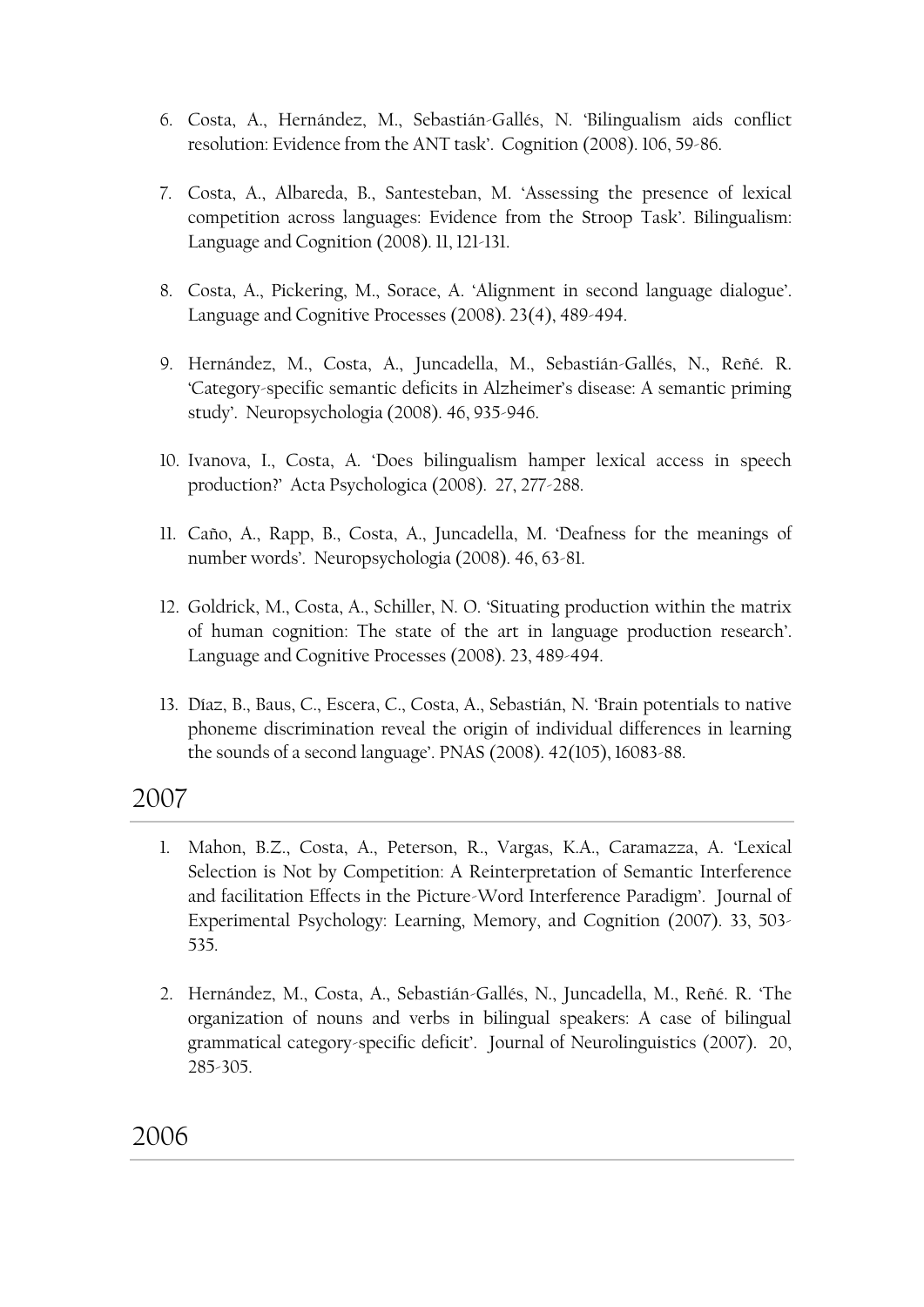- 1. Costa, A., Roelstraete, B., Hartsuiker, R. 'The lexical bias effect in bilingual speech production: Evidence for feedback between lexical and sublexical levels across languages'. Psychonomic Bulletin & Review (2006). 13, 612-617.
- 2. Costa, A., Santesteban, M., Ivanova, I. 'How do highly proficient bilinguals control their lexicalization process? Inhibitory and Language-Specific Selection mechanisms are both functional'. Journal of Experimental Psychology: Learning, Memory, and Cognition (2006). 3(32), 1057-1074.
- 3. Costa, A., La Heij, A., Navarrete, E. 'The dynamics of bilingual lexical access'. Bilingualism: Language and Cognition (2006). 2(9), 137-151.
- 4. Costa, A., Albareda, B., Santesteban, M. 'The control of speech production by bilingual speakers: Introductory remarks'. Bilingualism: Language and Cognition (2006). 2(9), 115-117.
- 5. Costa, A., Navarrete, E., Alario, F. X. 'Accessing object names when producing complex noun phrases: Implications for models of lexical access'. Cognitiva (2006). 18, 3-23.
- 6. Alario, F. X., Costa, A., Ferreira, V., Pickering, M. 'Architectures, representations and processes of language production'. Language and Cognitive Processes (2006). 7-8(21), 777-789.
- 7. Hartsuiker, R. J., Antón-Méndez, I., Roelstraete, B., Costa, A. 'Spoonish Spanerisms: A lexical bias effect in Spanish'. Journal of Experimental Psychology: Learning, Memory, and Cognition (2006). 4(32), 949-953.
- 8. Koepke, F., Loh, M., Costa, A., Deco, G. 'Neurodynamical approach to the picture-word interference effect'. Neurocomputing (2006). 10-12(69), 1317-1321.
- 9. Kuipers, J. R., La Heij, W., Costa, A. 'A further look at semantic context effects in language production: The role of response congruency'. Language and Cognitive Processes (2006). 21(7–8), 892–919.
- 10. Navarrete, E., Basagni, B., Alario, F. X., Costa, A. 'Does word frequency affect lexical selection in speech production? Quarterly Journal of Experimental Psychology (2006). 10(59), 1681-1690.
- 11. Santesteban, M., Costa, A., Pontin, S., Navarrete, E. 'The effect of wordfrequency on lexical selection in speech production: Evidence from semantic homogeneous naming contexts'. Cognitiva (2006). 1(18), 75-84.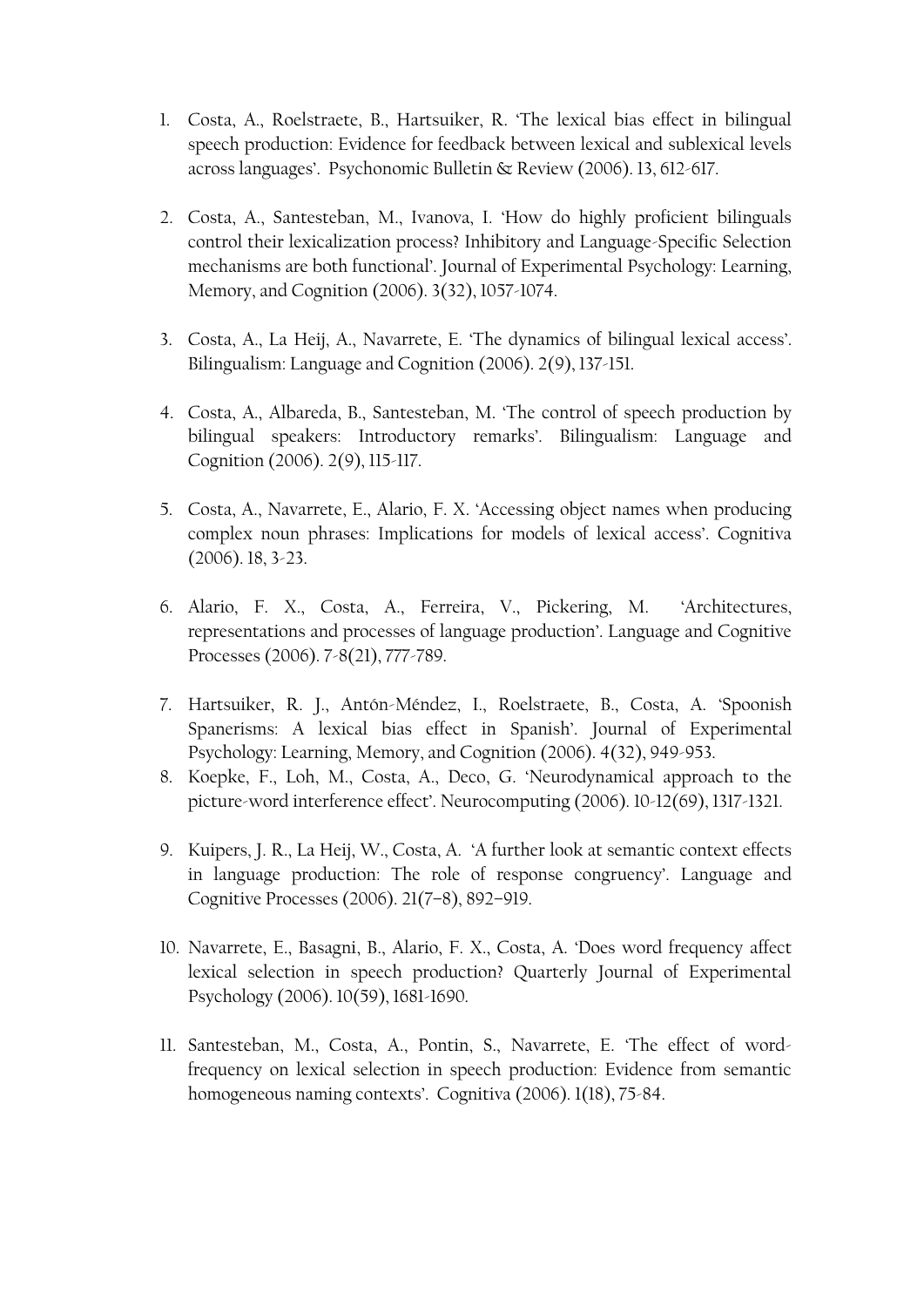- 12. Schiller, N. O., Costa, A. 'Activation of segments, not syllables, during phonological encoding in speech production'. The Mental Lexicon (2006). 2(1), 231-250.
- 13. Schiller, N. O., Costa, A. 'Different Selection Principles of Free-standing and Bound Morphemes in Language Production'. Journal of Experimental Psychology: Learning, Memory, and Cognition (2006). 5(32), 1201-1207.
- 14. Schnur, T.T., Costa, A., Caramazza, A. 'Planning at the Phonological Level during Sentence Production'. Journal of Psycholinguistic Research (2006). 35, 189-213.
- 15. Sinnett, S., Soto Faraco, S., Costa A. 'Manipulating inattentional blindness within and across sensory modalities'. Quarterly Journal of Experimental Psychology (2006). 8(59), 1425-1442.

- 1. Costa, A., Alario, F. X., Caramazza, A. 'On the categorical nature of the semantic interference effect in the picture-word interference paradigm'. Psychonomic Bulletin and Review (2005). 1(12), 125-131.
- 2. Costa, A., Santesteban, M., Caño, A. 'On the Facilitatory Effects of Cognate Words in Bilingual Speech Production'. Brain and Language (2005). 1(94), 94- 10.
- 3. Navarrete, N., Costa, A. 'Phonological activation of ignored pictures: Further evidence for a cascade model of lexical access'. Journal of Memory and Language (2005). 53, 359-377.

- 1. Costa, A., Santesteban, M. 'Bilingual word perception and production: two sides of the same coin?' Trends in Cognitive Sciences (2004). 8, 253-253.
- 2. Costa, A., Santesteban, M. 'Lexical access in bilingual speech production: Evidence from language switching in highly proficient bilinguals and L2 learners'. Journal of Memory and Language (2004). 5(50), 491-511.
- 3. Caramazza, A., Bi, Y., Costa, A., Miozzo, M. 'What determines the speed of lexical access: homophone or specific-word frequency? A reply to Jescheniak et al'. Journal of Experimental Psychology: Learning, Memory, and Cognition (2004). 1(30), 278-282.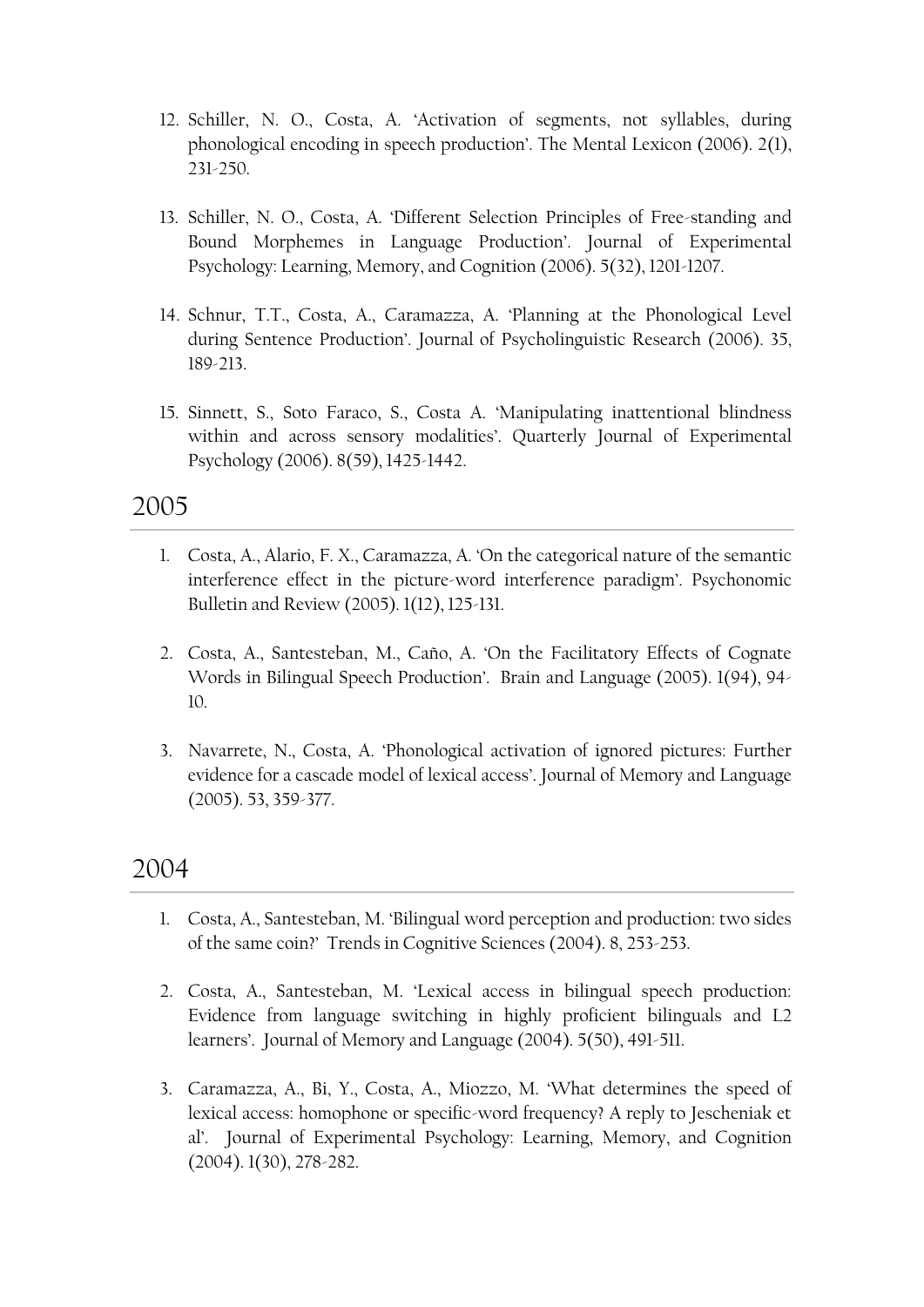- 4. De Diego Balaguer, R., Costa, A., Sebastián-Gallés, N, Juncadella, M., Caramazza, A. 'Regular and irregular morphology and its relation with agrammatism: Evidence from Spanish and Catalan'. Cortex (2004). 1(40), 157- 158.
- 5. Costa, A., Soto-Faraco, S. 'La vieja nueva ciencia y la tesis de modularidad'. Cognitiva (2004). 2(16), 177-186.

- 1. Costa, A., Kovacic, D., Fedorenko, E., Caramazza, A. 'The gender congruency effect and the selection of free-standing and bound morphemes: Evidence from Croatian'. Journal of Experimental Psychology: Learning, Memory, and Cognition (2003). 6(29), 1270-1282.
- 2. Costa, A., Colome, A., Gomez, O., Sebastian-Galles, N. 'Another look at crosslanguage competition in bilingual speech production: Lexical and phonological factors'. Bilingualism: Language and Cognition (2003).3(6), 167-169.
- 3. Costa, A., Kovacic, D., Franck, J., Caramazza, A. 'On the autonomy of the grammatical gender systems of the two languages of a bilingual'. Bilingualism: Language and Cognition (2003). 3(6), 181-200.
- 4. Costa, A., Mahon, B., Savova, V., Caramazza, A. 'Level of categorization effect: a novel effect in the picture-word interference paradigm'. Language and Cognitive Processes (2003). 2(18), 205-233.

- 1. Costa, A., Caramazza, A. 'The production of Noun Phrases in English and Spanish: Implications for the scope of phonological encoding in speech production'. Journal of Memory and Language (2002). 46, 178-198.
- 2. Alario, F. X., Costa, A., Caramazza, A. 'Hedging one's bets too much? A reply to Levelt'. Language and Cognitive Processes (2002). 6(17), 673-68.
- 3. Alario, F. X., Costa, A., Caramazza, A. 'Frequency effects in noun phrase production: Implications for models of lexical access'. Language and Cognitive Processes (2002). 17, 299 -319.
- 4. Miozzo, M., Costa A., Caramazza, A. 'The gender congruency effect in Romance languages: A matter of stimulus onset asynchrony?' Journal of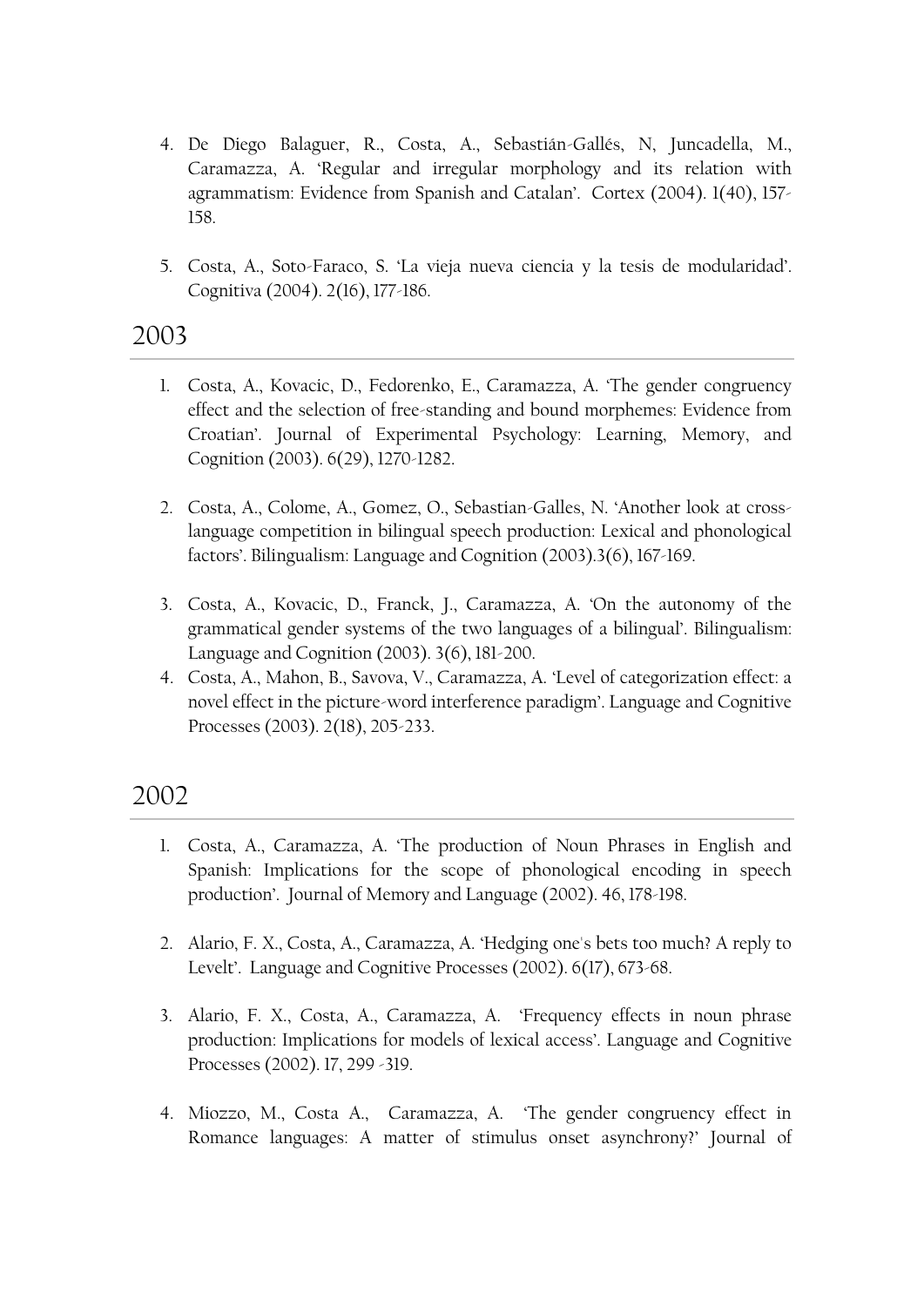Experimental Psychology: Learning, Memory, and Cognition (2002). 6(28), 388- 391.

- 5. Schnur, T., Costa, A., Caramazza, A. 'Verb production and the semantic interference effect'. Journal of Cognitive Science (2002). 3, 1-26.
- 6. Schiller, N. O., Costa, A., Colomé, À. 'Phonological encoding of single words: In search of the lost syllable'. Papers in Laboratory Phonology VII (2002). 35-59.

#### 2001

- 1. Caramazza, A., Costa, A., Miozzo, M., Bi, Y. 'The specific-word frequency effect: Implications for the representation of homophones'. Journal of Experimental Psychology: Learning, Memory, and Cognition (2001). 27, 1430-50.
- 2. Caramazza, A., Costa, A. 'Set size and repetitions are not at the base of the differential effects of semantically related distractors: Implications for models of lexical access'. Cognition (2001). 80, 291-298.
- 3. Mahon, B., Costa, A., Caramazza, A. 'Are Phonemes Represented in terms of their Syllabic Position? MIT working papers in linguistics (2001). 40, 137-148.
- 4. Alario, F. X., Costa, A. 'The production of Noun Phrases and the Frequency effect'. MIT working papers in linguistics (2001). 40, 1-10.

- 1. Costa, A., Caramazza, A., Sebastián-Gallés, N. 'The cognate facilitation effect: Implications for models of lexical access'. Journal of Experimental Psychology: Learning, Memory, and Cognition (2000). 26, 1283-96.
- 2. Caramazza, A., Costa, A. 'The semantic interference effect in the picture-word interference paradigm: Does the response set matter?' Cognition (2000). 75, 51- 64.
- 3. Bosch, L., Costa, A., Sebastián-Gallés, N. 'First and second language vowel perception in early bilinguals'. European Journal of Cognitive Psychology (2000). 12, 189-221.
- 4. Sebastián-Gallés, N., Dupoux, E., Costa, A., Mehler, J. 'Adaptation to timecompressed speech: Phonological determinants'. Perception and Psychophysics (2000). 4, 834-842.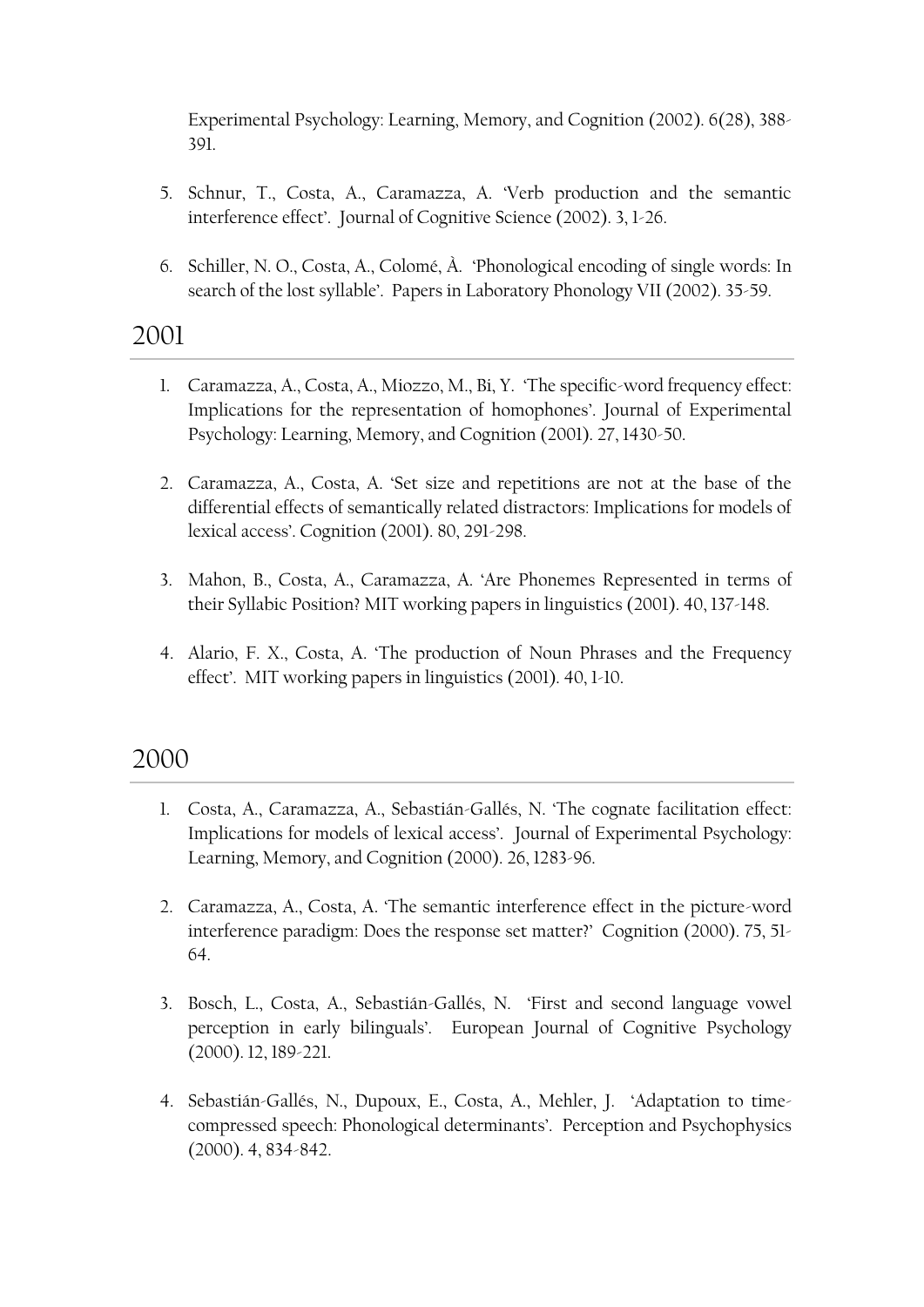- 5. Bosch, L., Costa, A., Sebastián, N. 'Vowel discrimination in early bilinguals and the perceptual magnet effect'. European Journal of Cognitive Psychology (2000). 12, 189-221.
- 6. Costa, A., Colomé, À., Caramazza, A. 'Lexical Access in Speech Production: The Bilingual Case'. Psicológica (2000). 21, 403-437.
- 7. Caramazza, A., Costa A. 'Mecanismos implicados en la producción del lenguaje: Evidencias a través del estudio de la afasia'. Revista Latina de Pensamiento y Lenguaje (2000). 8, 127-154 .
- 8. Costa, A., Sebastián-Gallés, N., Pallier, C., Colomé, À. 'The time course of segment-to-frame association in phonological encoding: a strictly serial processing?'. Cognitiva (2000). 1(13), 3-34.
- 9. Costa A., Bosch L., & Sebastian-Gallés N. 'Review of psycholinguistic research on Catalan-Spanish bilinguals'. Spanish Applied Linguistics (2000). 2(4), 309- 324.
- 10. Costa A., Bosch L., & Sebastian-Gallés N. 'Review of psycholinguistic research on Catalan-Spanish bilinguals'. Spanish Applied Linguistics (2000). 2(4), 309- 324.

- 1. Costa, A., Caramazza, A. 'Is lexical selection in bilingual speech production language-specific? Further evidence from Spanish-English and English-Spanish bilinguals'. Bilingualism: Language and Cognition (1999). 2(3), 231-244.
- 2. Costa, A., Sebastián-Gallés, N., Miozzo, M., Caramazza, A. 'The Gender Congruity Effect: Evidence from Spanish and Catalan'. Language and Cognitive Processes (1999). 14(4), 381-391.
- 3. Costa, A., Miozzo, M., Caramazza, A. 'Lexical selection in bilinguals: Do words in the bilingual's two lexicons compete for selection?' Journal of Memory and Language (1999). 41, 365-397.

#### 1998

1. Costa, A., Cutler, A., Sebastián-Gallés, N. 'Effects of phoneme repertoire on phoneme decision'. Perception and Psychophysics (1998). 60, 1022-1031.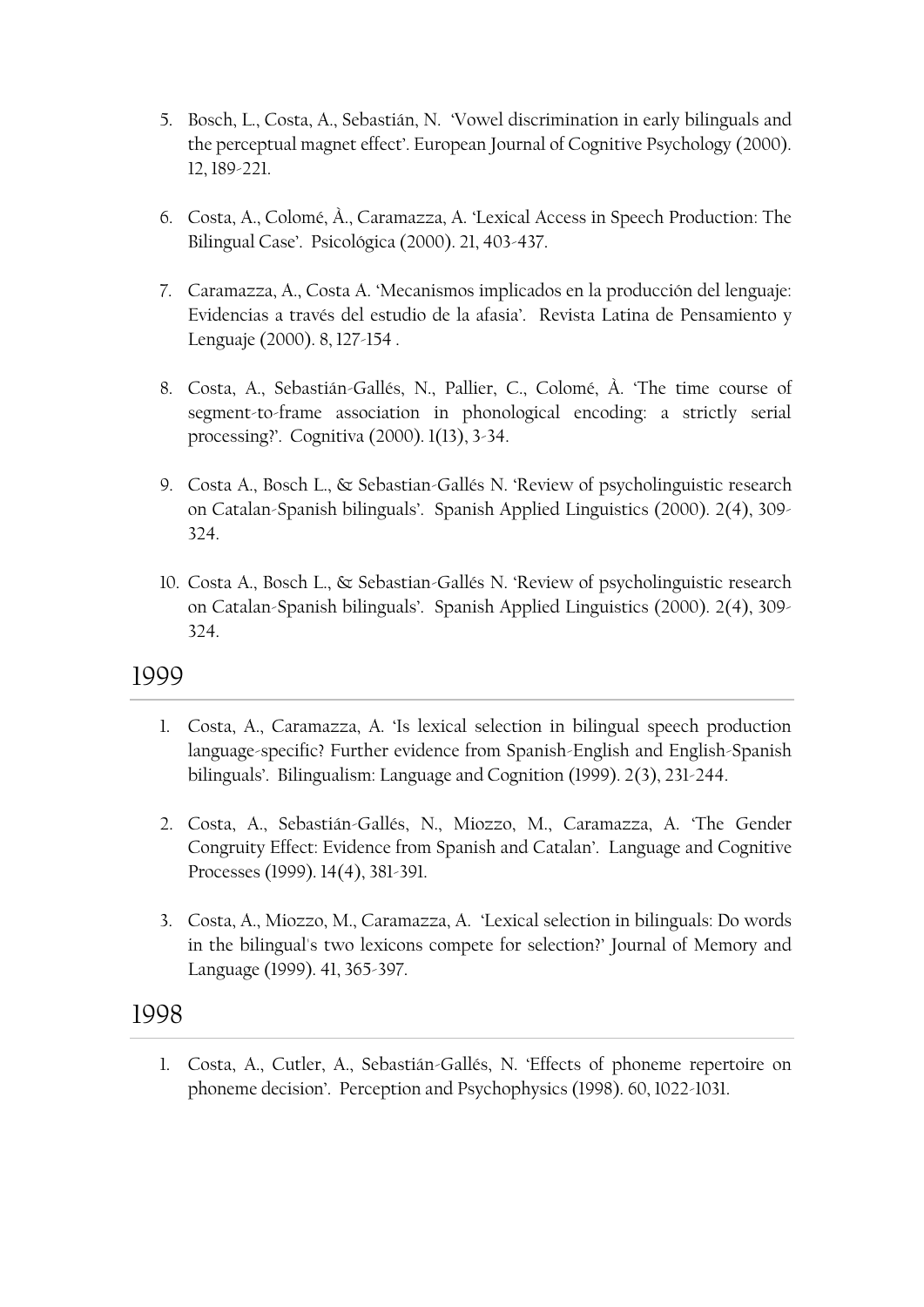2. Costa, A., Sebastián-Gallés, N. 'Abstract phonological structure in language production: Evidence from Spanish'. Journal of Experimental Psychology: Learning, Memory, and Cognition (1998). 24, 886-903.

### 1997

1. Sebastián, N., Costa, A. 'Metrical information in speech segmentation in Spanish'. Language and Cognitive Processes (1997). 12, 883-887.

### 1996

1. Costa, A., Sebastián-Gallés N. 'Phonological encoding in language production: use of implicit priming paradigm to study syllabic effects'. Cognitiva (1996). 8  $(1), 25-42.$ 

Book Chapters

- 1. Costa, A., Branzi, F.M., Ávila, C. 'Bilingualism: Switching'. In: Neurobiology of Language. (In Press).
- 2. Baus, C., Branzi, F. M., Costa A. 'On the mechanism and scope of language control in bilingual speech production.' In: The Cambridge Handbook of bilingual processing. (In Press).
- 3. Runnqvist, E., Strijkers, K., Costa, A. '[Bilingual word access](http://www.spb.upf.edu/node/286)'. In: The Oxford Handbook of Language Production. (2014). Oxford, Oxford University Press.
- 4. Hernández, M., Martin, C.D., Sebastián-Gallés, N., Costa, A. '[Bilingualism](http://www.spb.upf.edu/node/353)  [beyond language: On the impact of bilingualism on executive control.](http://www.spb.upf.edu/node/353)' In: Cambridge Handbook of Biolinguistics (2013). Boeck, x., Grohmann, K., eds.
- 5. Runnqvist, E., Fitz-Patrick, I., Strijkers, K., Costa, A. 'An appraisal of the bilingual language production system: Quantitatively or qualitatively different from monolinguals? In: Handbook of Bilingualism and Multilingualism (2012). Wiley-Blackwell. In press.
- 6. Sebastián-Gallés, N., Díaz, B., Costa, A. 'Bilingualism and Speech Perception'. In: The Encyclopedia of Applied Linguistics, (2012). In press.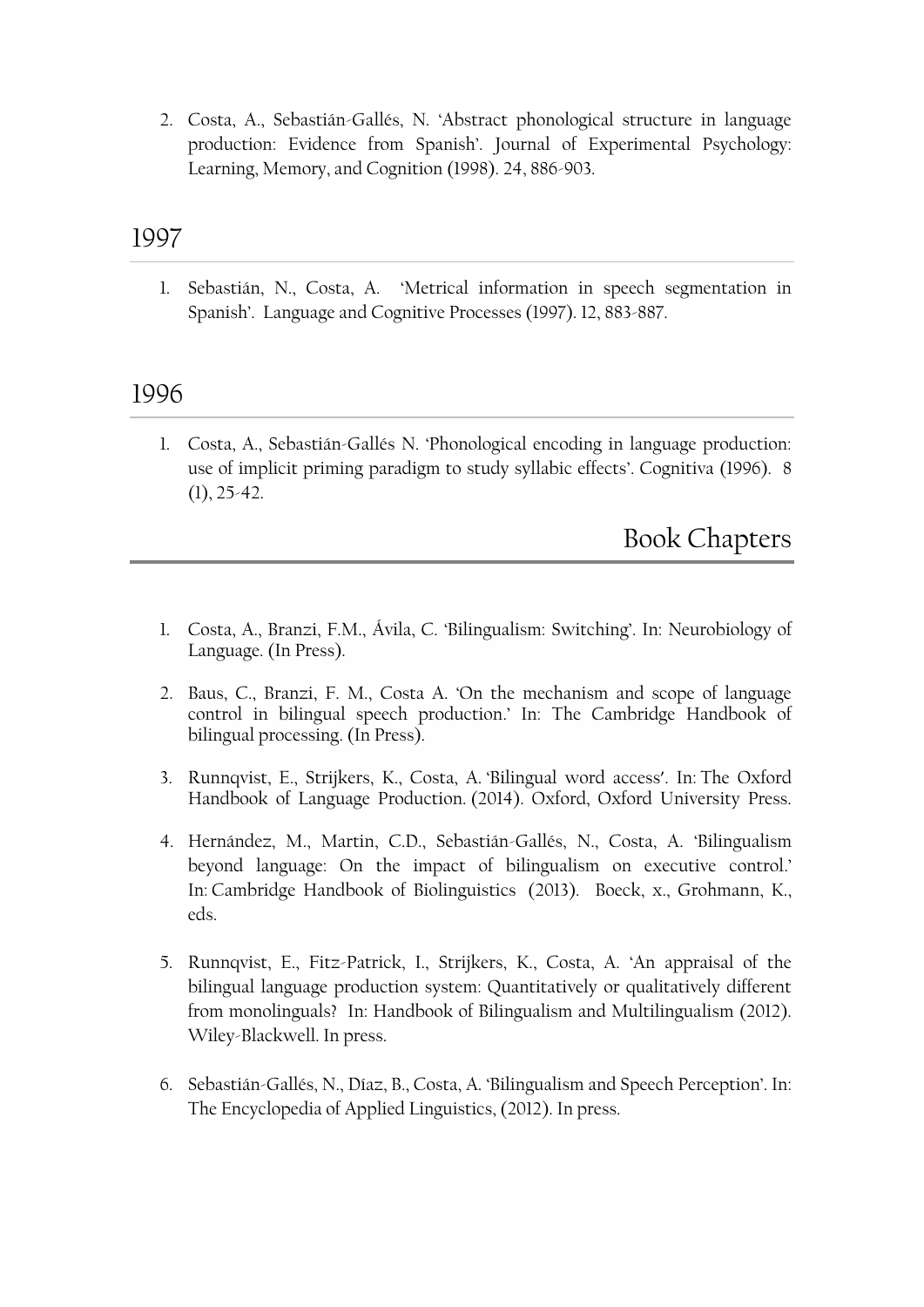- 7. Hernández, M., Martin, C. D., Sebastián-Gallés, N., Costa, A. 'Bilingualism beyond language: On the impact of bilingualism on executive control'. In: Cambridge Handbook of Biolinguistics (2012). In press.
- 8. Costa, A., Runnqvist, E., Strijkers, K. 'Spoken Word production in second language acquistion'. In: The Encyclopedia of Applied Linguistics, Oxford (2012). In press.
- 9. Runnqvist, E., Strijkers, K., Costa, A. 'Bilingual word access'. In: The Oxford Handbook of Language Production (2012). In press.
- 10. Costa, A., Sadat, J., Martin, C.D. 'Bilingual language production-Lexical access and selection'. In: The Routledge Encyclopedia of Second Language Acquisition (2012). Routledge.
- 11. Costa, A., Ivanova, I., Baus, C., Sebastián-Gallés, N. 'Lexical Access in Spanish as a First and Second Language'. In: The Handbook of Spanish Linguistics (2012). 847-864.
- 12. Costa, A., Sebastián-Gallés, N., Alario, F. X. 'Cross-linguistic research on language production'. In: Handbook of Psycholinguistics (2007). 531-546. Oxford University Press.
- 13. Costa, A. 'Lexical Access in Bilingual Production'. In: Handbook of Bilingualism: Psycholinguistic Approaches (2005). 308-325. Oxford University Press.
- 14. Costa, A. 'Bilingual Speech Production'. In: Handbook of Bilingualism (2004). 201-223. Blackwell Science.
- 15. Costa, A. 'La Producció de la Parla'. In: Processament del LLenguatge (2004). 153-170. Universitat Oberta de Catalunya.
- 16. Schiller, N. O., Costa, A., Colomé, A. 'Phonological encoding of single words: In search of the lost syllable'. In: Papers in Laboratory Phonology VII (2002). 35-59. Mouton de Gruyter.
- 17. Chialant, D., Costa, A., Caramazza, A. 'Disorders of Naming'. In: Handbook of Adult Language Disorders: Integrating Cognitive Neuropsychology, Neurology, and Rehabilitation (2002). 123-142. Psychology Press.
- 18. Caramazza, A., Miozzo, M., Costa, A., Schiller, N. O., Alario, F. X. 'A cross linguistic investigation of determiner production'. In: Language, brain and cognitive development: Essays in honor of Jacques Mehler (2001). 209-226. Cambridge. The MIT Press.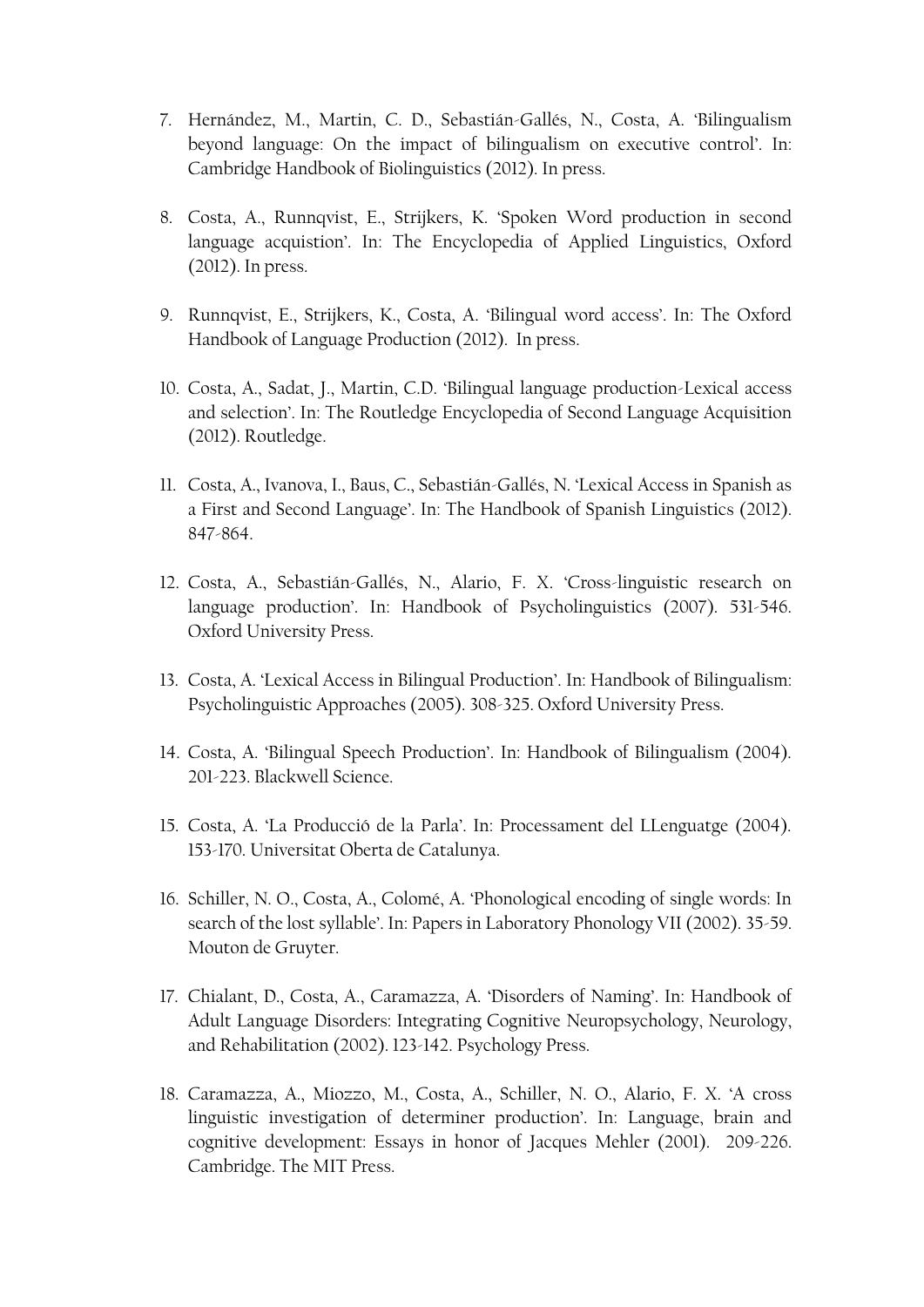- 19. Sebastián-Gallés, N., Bosch, L., Costa, A. 'La percepción del habla'. In: Avances en la psicolingüística del español (1998). Madrid. Ed. Trotta.
- 20. Sebastián-Gallés, N., Costa, A. 'L'Atenció'. In: Processos Psicológics Bàsics (1996). Universitat Oberta de Catalunya.

Special Issues

- 1. Abutalebi, J., Costa, A. Elsevier. Acquisition, Processing and Loss of L2. Journal of Neurolinguistics (2008). Elsevier
- 2. Hartsuiker, R., Finkbeiner, M., Costa, A. Bilingualism: Psycholinguistic Approaches. Acta Psychologica (2008). Elsevier.
- 3. Goldrick, M., Costa, A., Schiller, N. O. Language Production: Third International Workshop on Language Production. Language and Cognitive Processes (2008). Psychology Press.
- 4. Alario, F. X., Costa, A., Ferreira, V., Pickering, M. Language Production: First International Workshop on Language Production on Language and Cognitive Processes (2006). Psychology Press.
- 5. Costa, A., Santesteban, M. Bilingual Speech Production. Bingualism: Language and Cognition' (2006). Oxford University Press.

## Conferences and Workshops (2008-Present)

- 1. Oral communication- Anticipation processes in L2 speech comprehension: Evidence from ERPs and lexical recognition task. Foucart, A., Ruiz-Tada, E., Costa, A. The 19<sup>th</sup> European Society for Cognitive Psychology (ESCOP). Paphos, Cyprus. 20/09/2015.
- 2. Poster presentation- Making causal inferences in L2 sentence comprehension: An ERP study. Foucart, A., Romero-Rivas, C., Gort, L., Costa, A. The 19<sup>th</sup>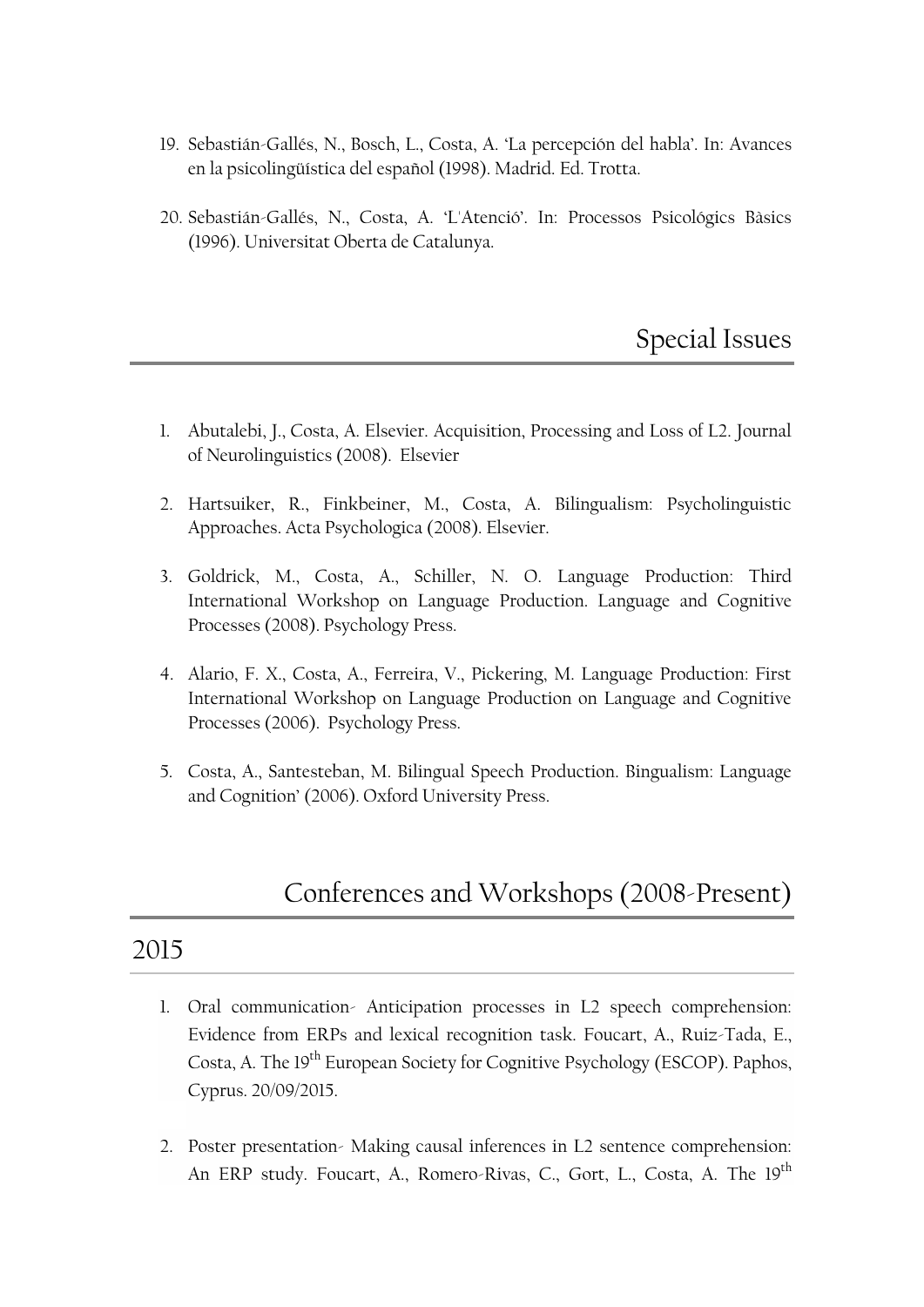European Society for Cognitive Psychology (ESCOP). Paphos, Cyprus. 20/09/2015.

- 3. Oral communication- Anticipation processes in L2 speech comprehension: Evidence from ERPs and lexical recognition task. Foucart, A., Ruiz-Tada, E., Costa, A. XII International Symposium of Psycholinguistics. Valencia, Spain. 01/07/2015.
- 4. Oral communication- Lexically-driven perceptual learning of foreign-accented speech: An ERP investigation. Romero-Rivas, C., Martin, C.D., Costa, A. XII International Symposium of Psycholinguistics. Valencia, Spain. 01/07/2015.
- 5. Poster presentation-Who did what to whom? The effects of implicit verb causality and directionality on prediction. Romero-Rivas, C., Garcia, X., Costa, A. XII International Symposium of Psycholinguistics. Valencia, Spain. 01/07/2015.
- 6. Oral communication- How using a foreign language influences moral, risk, and health choices. J. D., Correy, Costa, A. 27<sup>th</sup> Annual APS Convention. New York, United States. 21-24/05/2015.
- 7. Oral Communication- Those who know nothing of foreign languages, know nothing of their own. Costa, A. University of Chicago Wisdom Research Forum. University of Chicago, United States. 08/05/2015.
- 8. Oral communication- Those who know nothing of foreign languages, know nothing of their own. Costa, A. Experimental Psychology Society Meeting. University of Leeds, United Kingdom. 09/04/2015.
- 9. Plenary speaker- Those who know nothing of foreign languages, know nothing of their own. Costa, A. Bilingualism in the Hispanic and Lusophone World. Leiden, The Netherlands. 15/01/2015.

#### 2014

1. Oral communication- Killing the fat man or el hombre gordo: Why are people more utilitarian in a foreign language? Corey, J., Keysar, B., Hayakawa, S.,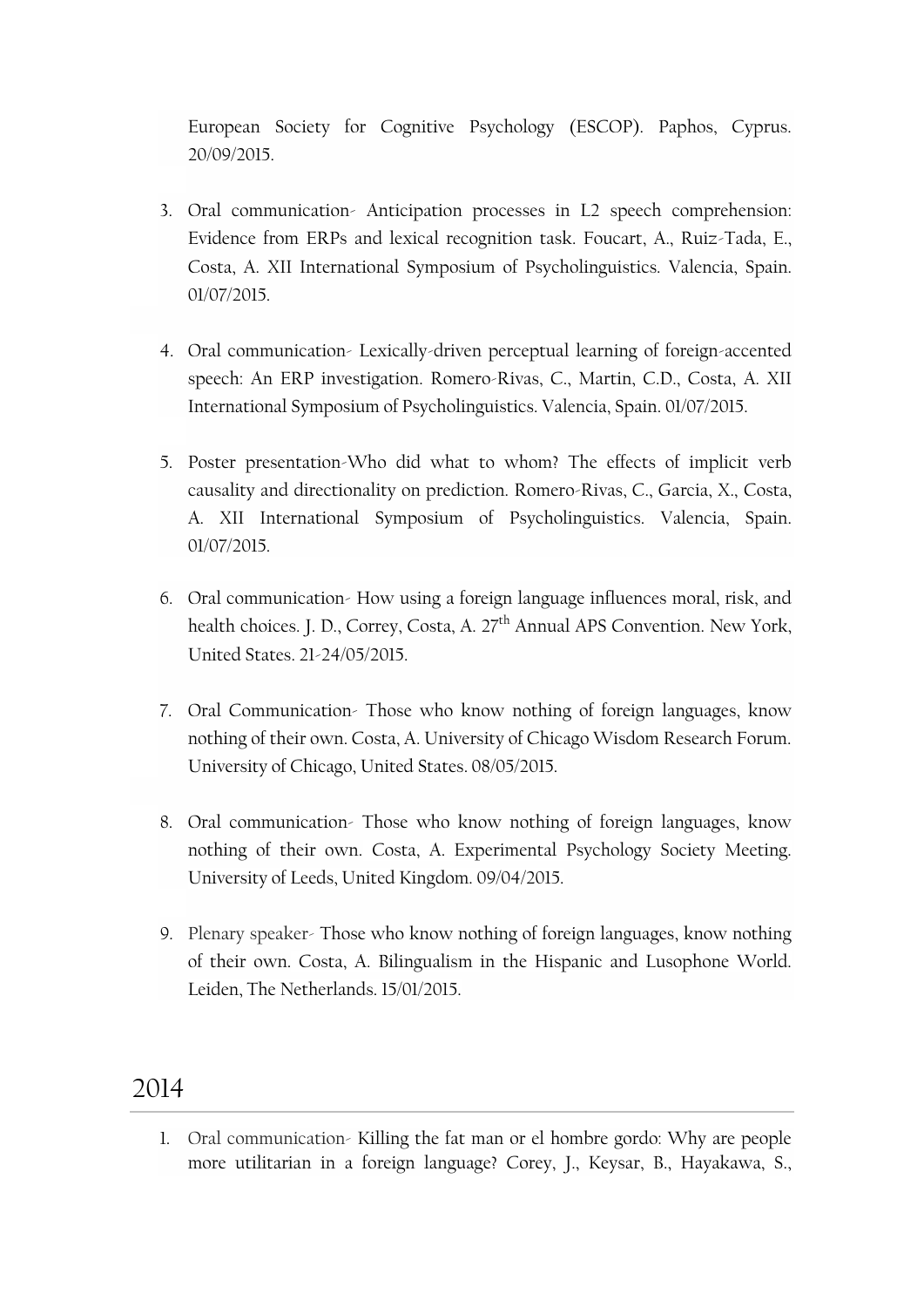Foucart A., Costa, A. Psychonomic Society's 55<sup>th</sup> Annual Meeting. Long Beach, U.S.A. 20/11/2014.

- 2. Oral communication- Cambios estructurales en el cerebro debido al aprendizaje de nuevo vocabulario. Avila, C., Palomar, M.A., Bueichekú, E., Ventura, N., Costa, A., Sanjuan, A. X Congreso de la Sociedad Española de Psicología Experimental & IX Congreso de la Sociedad Española de Psicofisiología y Neurociencia Cognitiva y Afectiva (SEPEX & SEPNECA) Murcia, Spain. 02/10/2014.
- 3. Poster presentation- On-line adaptation in spoken sentence comprehension: Processing foreign-accented speech. Romero Rivas, C., Martin, C.D. Costa, A. X Congreso de la Sociedad Española de Psicología Experimental & IX Congreso de la Sociedad Española de Psicofisiología y Neurociencia Cognitiva y Afectiva (SEPEX & SEPNECA). Murcia, Spain. 02/10/2014.
- 4. Poster presentation- Is semantic memory organization shaped by the speaker's accent? Converging evidences from speech comprehension and the DRM false memory paradigm studies. Romero Rivas, C., Martin, C.D. Costa, A. X Congreso de la Sociedad Española de Psicología Experimental & IX Congreso de la Sociedad Española de Psicofisiología y Neurociencia Cognitiva y Afectiva (SEPEX & SEPNECA). Murcia, Spain. 02/10/2014.
- 5. Plenary speaker- Those who know nothing of foreign languages, know nothing of their own. Costa, A. 24th Annual Conference of the European Second Language Association (EUROSLA 24). University of York, United Kingdom. 5/9/2014.
- 6. Poster presentation- The role of executive control in bilingual language production: a study with Parkinson's disease patients. Cattaneo, G., Calabria, M., Marne, P., Gironell, A., Abutalebi, J., Costa, A. International Workshop on Language Production 2014. Geneva, Switzerland. 17/7/2014.
- 7. Poster presentation- On the effects of predicting others' words. Baus, C. and Costa, A. International Workshop on Language Production 2014. Geneva, Switzerland. 17/7/2014.
- 8. Oral communication- Efectos de la televisión en alta definición sobre la atención y la selección de contenidos por los espectadores: Una aproximación experimental. Barreda Ángeles, M., Ferrándiz Bofill, X., Costa Martínez, A. IV Congreso Internacional de la Asociación Española de Investigación de la Comunicación AE-IC 2014 "Espacios de comunicación." Bilbao, Spain. 21- 24/01/2014.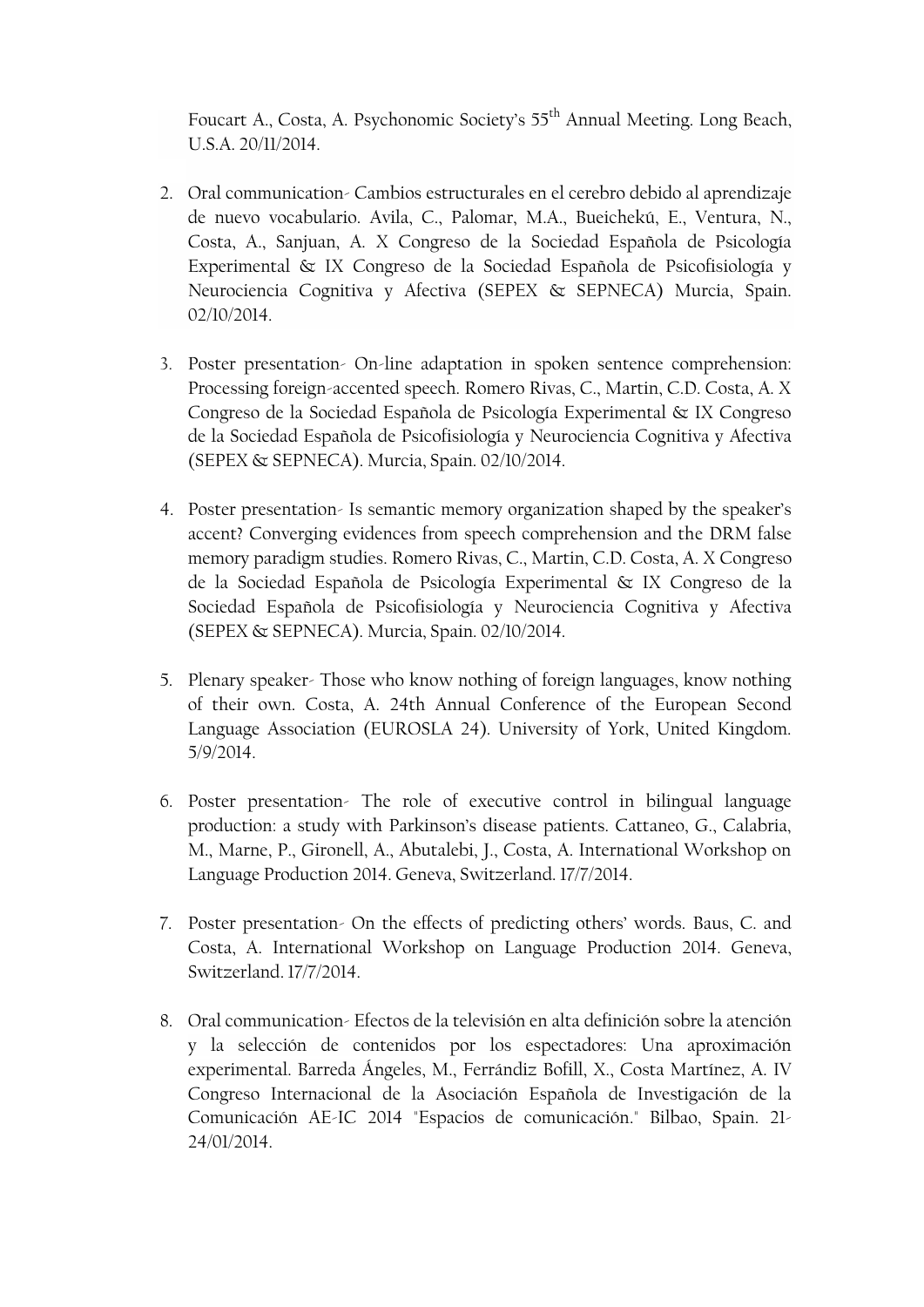- 1. Poster presentation Phoneme related somatotpy and lexico-semantic knowledge become activated in parallel within 200 ms during object naming. Strijkers, K., Pulvermuller, F., Costa, A. Annual Cognitive Neuroscience Society Meeting. San Francisco. USA. 15/4/2013.
- 2. Poster presentation Semantic and world-knowledge integration during second language comprehension. Martin, C. D., Garcia, X., Breton, A., Thierry, G., Costa, A. Annual Cognitive Neuroscience Society Meeting. San Francisco. USA. 15/4/2013.
- 3. Poster presentation Breaking down the bilingual cost in speech production. Sadat, J., Martin, C.D., Magnuson, J., Alario, F. X., Costa, A. Il<sup>th</sup> International Symposium of Psycholinguistics. Tenerife. Spain. 23/03/2013.
- 4. Poster presentation From perception to decision: top-down influences tune different brain networks for object processing. Branzi, F. M., Della Rosa, P. A., Abutalebi, J., Costa, A. 11<sup>th</sup> International Symposium of Psycholinguistics. Tenerife. Spain. 22/03/2013.
- 5. Oral Communication Phoneme specific activation in the motor cortex and the superior temporal gyrus is triggered within 200 ms during overt object naming. Strijkers, K., Pulvermuller, F., Costa, A. 11<sup>th</sup> International Symposium of Psycholinguistics. Tenerife. Spain. 22/03/2013.
- 6. Oral communication On the foreign-language effect in decision making. Costa, A., Foucart, A., Apesteguia, J. 11<sup>th</sup> International Symposium of Psycholinguistics. Tenerife. Spain. 21/03/2013.
- 7. Oral communication Semantic and world knowledge integration during second language comprehension. Martin, C., Garcia, X., Breton, A., Thierry, G., Costa, A. Il<sup>th</sup> International Symposium of Psycholinguistics. Tenerife. Spain. 21/03/2013.
- 8. Poster presentation The dynamics of lexical selection and bilingual language control: evidence for competitive and speaker general processing. Runnqvist, E., Strijkers, K., Costa, A. II<sup>th</sup> International Symposium of Psycholinguistics. Tenerife. Spain. 21/03/2013.
- 9. Oral communication Can bilinguals guess what's coming? Word anticipation in L2 sentence reading. Foucart, A., Martin, C.D., Thierry, G., Moreno, E., Kuipers, J-R., Boutonnet, B., Calabria, M., Costa, A. 18th Conference of the European Society for Cognitive Psychology. Budapest. Hungary. 29/08/2013.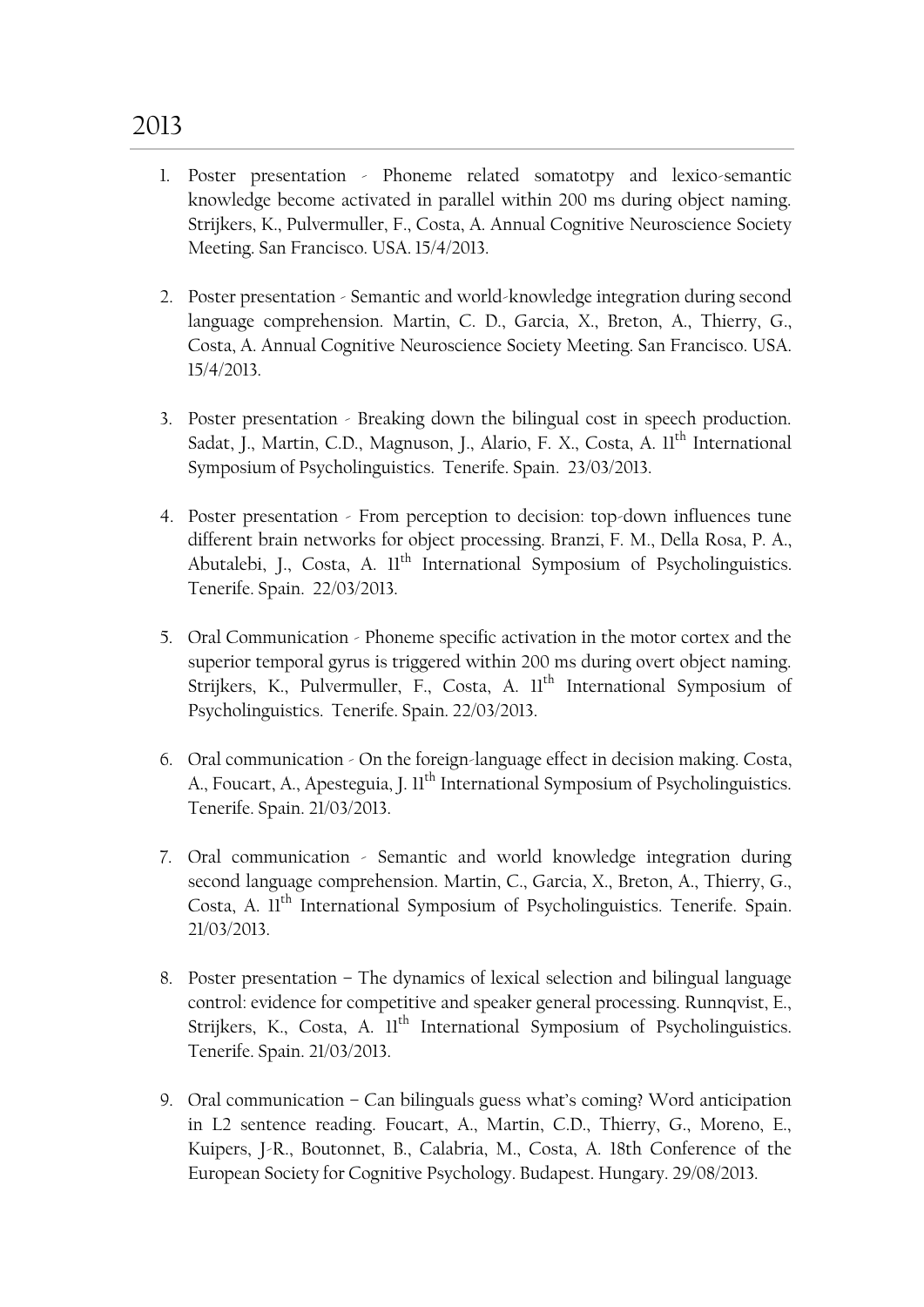- 10. Oral communication The role of executive control in bilingual language production: a study with Parkinson's. Calabria, M., Cattaneo, G., Marne, P., Foucart, A., Ribosa Nogué, R., Gironell, A., Abutalebi, J., Costa, A. 18th Conference of the European Society for Cognitive Psychology. Budapest. Hungary. 29/08/2013.
- 11. Oral communication Joint Production: the effect of predicting other's upcoming words on speech production. Baus, C., Sebanz, N., de la Fuente, V., Branzi, F.M., Martin, C.D., Costa, A. 18th Conference of the European Society for Cognitive Psychology. Budapest. Hungary. 29/08/2013.
- 12. Oral communication Different top-down factors tune different brain networks during early stages of object recognition. Branzi, F.M., Della Rosa, P. A., Abutalebi, J., Costa, A. 18th Conference of the European Society for Cognitive Psychology. Budapest. Hungary. 29/08/2013.
- 13. Poster presentation Is that so? An ERP study on the auditory comprehension of new knowledge. Corey, J., Garcia, X., Martin, C., Thierry, G., Costa, A. 19th Annual Conference on Mechanisms for Language Processing (AMLaP). Marseille, France. 02/09/2013.
- 14. Poster presentation High and low frequency word processing in a listener's native language with native or foreign accent. Hatzidaki, A., Costa, A. 19th Annual Conference on Mechanisms for Language Processing (AMLaP). Marseille, France. 02/09/2013.
- 15. Poster presentation Excuse me Sir, shall I use your word frequency? Garcia, X., Martin, C., Potter, D., Melinger, A., Costa, A. 19th Annual Conference on Mechanisms for Language Processing (AMLaP). Marseille, France. 02/09/2013.
- 16. Poster presentation The impact of linguistic experience on phoneme and face identification. Burfin, S., Pascalis, O., Costa, A., Ruiz-Tada, E., Kandel, S. 19th Annual Conference on Mechanisms for Language Processing (AMLaP). Marseille, France. 02/09/2013.
- 17. Oral communication Lost in translation: a case-study of pathological language switching. Calabria, M., Marne, P., Romero-Pinel, L., Juncadella, M., Costa, A. 4th Meeting of the European Societies of Neuropsychology. Berlin. Germany. 12/09/2013.
- 18. Invited Speaker Anticipation and predictive processes in L2 reading. Costa, A. Symposium on L1 reading across different languages and L2-literacy acquisition. Taipei. Taiwain. 2013.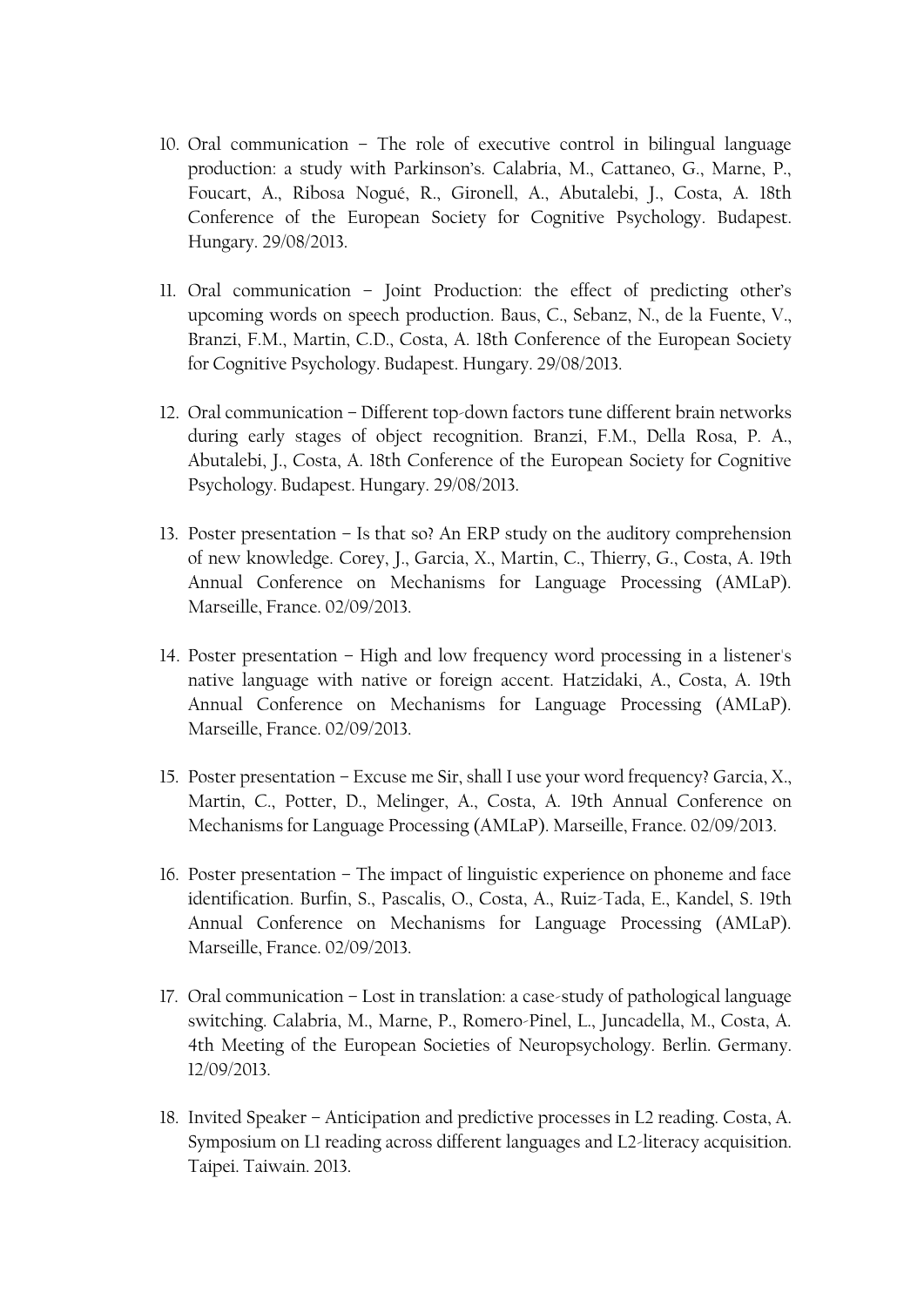- 19. Oral Communication Piensa twice: when decision making depends on your langauge. Costa, A. 6<sup>th</sup> Brainglot Workshop. Barcelona. Spain. 19/09/2013.
- 20. Poster presentation Who said that? Studying semantic and speaker integration when comprehending utterances in first and second language. Ayguasanosa, M., Garcia, X., Martin, C., Thierry, G., Costa, A. 6th Brainglot Workshop. Barcelona. Spain. 19/09/2013.
- 21. Poster presentation Anticipating words and their features in sentence listening. Ruiz-Tada, E., Foucart, A., Costa, A. 6th Brainglot Workshop. Barcelona. Spain. 19/09/2013.
- 22. Poster presentation Does foreign accent affect lexical access in a listener's native langauge? An ERP investigation. Hatzidaki, A., Baus, C., Costa, A. 6<sup>th</sup> Brainglot Workshop. Barcelona. Spain. 19/09/2013.
- 23. Poster presentation The role of executive control in bilingual langauge production: a study with Parkinson's disease patients. Calabria, M., Cattaneo, G., Marne, P., Ribosa Nogué, R., Gironell, A., Abutalebi, J., Costa, A. 6<sup>th</sup> Brainglot Workshop. Barcelona. Spain. 19/09/2013.
- 24. Poster presentation I know you! you speak Spanish: Influence of language on face recognition. Bas, J.A., Baus, C., Costa, A. 6<sup>th</sup> Brainglot Workshop. Barcelona. Spain. 19/09/2013.
- 25. Poster presentation From perception to decision: top-down influences tune different brain networks for object processing. Branzi, F.M., Della Rosa, P., Abutalebi, J., Costa, A. 6<sup>th</sup> Brainglot Workshop. Barcelona. Spain. 19/09/2013.
- 26. Poster presentation The processing of new information embedded in native and non-native speech. Corey, J., Garcia X., Martin C., Thierry, G., Costa, A.  $6^{th}$ Brainglot Workshop. Barcelona. Spain. 19/09/2013.

- 1. Oral communication From literal meaning to veracity in two hundred milliseconds. Martin, C.D., Garcia, X., Breton, A., Thierry, G., Costa, A. 4th Annual Neurobiology of Language Conference. Donosti. Spain. 27/10/2012
- 2. Poster presentation Electrophysiological correlates of lexical access during speech and written production. Baus, C., Strijkers, K., Costa, A. 4th Annual Neurobiology of Language Conference. Donosti. Spain. 27/10/2012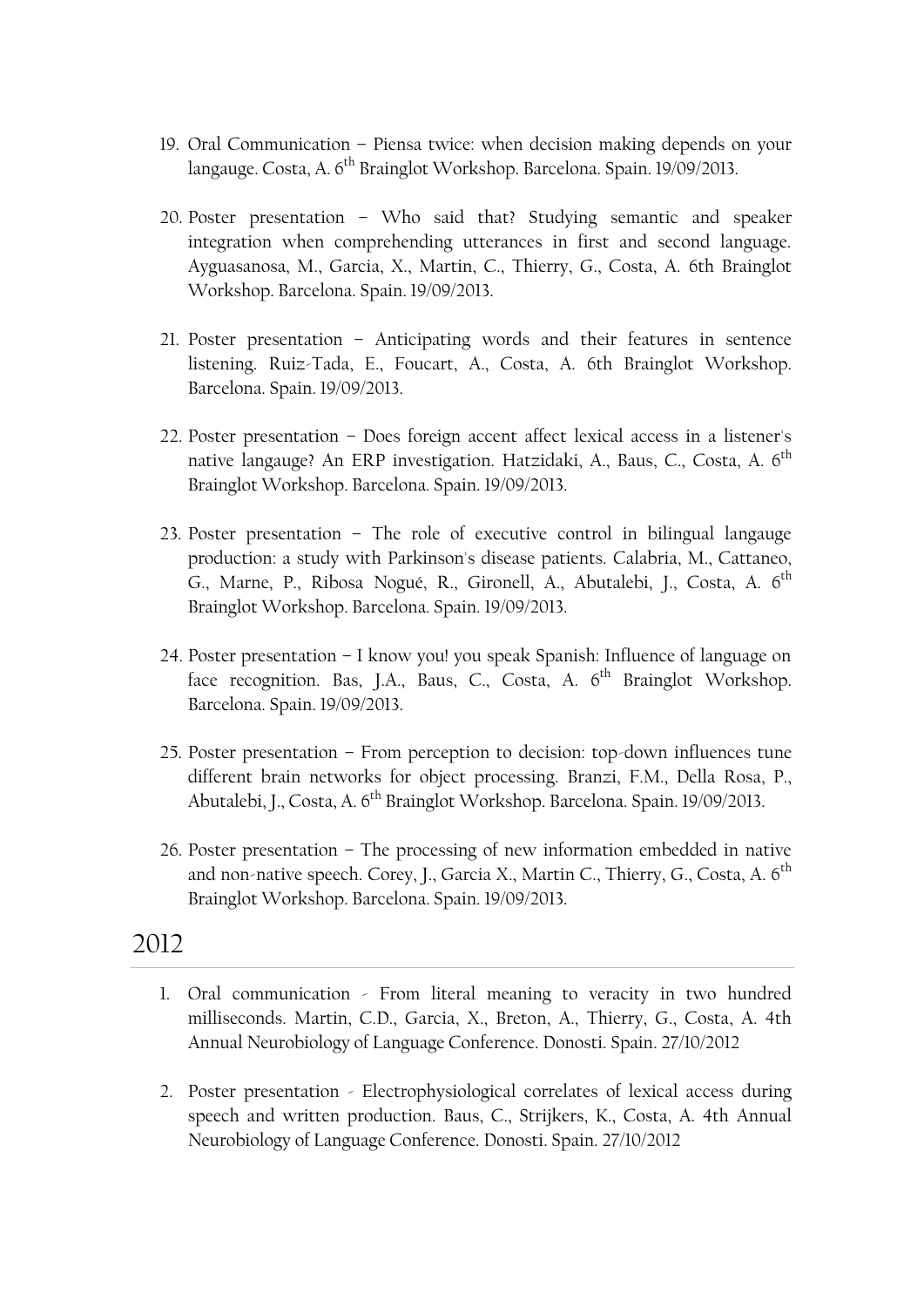- 3. Poster presentation Can you guess what I'm gonna say? Word anticipation in monolinguals and bilinguals during sentence reading. Foucart, A., Martin, C.D., Moreno, E., Costa, A. 4th Annual Neurobiology of Language Conference. Donosti. Spain. 27/10/2012
- 4. Poster presentation Language deterioration in bilingual speakers with Alzheimer's disease: a follow-up study. Calabria, M., Marne, P., Hernández, M., Juncadella, M., Gascón-Bayarri, J., Sala, I., Lleó, A., Ortiz-Gil, J., Ugas, L., Blesa, R., Reñé, R., Costa, A. 4th Annual Neurobiology of Language Conference. Donosti. Spain. 26/10/2012
- 5. Oral communication Phonological neighborhood in speech production revisited. Sadat, J., Martin, C.D., Costa, A., Alario, F. X. 18th Annual Conference on Architectures and Mechanisms for Language Processing. Riva del Garda. Italy. 6/09/2012.
- 6. Poster presentation How our brain represents the other's intention to speak: an ERP study on joint action during speech production. Baus, C., de la Fuente-Núñez, V., Branzi, F. M., Martin, C., Costa, A. 7th International Workshop on Language Production. New York. USA. 19/07/2012
- 7. Poster presentation Phonological neighborhood in speech production revisited. Sadat, J., Martin, C.D., Costa, A., Alario, F. X. 7th International Workshop on Language Production. New York. USA. 19/07/2012.
- 8. Poster presentation Audience Design through Attenuation of Information in Native and Non Native Dialogues. Rodríguez Cuadrado, S., Costa, A. 7th International Workshop on Language Production. New York. USA. 18/07/2012.
- 9. Oral communication Audience Design through Attenuation of Information in Native and Non Native Dialogues. Rodríguez Cuadrado, S., Costa, A. BapSepex: 1<sup>st</sup> Joint Meeting. Liège. Belgium. 11/05/2012.
- 10. Oral communication Face naming and person knowledge in Alzheimer's disease patients: a priming study. Calabria, M., Sabio, A., Martin, C.D., Hernández, M., Juncadella, M., Reñé, R., Ortiz, J., Ugas, L., Costa, A. BapSepex: 1<sup>st</sup> Joint Meeting. Liège. Belgium. 11/05/2012.

1. Poster presentation - On the effects of a brief L2 immersion on executive control. Baus, C., Costa, A., Carreiras, M'. IV Brainglot Workshop. Vitoria-Gasteiz. Spain. 24/11/2011.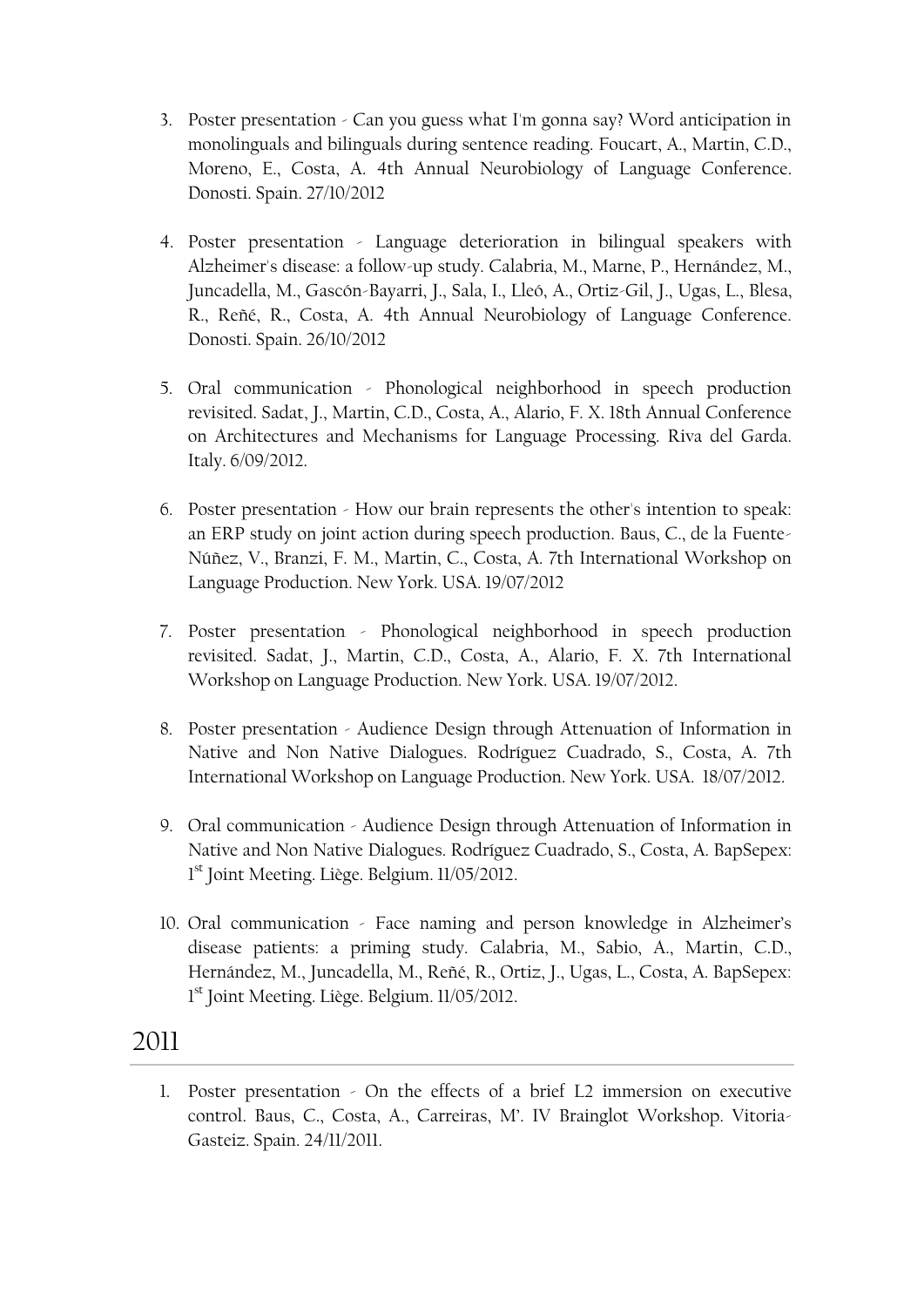- 2. Poster presentation 'Exploring the bilingual advantage in vocabulary acquisition in a picture-word association task. Garcia, X., Martin, C.D., Ullman, M.T., Costa, A'. IV Brainglot Workshop. Vitoria-Gasteiz. Spain. 24/11/2011.
- 3. Poster presentation 'The temporal course of written production: electrophysiological correlates of word frequency during typewriting. Baus, C., Costa, A'. IV Brainglot Workshop. Vitoria-Gasteiz. Spain. 24/11/2011.
- 4. Poster presentation 'Is language switching an instance of domain-general task switching? Evidence from Event Related Potentials. Branzi, F. M., FitzPatrick, I., Abutalebi, J., Costa, A'. IV Brainglot Workshop. Vitoria-Gasteiz. Spain. 24/11/2011.
- 5. Poster presentation 'Semantic and world knowledge integration during L2 sentence reading. Martin, C., Garcia, X., Breton, A., Thierry, G., Costa, A'. IV Brainglot Workshop. Vitoria-Gasteiz. Spain. 24/11/2011.
- 6. Poster presentation 'I cannot name your face, but my memory can do it': a facename priming study in Alzheimer's disease patients. Calabria, M., Sabio, A., Martin, C., Ortiz-Gil, J., Ugas, L., Juncadella, M., Reñé, R., Costa, A'. IV Brainglot Workshop. Vitoria-Gasteiz. Spain. 24/11/2011.
- 7. Poster presentation 'Speech intention without speaking: electrophysiological correlates of lexical selection during typewriting. Baus, C., Costa, A'. IV Brainglot Workshop. Vitoria. Spain. 24/11/2011.
- 8. Poster presentation 'Is Language-switching an instance of domaingeneral task switching? Evidence from Event Related Potentials. Branzi, F. M., Fitzpatrick, I., Abutalebi, J., Costa, A.'. European Society for Cognitive Psychology. San Sebastián. Spain. 30/09/2011.
- 9. Oral communication 'How do early and late bilinguals predict words during sentence reading? Martin, C.D., Thierry, G., Kuipers, J.K., Costa, A'. European Society for Cognitive Psychology. San Sebastián. Spain. 30/09/2011.
- 10. Poster presentation 'Semantic and world knowledge integration during L2 sentence reading. Martin, C.D., Garcia, X., Breton, A., Thierry, G., Costa, A'. XI International Conference On Cognitive Neuroscience. Mallorca. Spain. 27/09/2011.
- 11. Oral communication 'Please, Catalan or Spanish, but not both! Are bilinguals fully in control of their language selection during word production? Martin, C.D., Vanden Bulcke, C., Navarra, J., Schoonbaert, S., Hartsuiker, R., Costa, A'.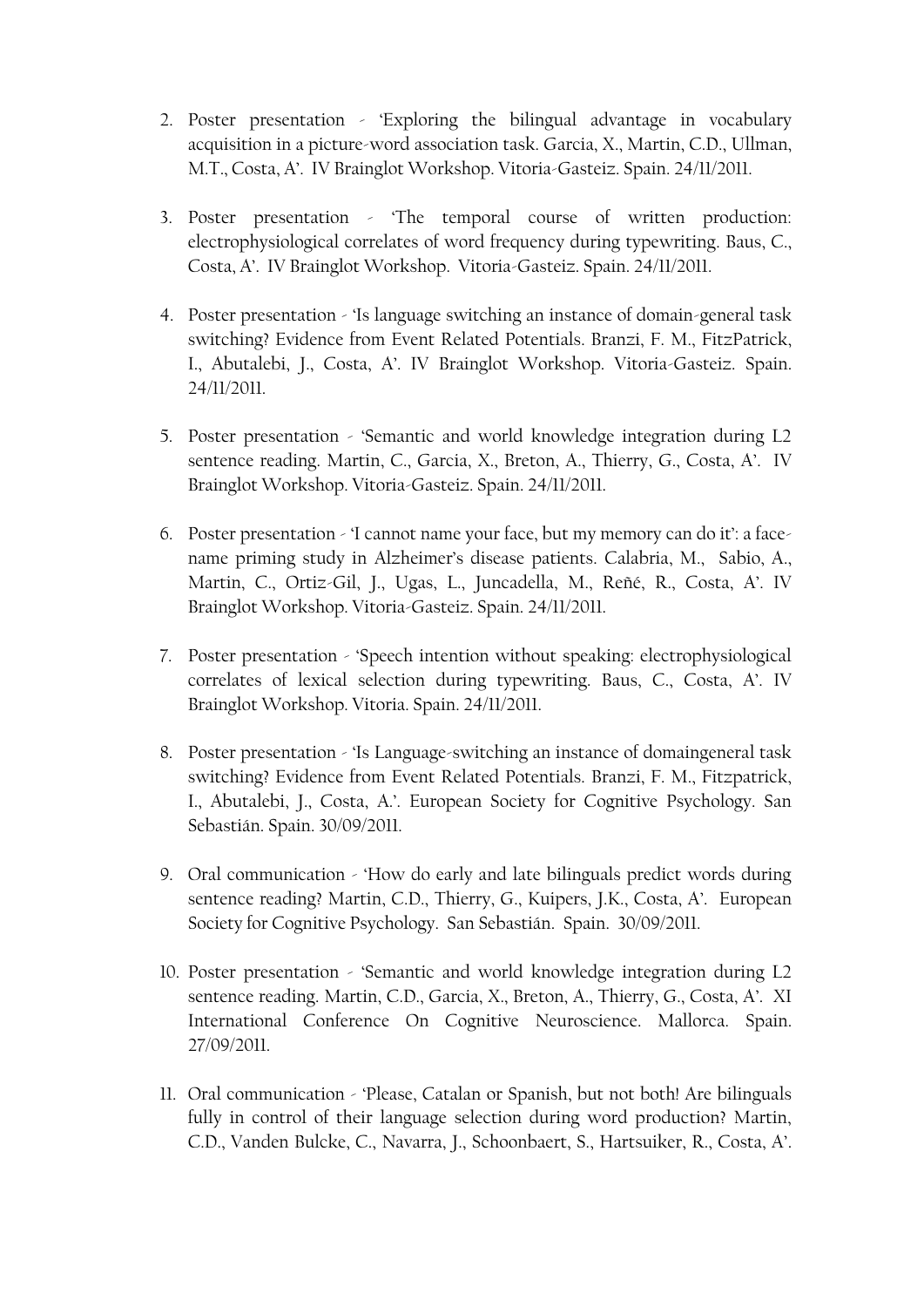Aix-en-Provence Workshop on Bilingualism. Neurolinguistic and Psycholinguistic Perspectives. Aix-en-Provence. France. 13/09/2011.

- 12. Poster presentation 'Using one language can both hamper and help production of translations in another language, but why? Runnqvist, E., Strijkers, K., Costa, A'. Aix-en-Provence Workshop on Bilingualism. Neurolinguistic and Psycholinguistic Perspectives. Aix-en-Provence. France. 13/09/2011.
- 13. Oral communication 'Semantic interference is cumulative across languages: implications for models of bilingual speech production. Runnqvist, E., Alario, F. X., Strijkers, K., Costa, A'. Aix-en-Provence Workshop on Bilingualism. Neurolinguistic and Psycholinguistic Perspectives. Aix-en-Provence. France. 13/09/2011.
- 14. Poster presentation 'Bilingual disadvantage and frequency effects in language production revealed by ERPs: Evidence from Spanish monolinguals and Spanish-Basque bilinguals. FitzPatrick, I., Strijkers, K., Santesteban, M., Costa, A'. Aix-en-Provence Workshop on Bilingualism. Neurolinguistic and Psycholinguistic Perspectives. Aix-en-Provence. France. 12/09/2011.
- 15. Poster presentation 'Bilingual language control across the lifespan: Is it affected by Ageing? Hernández, M., Calabria, M., Marne, P., Costa, A'. XII Science of Aphasia. Barcelona. Spain. 04/09/2011.
- 16. Poster presentation 'Deterioration of the lexical representation in bilingual patients with dementia. Calabria, M., Hernández, M., Marne, P., Juncadella, M., Gascón-Bayarri, J., Reñé, R., Ugas, L., Cuevas, Lleó, A., Blesa, R., Costa, A'. XII Science of Aphasia. Barcelona. Spain. 04/09/2011.
- 17. Poster presentation 'On the effects of a brief L2 immersion on executive control. Baus, C., Costa, A., Carreiras, M'. Aix-en-Provence Workshop on Bilingualism. Neurolinguistic and Psycholinguistic Perspectives. Aix-en-Provence. France. 22/07/2011.
- 18. Poster presentation 'Language representation in bilingual Alzheimer's disease patient. Calabria, M., Costa, A, Marne, P., Hernández, M, Juncadella, M, Reñé, R., Ortiz-Gil, J., Ugas, L., Lleó, A., and Blesa, R.' VIII International Symposium on Bilingualism. Oslo. Norway. 16/06/2011.
- 19. Oral communication 'Language production and control in bilinguals across the lifespan. Costa, A., Calabria, M., and Hernández, M.' VIII International Symposium on Bilingualism. Oslo. Norway. 16/06/2011.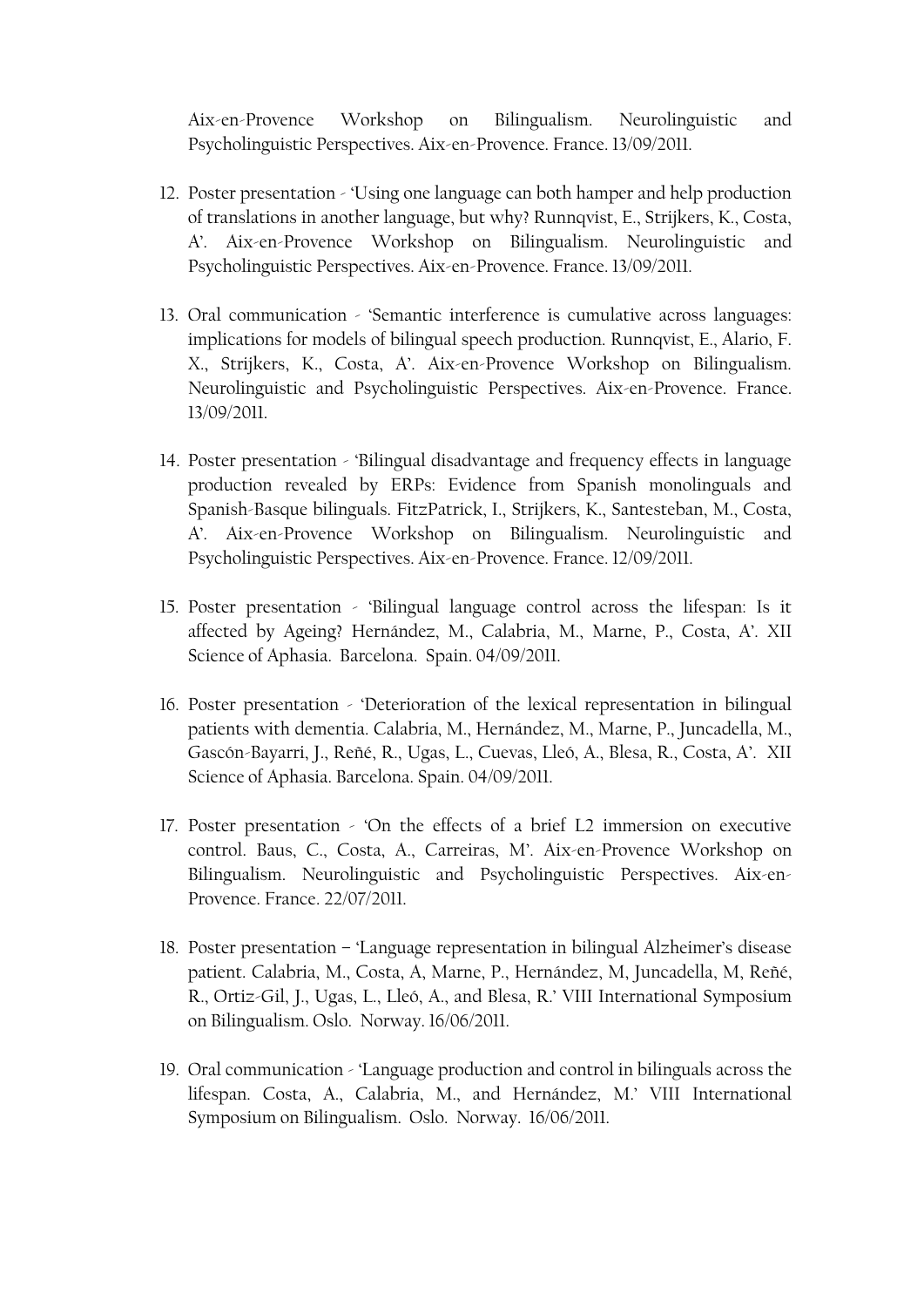- 20. Poster presentation On the differences between Linguistic Switching and Non Linguistic Switching: Tracking switch effects on behavioural and ERP patterns. Branzi, F. M., FitzPatrick, I., Abutalebi, J., Costa, A. VIII International Symposium on Bilingualism. Oslo. Norway. 16/06/2011.
- 21. Poster presentation 'Is language control preserved in bilingual Alzheimer disease patients? Calabria, M., Hernández, M., Marne, P., Juncadella, M., Reñé, R., Ortiz-Gil, J., Ugas, L., Lleó, A., Blesa, R., Costa, A'. X Symposium of Psycholinguistics. Donosti. Spain. 24/04/2011.
- 22. Poster presentation 'On the effects of a brief L2 immersion on executive control. Baus, C., Costa, A., Carreiras, M'. X Symposium of Psycholinguistics. Donosti. Spain. 24/04/2011.
- 23. Oral communication 'Semantic and world knowledge integration in bilingual L2 readers: Evidences from ERPs. Garcia, X., Martin, C., Breton, A., García, G., Costa, A '. X Symposium of Psycholinguistics. Donosti. Spain. 15/04/2011.
- 24. Oral communication 'Please, Catalan or Spanish, but not both! Are bilinguals fully in control of their language selection during word production? Martin,C., Vanden Bulcke, C., Navarra, J., Schoonbaert, S., Hartsuiker, R., Costa, A'. X Symposium of Psycholinguistics. Donosti. Spain. 13/04/2011.
- 25. Oral communication 'On the processing of emotional words in a second language. Rodríguez Cuadrado, S., Vinson, D., Costa Martínez, A., Vigliocco, G'. X Symposium of Psycholinguistics. Donosti. Spain. 13/04/2011.
- 26. Poster presentation 'Representations Of Magnitudes and Inferences About Future Events in 12-Month-old Infants. Teglás, E., Ibáñez Lillo, A., Costa, A., Bonatti, L'. Society for Research in Child Development Biennial Meeting. Montreal. Canada. 01/04/2011.

- 1. Poster presentation 'Changes of mind during binary and multiple-choice decision-making. Albantakis, L., Branzi, F. M., Martin, C., Costa, A., Deco, G '. XL Annual Meeting of the Society for Neuroscience. San Diego. United States. 17/11/2010.
- 2. Poster presentation 'Influence of a brief linguistic immersion on lexical selection processes during speech production: A longitudinal ERP study. Baus, C., Molinaro, N., Costa, A., Carreiras, M'. Donostia Workshop on Neurobilingualism. Donostia - San Sebastián. Spain. 30/09/2010.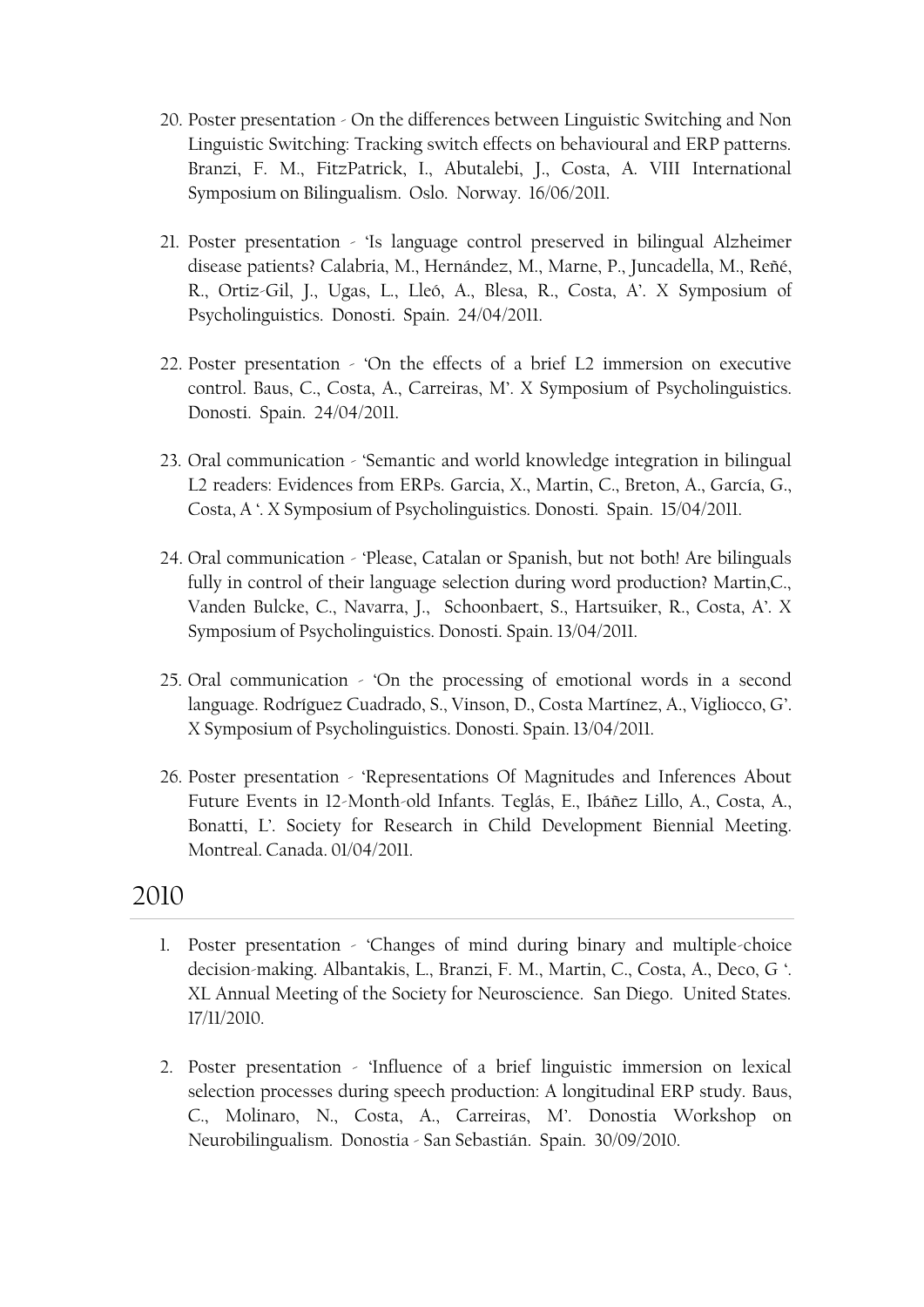- 3. Poster presentation 'Does syntactic transfer across languages modulate the bilingual speech production disadvantage? Runnqvist, R., Gollan, T., Costa, A., Ferriera, V'. Donostia Workshop on Neurobilingualism. Donosti. Spain. 30/09/2010.
- 4. Poster presentation 'The intention to speak: Proactive top-down signals drive cortical brain activity related to words during object naming. Strijkers, K., Holcomb, P., Costa, A'. Donostia Workshop on Neurobilingualism. Donosti - San Sebastián. Spain. 30/09/2010.
- 5. Poster presentation 'Language control is preserved in bilingual Alzheimer disease patients. Calabria, M., Hernández, M., Marne, P., Juncadella, M., Reñé, R., Ugas, L., Bertran, S., Lleó, A., Blesa, R., Costa, A '. Donostia Workshop on Neurobilingualism. Donosti - San Sebastián. Spain. 30/09/2010.
- 6. Poster presentation 'Bilingual language control across the lifespan: Is it affected by Ageing? Costa, A., Hernández, M., Calabria, M., Marne, P., Pina, V'. Donostia Workshop on Neurobilingualism. Donosti - San Sebastián. Spain. 30/09/2010.
- 7. Poster presentation 'Early bilinguals reconfigure semantic expectations faster than monolinguals during sentence reading. Martin, C., Thierry, G., Kuipers, J., Costa, A'. Donostia Workshop on Neurobilingualism. Donosti - San Sebastián. Spain. 30/09/2010.
- 8. Poster presentation 'The cognitive cost of language- and domain-general cognitive control: Evidence from response times. Branzi, F. M., Fitzpatrick, I., Della Rosa, P.A., Abutalebi, J., Costa, A '. Donostia Workshop on Neurobilingualism. Donosti - San Sebastián. Spain. 30/09/2010.
- 9. Poster presentation 'Picture naming performance in early highly-proficient bilinguals. Sadat, J., Martin, C., Alario, F., Costa, A '. Donostia Workshop on Neurobilingualism. Donosti - San Sebastián. Spain. 30/09/2010.
- 10. Poster presentation 'Bilingual language control across the lifespan: Is it affected by ageing? Costa, A., Hernández, M., Marne, P., Pina, V '. VI International Workshop on Language Production. Edinburgh. United Kingdom. 02/09/2010.
- 11. Poster presentation 'The time course of lexical access in speech production. Martin, C., Strijkers, K., Thierry, G., Costa, A '. VI International Workshop on Language Production. Edinburgh. United Kingdom. 02/09/2010.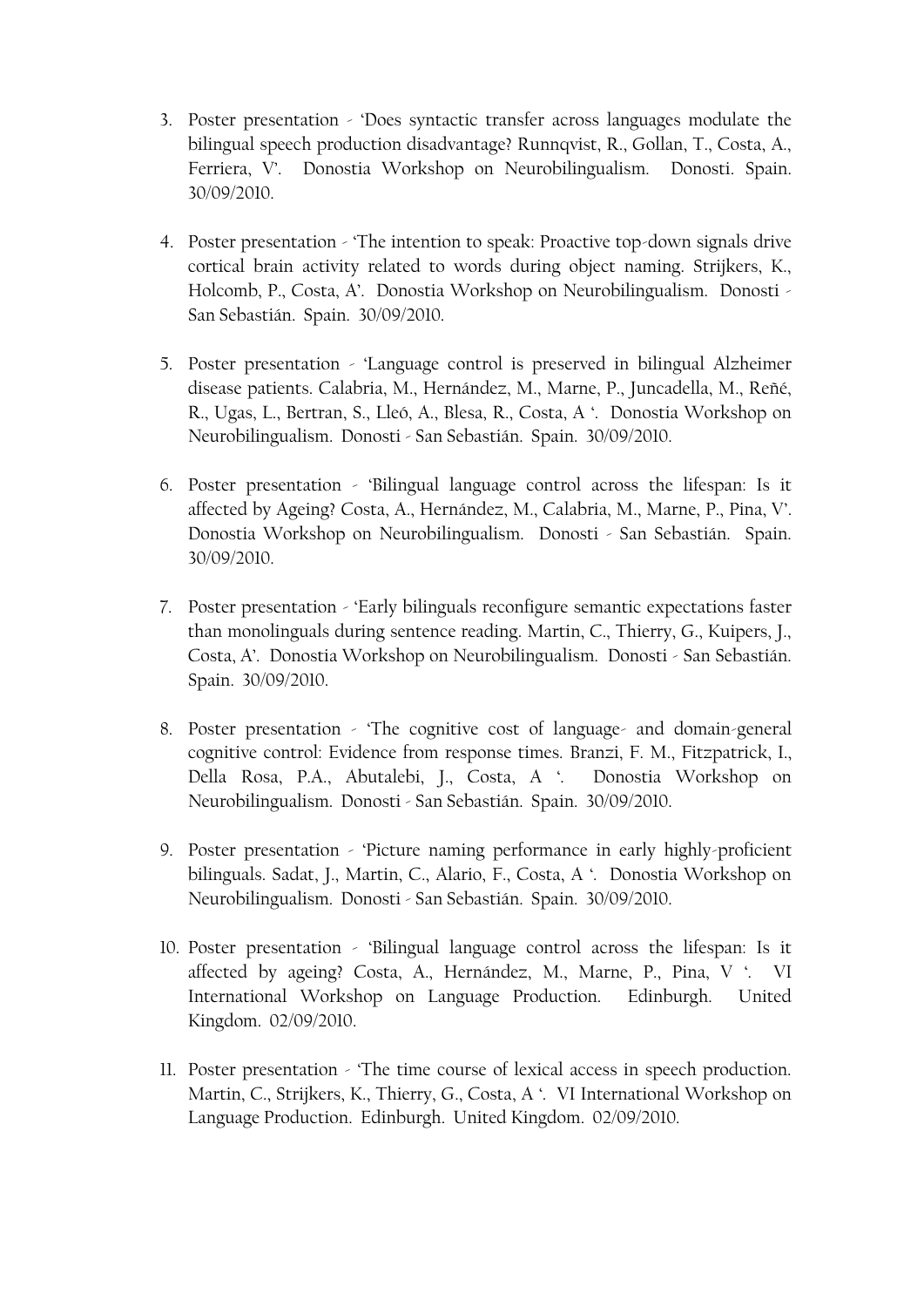- 12. Poster presentation 'Context matters: contrasting effects of semantic relatedness in bare naming and full sentence production. Runnqvist, E., Kleinman, D., Costa, A., Ferreira, V '. VI International Workshop on Language Production. Edinburgh. United Kingdom. 02/09/2010.
- 13. Poster presentation 'The intention of speech: Proactive top-down signals drive word retrieval in object naming. Strijkers, K., Holcomb, P., Costa, A'. VI International Workshop on Language Production. Edinburgh. United Kingdom. 02/09/2010.
- 14. Poster presentation 'Picture naming performance in early highly proficient bilinguals. Sadat, J., Martin, C., Alario, F. X., Costa, A'. VI International Workshop on Language Production. Edinburgh. United Kingdom. 02/09/2010.
- 15. Poster presentation 'Evidence for an Early Dissociation Between Meaning and Words in Function of Speech Intention. Strijkers, K., Holcomb P., Costa, A'. XVI Annual Meeting of the Organization for Human Brain Mapping. Barcelona. Spain. 10/06/2010.
- 16. Invited talk / Invited section talk 'Tracking the Cognitive Processes Involved Speech Production. Costa, A'. XVI Annual Meeting of the Organization for Human Brain Mapping. Barcelona. Spain. 10/06/2010.
- 17. Oral communication 'Temporal ERP evidence for an early dissociation between semantic and lexical representations in function of task demands. Strijkers, K., Holcomb, P., Costa, A'. XVII Annual Cognitive Neuroscience Society Meeting.. Montréal. Canada. 20/04/2010.
- 18. Oral communication 'Walking low level perception through the embodiment continuum. Rodriguez, S., Costa, A., Vigliocco, G'. VIII Conference of the Experimental Psychology Society and Sociedad Española de Psicología Experimental. Granada. Spain. 15/04/2010.
- 19. Poster presentation 'The cingulate cortex is driven by performance: behavioural, functional and connectivity evidence in different populations. Branzi F.M., Della Rosa, P.A., Keim, R., Costa, A., Abutalebi, J'. VIII Conference of the Experimental Psychology Society and Sociedad Española de Psicología Experimentaloference . Granada. Spain. 15/04/2010.
- 20. Poster presentation 'The intention of speech: An early dissociation in electric brain activity between semantics and words. Costa, A., Strijkers, K., Holcomb, P'. VIII Conference of the Experimental Psychology Society and Sociedad Española de Psicología Experimental. Granada. Spain. 15/04/2010.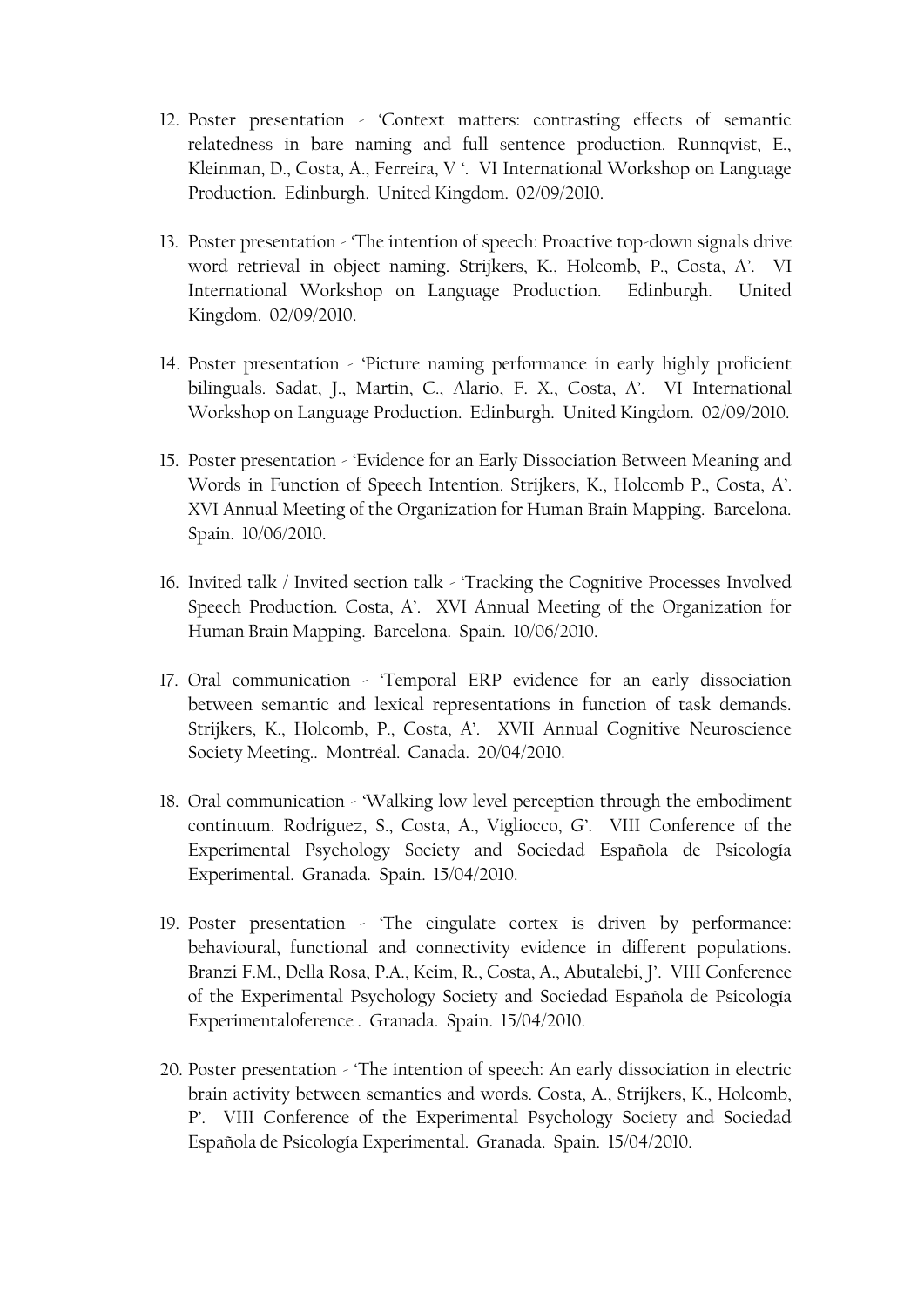- 21. Poster presentation 'The effect of Parietal lesions in response to Salient Singletons. Hernández, M., Costa, A., Humphreys, G.W '. VIII Conference of the Experimental Psychology Society and Sociedad Española de Psicología Experimental. Granada. Spain. 15/04/2010.
- 22. Oral communication 'Highly proficient bilinguals reconfigure semantic expectations faster than monolinguals during sentence reading. Martin, C., Thierry, G., Kuipers, J., Costa, A'. VIII Conference of the Experimental Psychology Society and Sociedad Española de Psicología Experimental. Granada. Spain. 15/04/2010.
- 23. Oral communication 'Deterioration of the lexical representation in bilingual patients with dementia. Calabria, M., Hernández, M., Marne, P., Juncadella, M., Reñe, R., Ugas, L., Bertran, S., Costa, A'. VIII Conference of the Experimental Psychology Society and Sociedad Española de Psicología Experimental. Granada. Spain. 15/04/2010.
- 24. Poster presentation 'Emotion words have a processing advantage over neutral words in both first and second language. Rodriguez, S., Costa, A., Vigliocco, G'. VIII Conference of the Experimental Psychology Society and Sociedad Española de Psicología Experimental. Granada. Spain. 15/04/2010.
- 25. Oral communication 'The time course of lexical access in speech production. Martin C.D., Strijkers, K., Thierry, G., Costa, A'. Conference of Sociedad Española de Psicofisiología y Neurociencia Cognitiva y Afectiva. Valencia. Spain. 01/02/2010.

- 1. Oral communication 'Bilingual advantage in non-linguistic task switching. Costa, A., Hernández, M., Martín, C., Barceló, F'. L Annual Meeting of the Psychonomic Society. Boston. United States. 22/11/2009.
- 2. Poster presentation 'Dissociating Frequency from Repetition Effects in Speech Production: An ERP Study of Overt Picture Naming. Strijkers, K., Holcomb, P., Costa, A'. L Annual Meeting of the Psychonomic Society. Boston. United States. 22/11/2009.
- 3. Poster presentation 'The cingulate cortex is driven by performance: Behavioural, functional and connectivity evidence in different populations. Branzi, F. M., Della Rosa, P. A., Keim, R., Costa, A., Abutalebi, J'. Neurobilingualism: Bilingual functioning from infancy to adulthood. Bangor. United Kingdom. 19/11/2009.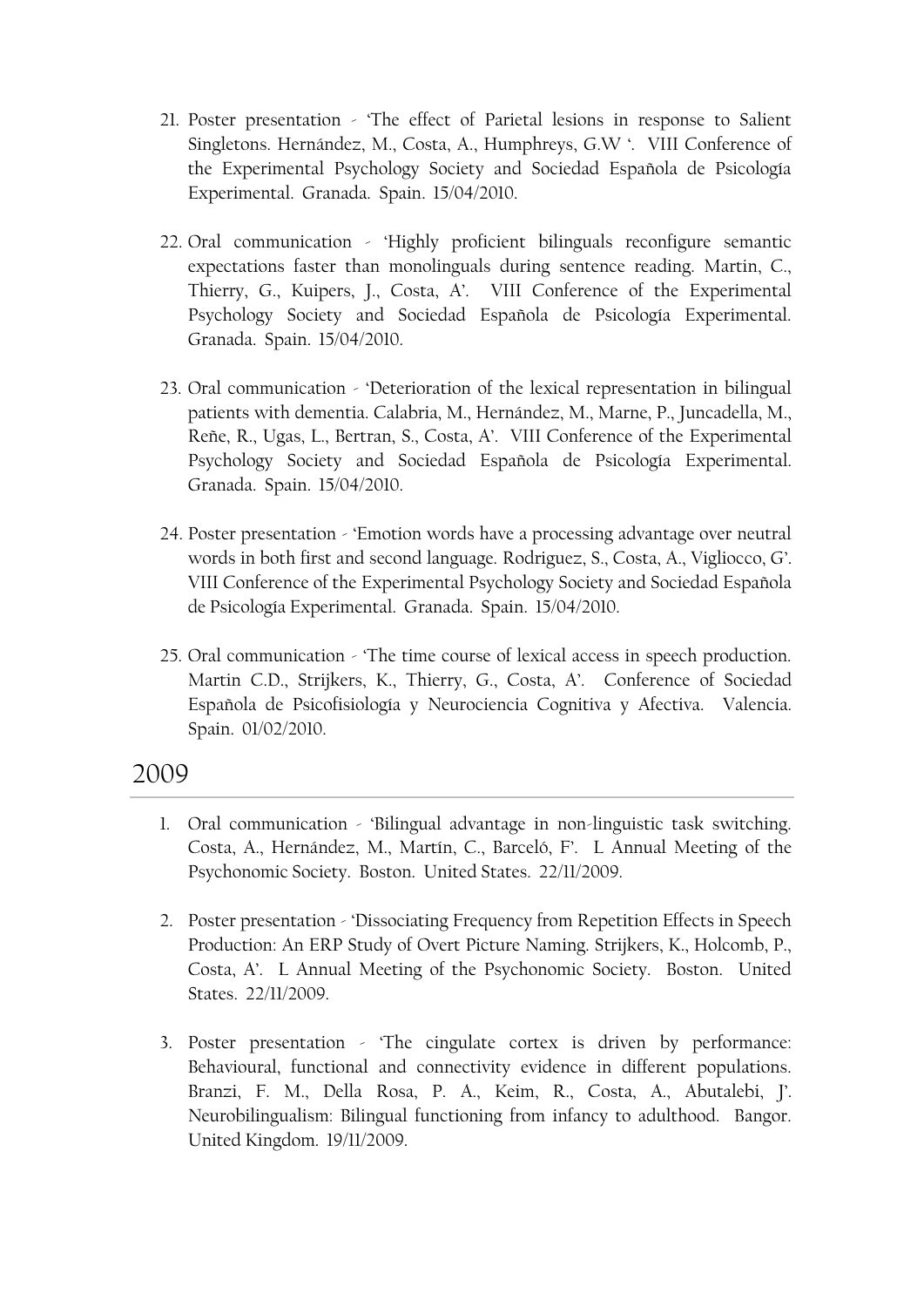- 4. Poster presentation 'Exploring bilingual lexical selection with the retrievalinduced forgetting paradigm: Facilitation, not innhibition. Runnqvist, E., Costa, A'. Neurobilingualism: Bilingual functioning from infancy to adulthood. Bangor. United Kingdom. 19/11/2009.
- 5. Poster presentation 'Bilingual advantage in non-linguistic task switching. Hernández, M., Martin, C., Barcelo, F., Costa, A'. Neurobilingualism: Bilingual functioning from infancy to adulthood. Boston. United States. 19/11/2009.
- 6. Oral communication 'When the hare goes slower than the tortoise: Evidence from the semantic competitor paradigm for a lexical P2 component in speech production. Strijkers, K., Costa, A., Martin, C'. Neurobilingualism: Bilingual functioning from infancy to adulthood. Bangor. United Kingdom. 19/11/2009.
- 7. Oral communication 'Noun-phrase production in bilinguals. Sadat, J., Costa, A., Alario, F.X'. Neurobilingualism: Bilingual functioning from infancy to adulthood. Bangor. United Kingdom. 19/11/2009.
- 8. Poster presentation 'Dynamic phonetic interactions across languages. Goldrick, M., Runnqvist, E., Costa, A'. XV Annual Conference on Architectures and Mechanisms for Language Processing. Barcelona. Spain. 09/09/2009.
- 9. Poster presentation 'Striatum involvement in language switching in the bilingual brain. Garbin, G., Sanjuán, A., Forn, C., Rodríguez, A., Bustamante, J.C., Avila, C., Costa, A., Hernández, M'. XV Annual Conference on Architectures and Mechanisms for Language Processing. Barcelona. Spain. 09/09/2009.
- 10. Oral communication 'Noun-phrase production in bilinguals. Sadat, J., Costa, A., Alario, F.X'. XV Annual Conference on Architectures and Mechanisms for Language Processing. Granada. Spain. 09/09/2009.
- 11. Poster presentation 'Studying bilingual lexical selection with the Retrieval-Induced Forgetting paradigm: Facilitation, not inhibition. Runnqvist, E., Costa, A'. XV Annual Conference on Architectures and Mechanisms for Language Processing. Barcelona. Spain. 09/09/2009.
- 12. Poster presentation 'Use-induced plasticity in bilinguals? Rodríguez, S., Vinson, D.P., Costa, A., Glenberg, A.M., Vigliocco, G'. XV Annual Conference on Architectures and Mechanisms for Language Processing. Barcelona. Spain. 09/09/2009.
- 13. Poster presentation 'Brain correlates of the cognitive advantage in bilinguals: Evidence from task switching. Garbin, G., Sanjuán, A., Forn, C., Rodríguez, A.,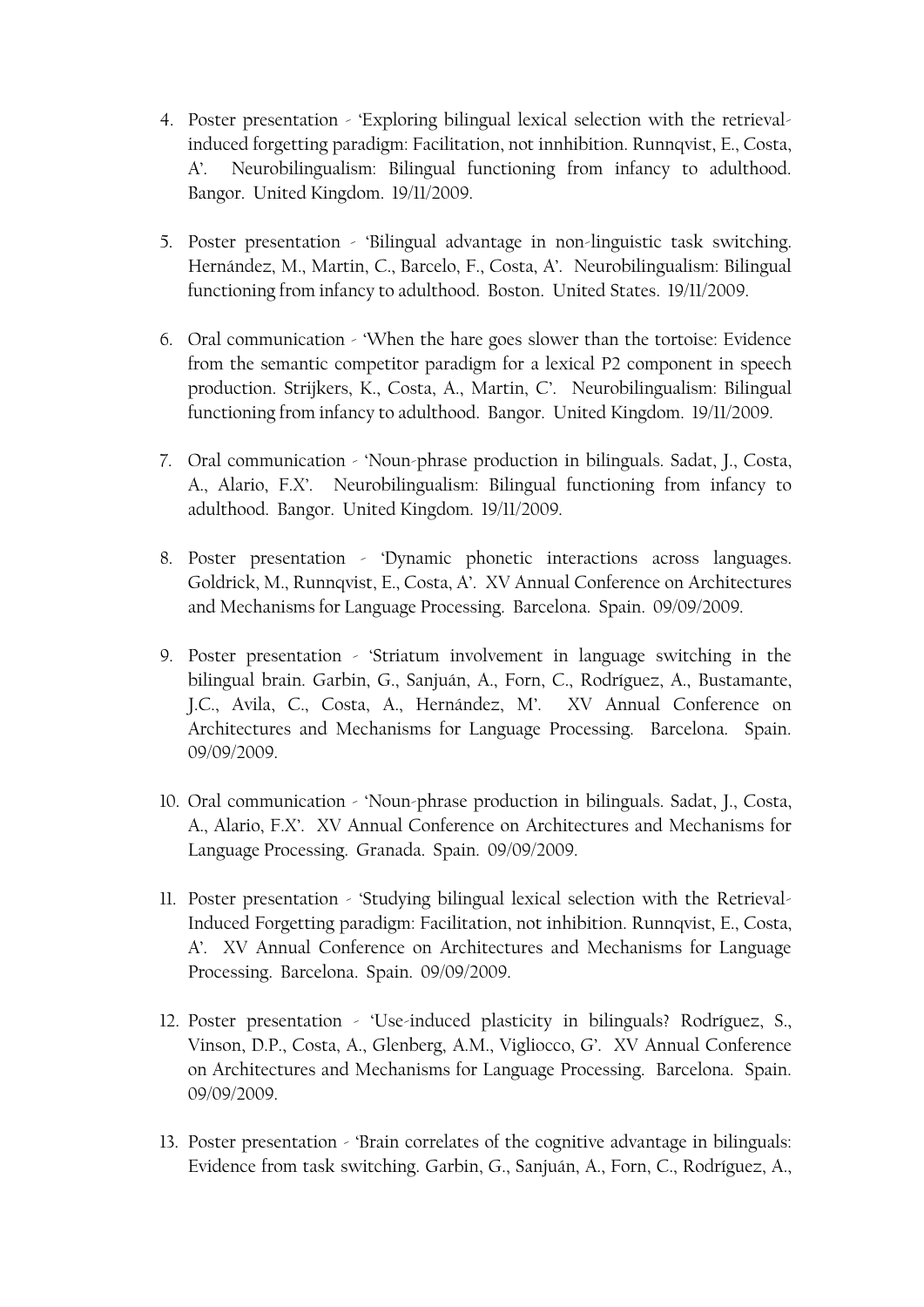Bustamante, J.C., Hernández, M., Costa, A., Avila, C'. XV Annual Conference on Architectures and Mechanisms for Language Processing. Barcelona. Spain. 09/09/2009.

- 14. Poster presentation 'Use it or lose it: On the effect of short time foreign language immersion on a native language. Baus, C., Costa, A., Carreiras, M'. XV Annual Conference on Architectures and Mechanisms for Language Processing. Barcelona. Spain. 09/09/2009.
- 15. Oral communication 'When the hare goes slower than the tortoise: From picture to word in 200 ms. Strijkers, K., Costa, A., Martin, C., Thierry, G'. XV Annual Conference on Architectures and Mechanisms for Language Processing. Barcelona. Spain. 09/09/2009.
- 16. Oral communication 'The processing of ungrammatical sentences: Evidence from structural priming. Ivanova, I., Pickering, M.J., Branigan, H.P., Mclean, J., Costa, A'. XV Annual Conference on Architectures and Mechanisms for Language Processing. Barcelona. Spain. 09/09/2009.
- 17. Poster presentation 'Bilingualism modulates attentional capture from irrelevant information held in WM. Hernández, M., Costa, A., Humphreys, G. W'. XV Annual Conference on Architectures and Mechanisms for Language Processing. Barcelona. Spain. 09/09/2009.
- 18. Oral communication 'Inhibitory control in 8-month-old monolingual and bilingual infants: Evidence from an anticipatory eye movement task. Ibañez Lillo, A., Pons, F., Costa, A., Sebastián-Gallés, N'. XV Annual Conference on Architectures and Mechanisms for Language Processing. Barcelona. Spain. 09/09/2009.
- 19. Poster presentation 'Language control beyond bilingualism: The case of multilinguals. Abatualebi, J., Della Rosa, P. A., Keim, R., Costa, A'. XV Annual Conference on Architectures and Mechanisms for Language Processing. Barcelona. Spain. 07/09/2009.
- 20. Poster presentation 'Can structural priming cause the production of ill-formed sentences. Ivanova, I., Pickering, M.J., Branigan, H.P., Mclean, J., Costa, A'. XXII Annual meeting of the CUNY Conference on Human Sentence Processing. Davis. United States. 26/03/2009.
- 21. Oral communication 'Bilingual advantage in non-linguistic task switching. Hernández, M., Martin, C., Barcelo, F., Costa, A '. XVI Conference of the European Society for Cognitive Psychology. Cracow. Poland. 01/01/2009.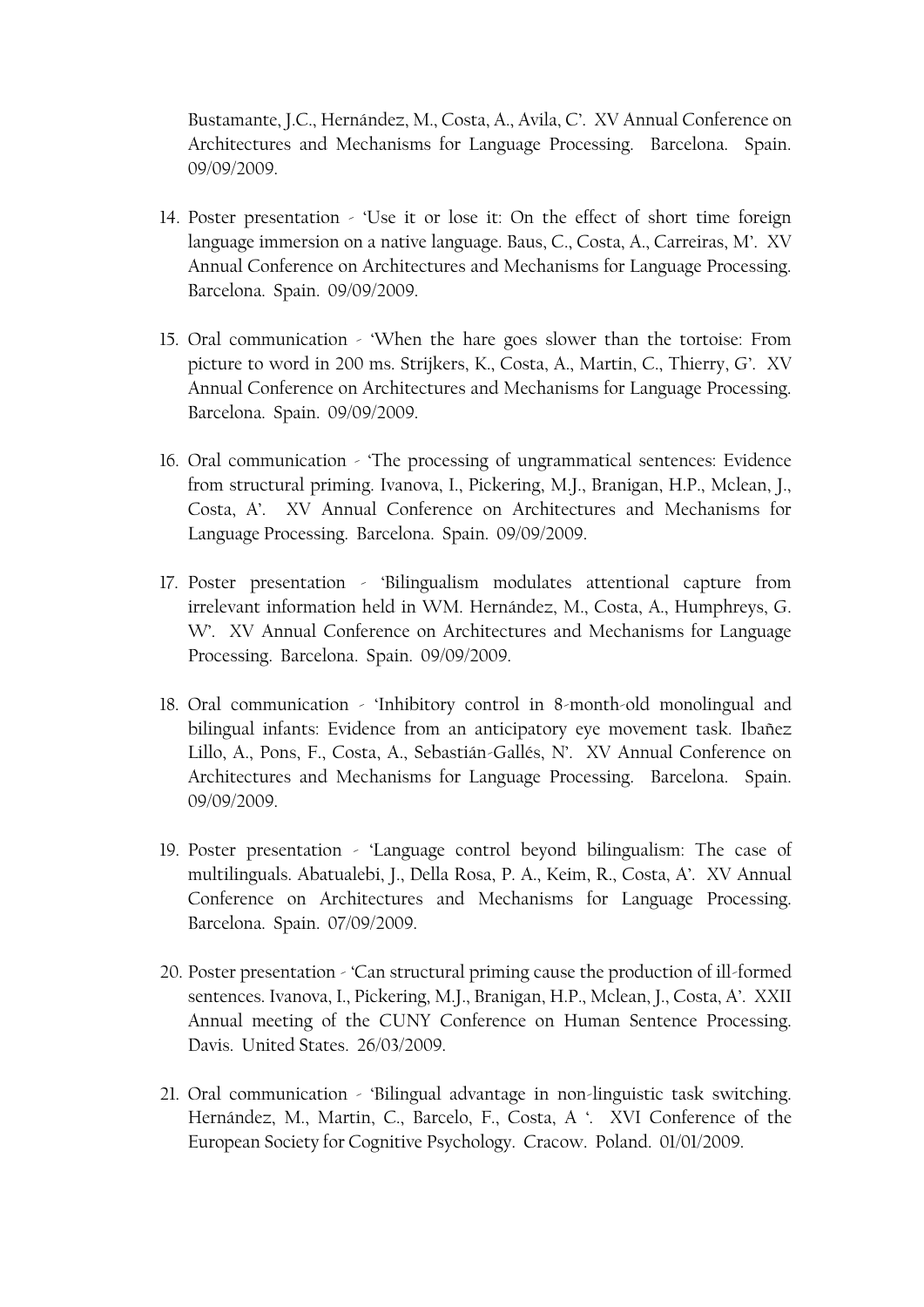- 22. Poster presentation 'Evidence from the semantic competitor paradigm for a lexical P component in speech production. Strijkers, K., Costa, A., Martin, C '. XVI Conference of the European Society for Cognitive Psychology. Cracow. Poland. 01/01/2009.
- 23. Oral communication 'Task switching: Task-difficulty effects on the restart and local costs. Martin, C., Barcelo, F., Hernández, M., Costa, A '. XVI Conference of the European Society for Cognitive Psychology. Cracow. Poland. 01/01/2009.
- 24. Poster presentation 'Exploring bilingual lexical selection with the Retrieval-Induced Forgetting paradigm: Facilitation, not inhibition. Runnqvist, E., Costa, A'. XVI Conference of the European Society for Cognitive Psychology. Cracow. Poland. 01/01/2009.
- 25. Oral communication 'Noun-Phrase Production in Bilinguals. Sadat, J., Costa, A., Alario, F. X. XVI Conference of the European Society for Cognitive Psychology. Cracow. Poland. 01/01/2009.

- 1. Invited talk 'Desintegración de la memoria semántica en la enfermedad de Alzeheimer: Efectos específicos de categoría. Costa, A '. LX Reunión Annual de la Sociedad Española de Neurología. Barcelona. Spain. 29/11/2008.
- 2. Oral communication 'The collateral effects of bilingualism on the attentional system'. I Brainglot Workshop. Barcelona. Spain. 28/11/2008.
- 3. Poster presentation 'Bilingualism reduces perceptual load effects'. International Conference on Models of Interaction in Bilinguals. Bangor. United Kingdom. 24/10/2008.
- 4. Oral communication 'The bilingual advantage in attentional control: Monitor and Conflict resolution processes'. International Conference on Models of Interaction in Bilinguals. Bangor. United Kingdom. 24/10/2008.
- 5. Poster presentation 'An ERP study of word frequency and cognates in speech production. Strijkers, K., Costa, A'. International Conference on Models of Interaction in Bilinguals. Bangor. United Kingdom. 24/10/2008.
- 6. Poster presentation 'When Mary exists a ball to John: Structural priming from erroneous input. Ivanova, I., Pickering, M.J., Branigan, H.P., Mclean, J., Costa, A'. XIV Annual Conference on Architectures and Mechanisms for Language Processing. Cambridge. United Kingdom. 04/09/2008.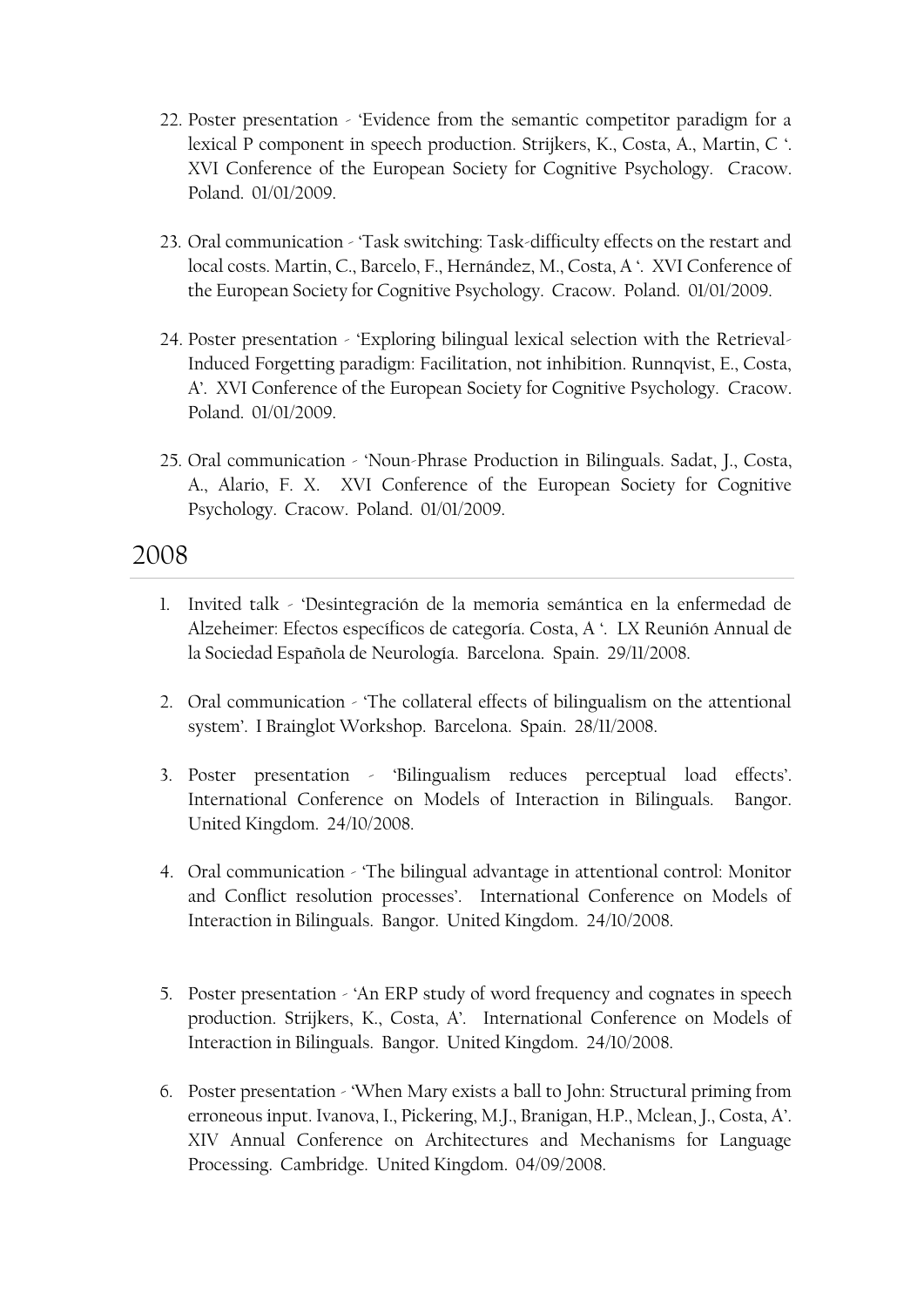- 7. Poster presentation 'When cat competes with dog but not with perro: Evidence from the semantic competitor paradigm'. XIV Annual Conference on Architectures and Mechanisms for Language Processing. Cambridge. United Kingdom. 04/09/2008.
- 8. Poster presentation 'When cat competes with dog but not with perro: Evidence from the semantic competitor paradigm'. V International Workshop on Language Production. Annapolis. United States. 28/07/2008.
- 9. Oral communication 'Electrophysiological correlates of word frequency and cognate status of speech production in second language processing. Strijkers, K., Costa, A., Thierry, G'. VII Congreso de la Sociedad Española de Psicologia Experimental. Donosti - San Sebastián. Spain. 06/07/2008.
- 10. Poster presentation 'Bilingual language control: Evidence from a blocked naming paradigm. Strijkers, K., Costa, A. VII Congreso de la Sociedad Española de Psicologia Experimental. Donosti - San Sebastián. Spain. 06/07/2008.
- 11. Oral communication 'Influencia del aprendizaje de una segunda lengua en el procesamiento lingüístico y cognitivo. Baus, C., Costa, A., Carreiras, M'. VII Congreso de la Sociedad Española de Psicologia Experimental. Donosti - San Sebastián . Spain. 06/07/2008.
- 12. Invited talk / Invited section talk 'Advantages and costs of being a bilingual speaker. Costa, A'. Workshop on Interdisciplinary Approaches to Transfer, CrosslinguisticInfluence and Contact-induced Change. Bristol. United Kingdom. 01/06/2008.
- 13. Poster presentation 'Bilingual language control: Evidence from a blocked naming paradigm. Strijkers, K., Costa, A'. V International Workshop on Language Production. Annapolis, MD. United States. 02/01/2008.
- 14. Poster presentation 'Bilingual language control: Evidence from a blocked naming paradigm. Strijkers, K., Costa, A'. IV Annual Workshop on Bilingualism . Ghent. Belgium. 01/01/2008.
- 15. Poster presentation 'Electrophysiological correlates of word frequency and cognate status of speech production in second language processing. Strijkers, K., Costa, A., Thierry, G '. IV Annual Workshop on Bilingualism. Ghent. Belgium. 01/01/2008.
- 16. Oral communication 'Anatomical correlates of individual differences in L2 phonemic contrast learning. Sebastian-Galles, N., Baus, C., Soriano-Mas, C.,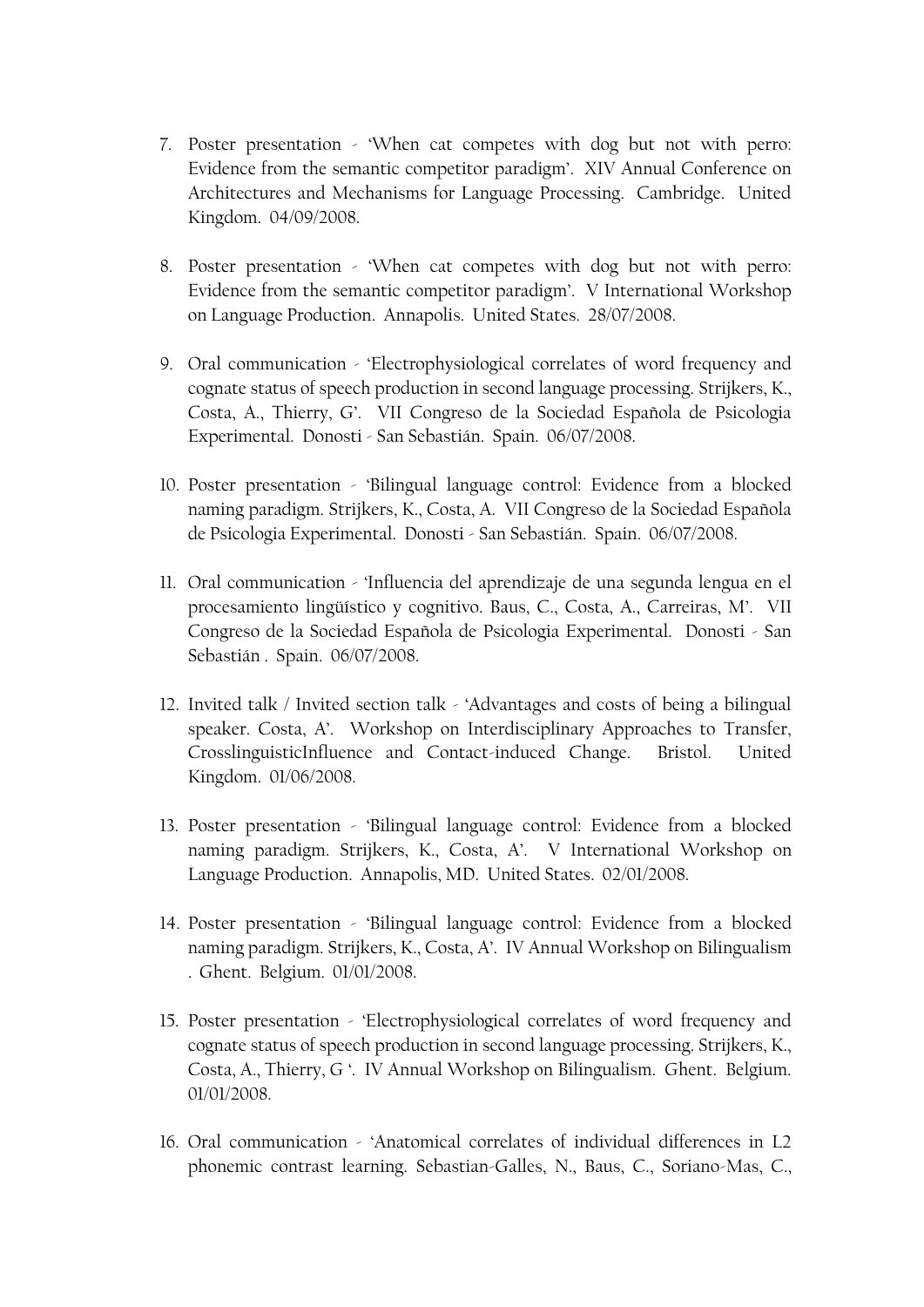Costa, A., Diaz, B., Escera, C., Pujol, J'. IV Annual Workshop on Bilingualism. Ghent. Belgium. 01/01/2008.

- 17. Poster presentation 'Is the early P2 in a production paradigm indicative for lexical processing?Strijkers, K., Costa, A '. Taller de la Red de Neurociencia. Santiago. Spain. 01/01/2008.
- 18. Poster presentation 'When cat competes with dog but not with perro: Evidence from the semantic competitor paradigm'. IV Annual Workshop on Bilingualism. Ghent. Belgium. 01/01/2008.

| Type        | Summer School                                                   |
|-------------|-----------------------------------------------------------------|
| Title       | Summer school of bilingualism and multilingualism               |
|             |                                                                 |
| Institution | Universitat Pompeu Fabra (Spain)                                |
| Date        | 2009 and 2011                                                   |
| Type        | Graduate                                                        |
| Title       | Brain and Bilingualism (Master in Neurosciences)                |
| Institution | Universitat Pompeu Fabra (Spain)                                |
| Date        | 01.2008 - Present                                               |
| Type        | Graduate                                                        |
| Title       | Advanced Issues in Cognitive Sciences and Psychology (Master in |
|             | Cognitive Science and Language)                                 |
| Institution | Universitat de Barcelona (Spain)                                |
| Date        | 01.2008 - Present                                               |
| Type        | Undergraduate                                                   |
| Title       | Estudi de Casos: Llengües i Ment                                |
| Institution | Universitat Pompeu Fabra (Spain)                                |
| Date        | 01.2008 - Present.                                              |
| Type        | Undergraduate                                                   |
| Title       | Estudi de Casos: Llengües i Ment                                |
| Institution | Universitat Pompeu Fabra (Spain)                                |
| Date        | 01.2008 - Present.                                              |
| Type        | Graduate                                                        |
| Title       | Topics in Speech Processing (Master in Cognitive Science and    |
|             | Language)                                                       |
| Institution | Universitat de Barcelona (Spain)                                |
| Date        | 01.2008 - Present.                                              |
| Type        | Graduate                                                        |
|             |                                                                 |

# Courses and Seminars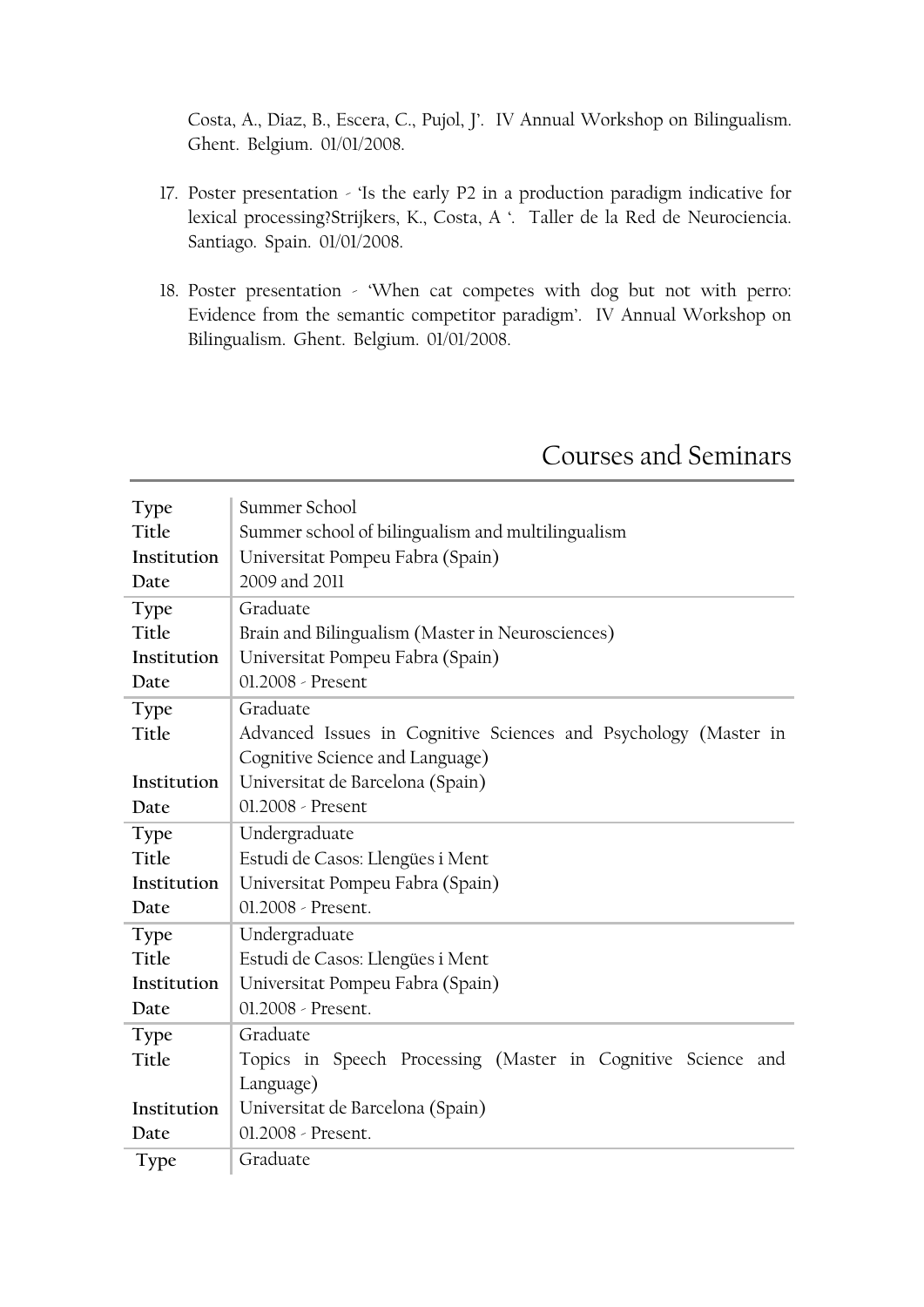| Title       | Cognitive models of language processing                                 |  |  |
|-------------|-------------------------------------------------------------------------|--|--|
| Institution | Institut Guttmann (Spain)                                               |  |  |
| Date        | $01.2008 - 31/12/2010.$                                                 |  |  |
| Type        | Graduate                                                                |  |  |
| Title       | Advantages and Costs of Being a Bilingual Speaker                       |  |  |
| Institution | University of Geneva (Switzerland)                                      |  |  |
| Date        | 11.2007                                                                 |  |  |
| ype         | Graduate                                                                |  |  |
| Title       | Advantages and Costs of Being a Bilingual Speaker                       |  |  |
| Institution | Center for Cognitive and Brain Sciences (Italy)                         |  |  |
| Date        | 09.2007                                                                 |  |  |
| Type        | Seminar                                                                 |  |  |
| Title       | Lexical Access in Bilingual Speech Production                           |  |  |
| Institution | Laboratoire Parole & Langage, University of Provence (France)           |  |  |
| Date        | 11.2006                                                                 |  |  |
| <b>Type</b> | Advanced or Professional                                                |  |  |
| Title       | Attentional Mechanisms involved in Bilingual Language production        |  |  |
| Institution | NICI Colloquium on Cognitive Science (Netherlands)                      |  |  |
| Date        | 05.2005                                                                 |  |  |
| <b>Type</b> | Advanced or Professional                                                |  |  |
| Title       | The dynamics of lexical access in speech production: cascade vs. serial |  |  |
|             | processing                                                              |  |  |
| Institution | Department of Neurocognition (University of Maastricht; Netherlands)    |  |  |
| Date        | 11.2004                                                                 |  |  |
| Type        | Advanced or Professional                                                |  |  |
| Title       | Lexical Access in Bilingual Speech Production                           |  |  |
| Institution | University of Leiden (Netherlands)                                      |  |  |
| Date        | 11.2004                                                                 |  |  |
| <b>Type</b> | Advanced or Professional                                                |  |  |
| Title       | The representation of grammatical categories in the brain               |  |  |
| Institution | Linguistic Department of Basque Country (Spain)                         |  |  |
| Date        | 06.2004                                                                 |  |  |
| Type        | Graduate                                                                |  |  |
| Title       | PhD program entitled 'Cognitive Neuroscience' Course: Language          |  |  |
|             | Production and Aphasia'                                                 |  |  |
| Institution | Universidad de La Laguna (Spain)                                        |  |  |
| Date        | $01.2004 - 01.2006$                                                     |  |  |
| Type        | Graduate                                                                |  |  |
| Title       | PhD Program entitled 'Language and Cognitive Science'. Course:          |  |  |
|             | Language Production                                                     |  |  |
|             | Universitat de Barcelona (Spain)                                        |  |  |
| Institution |                                                                         |  |  |
| Date        | $01.2004 - 12.2006$                                                     |  |  |
| <b>Type</b> | Graduate                                                                |  |  |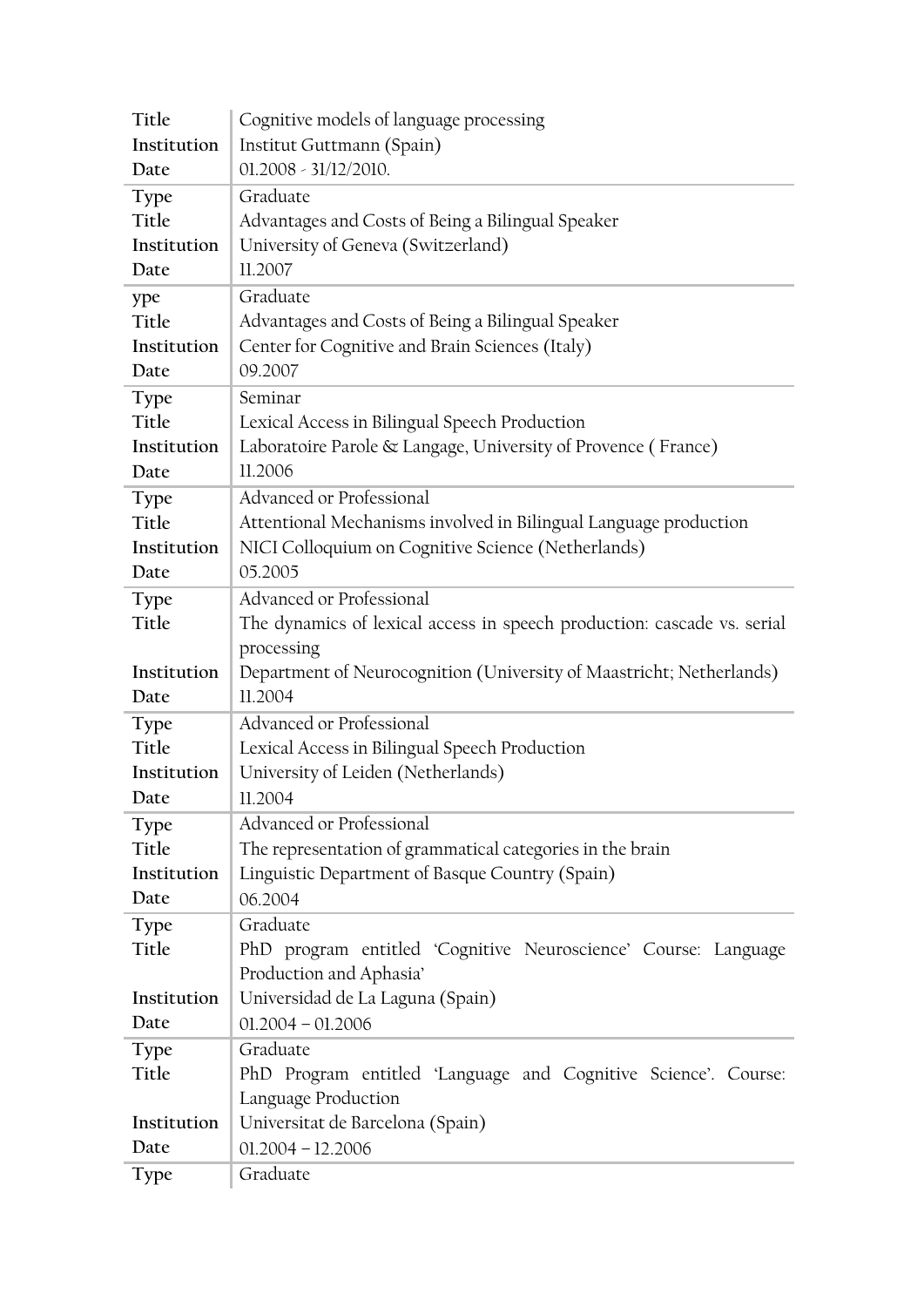| Title       | Localization and Brain functioning. Psychology Department                   |  |
|-------------|-----------------------------------------------------------------------------|--|
| Institution | Universitat de Barcelona (Spain)                                            |  |
| Date        | $01.2004 - 12.2006$                                                         |  |
| Type        | Graduate                                                                    |  |
| Title       | 'Master on Clinic Neuropsychology'Course: Language, Aphasia and             |  |
|             | related deificits.                                                          |  |
| Institution | Universitat de Barcelona (Spain)                                            |  |
| Date        | $01.2004 - 12.2004$                                                         |  |
| Type        | Advanced or Professional                                                    |  |
| Title       | The role of lexical inhibition in language switching in bilingual speakers. |  |
| Institution | CNRS & Université de Provence (France)                                      |  |
| Date        | 06.2003                                                                     |  |
| <b>Type</b> | Advanced or Professional                                                    |  |
| Title       | Cognitive approach to aphasia                                               |  |
| Institution | Fundació Institut Guttmann (Spain)                                          |  |
| Date        | 05.2003                                                                     |  |
| Type        | Advanced or Professional                                                    |  |
| Title       | The retrieval of grammatical features in language production: The case      |  |
|             | of grammatical gender                                                       |  |
| Institution | Universitat Autonoma de Barcelona (Spain)                                   |  |
| Date        | 02.2003                                                                     |  |
| Type        | Seminar                                                                     |  |
| Title       | The retrieval of grammatical gender in monolingual and bilingual speech     |  |
|             | production                                                                  |  |
| Institution | Università degle Studi di Trieste (Italy)                                   |  |
| Date        | 01.2002                                                                     |  |
| Type        | Advanced or Professional                                                    |  |
| Title       | The retrieval of grammatical features in language production: The case      |  |
|             | of Gender                                                                   |  |
| Institution | University of Geneva (Switzerland)                                          |  |
| Date        | 01.2002                                                                     |  |
| <b>Type</b> | Graduate                                                                    |  |
| Title       | PhD programme 'Ciencia Cognitiva y Lenguaje'.                               |  |
| Institution | Universitat de Barcelona (Spain)                                            |  |
| Date        | $01.2002 - 12.2002$                                                         |  |
| Type        | Seminar                                                                     |  |
| Title       | How are homophones represented?                                             |  |
| Institution | MIT Speech Communication Group (USA)                                        |  |
| Date        | 12.2000                                                                     |  |
| Type        | Seminar                                                                     |  |
| Title       | Homophones and Cognates: what can they tell us about lexical access?        |  |
| Institution | SISSA (Italy)                                                               |  |
| Date        | 03.2000                                                                     |  |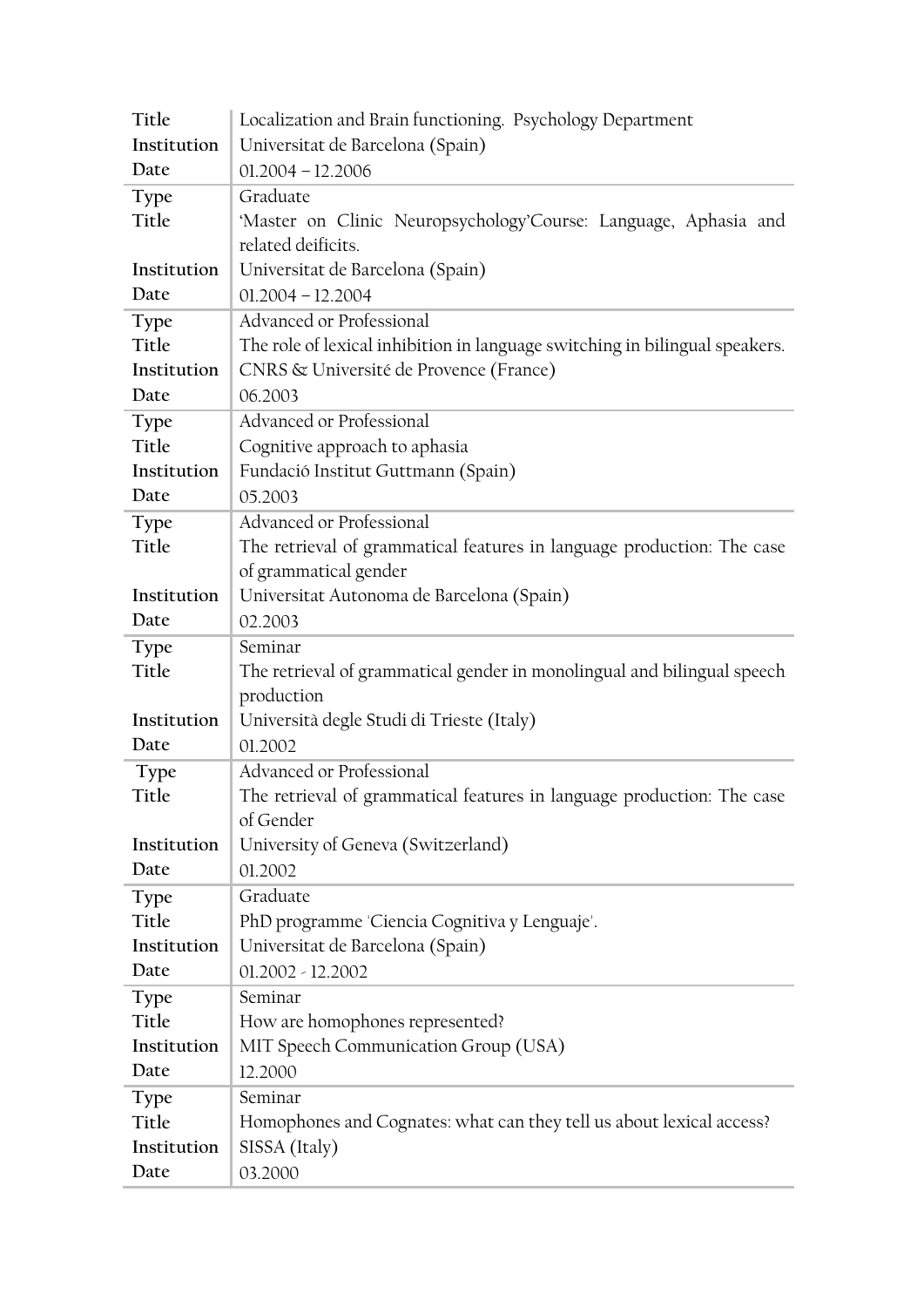| Type        | Seminar                                                                    |  |
|-------------|----------------------------------------------------------------------------|--|
| Title       | The frequency effect in speech production: Evidence from homophone         |  |
|             | naming                                                                     |  |
| Institution | Max Planck Institute for Psycholinguistics (Netherlands)                   |  |
| Date        | 03.2000                                                                    |  |
| <b>Type</b> | Advanced or Professional                                                   |  |
| Title       | The cognate facilitation effect: Implications for models of lexical access |  |
| Institution | Department of Linguistics at Harvard University (USA)                      |  |
| Date        | 02.2000                                                                    |  |
| Type        | Undergraduate                                                              |  |
| Title       | On the nature of lexical deficits in monolingual and bilingual stroke      |  |
|             | patients. Speech and Language Pathology Rounds                             |  |
| Institution | Speech and Language Pathology Department, Massachusetts General            |  |
|             | Hospital (USA)                                                             |  |
| Date        | 10.1999                                                                    |  |
| Type        | Graduate                                                                   |  |
| Title       | Phd Course entitled 'Language and Cognitive Science'                       |  |
| Institution | Universitat de Barcelona (Spain)                                           |  |
| Date        | 01.1997-12.2000                                                            |  |
| Type        | Seminar                                                                    |  |
| Title       | Skeletal tier and Syllabic structure in phonological encoding              |  |
| Institution | CNRS-LCSP (France)                                                         |  |
| Date        | 02.1996                                                                    |  |
| Type        | Undergraduate                                                              |  |
| Title       | Perception and Attention                                                   |  |
| Institution | Universitat de Barcelona (Spain)                                           |  |
| Date        | $01.1995 - 12.1997$                                                        |  |

# Other Invited Talks

| Title | Advantages and Costs of being a Bilingual Speaker                            |
|-------|------------------------------------------------------------------------------|
| Place | New York University                                                          |
| Date  | 2009                                                                         |
| Title | The time-course of word retrieval revealed by event-related brain potentials |
|       | during overt speech                                                          |
| Place | New York University                                                          |
| Date  | 2009                                                                         |
| Title | The representation of grammatical categories in the Brain.                   |
| Place | University of Basque Country                                                 |
| Date  | 2004                                                                         |
| Title | The role of lexical inhibition in language switching in bilingual speakers.  |
| Place | University of Provence                                                       |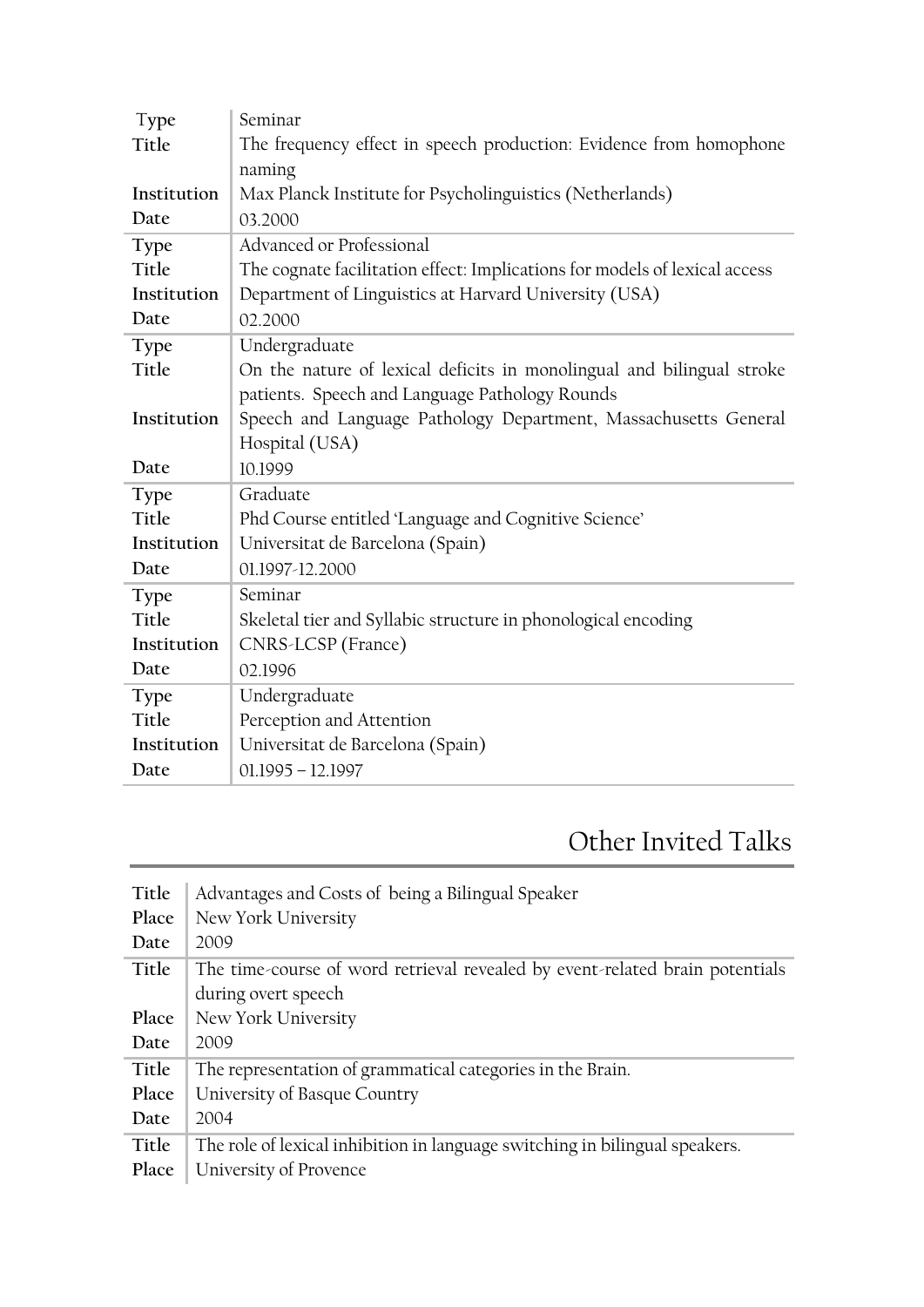| The retrieval of grammatical features in language production: The case of<br>Title<br>grammatical gender.<br>University of Geneva and Universitat Autonoma de Barcelona<br>Place<br>2002 and 2003<br>Date<br>The retrieval of grammatical gender in monolingual and bilingual speech<br>Title<br>production.<br>University of Cambridge<br>Place<br>2002<br>Date<br>Title<br>How are homophones represented?<br>Place<br>MIT Speech Communication Group<br>2000<br>Date<br>Title<br>Homophones and Cognates: what can they tell us about lexical access?<br>Place<br>Cognitive Neuroscience seminar at SISSA<br>2000<br>Date<br>The frequency effect in speech production: Evidence from homophone naming.<br>Title<br>Place<br>Max Planck Institute for Psycholinguistics<br>2000<br>Date<br>Title<br>The cognate facilitation effect: Implications for models of lexical access.<br>Place<br>Department of Linguistics at Harvard University<br>2000<br>Date<br>On the nature of lexical deficits in monolingual and bilingual stroke patients.<br>Title<br>Educational talk presented at the Speech and Language Pathology Rounds,<br>Place<br>Speech and Language Pathology Department, Massachusetts General Hospital<br>1999<br>Date | Date | 2003 |
|--------------------------------------------------------------------------------------------------------------------------------------------------------------------------------------------------------------------------------------------------------------------------------------------------------------------------------------------------------------------------------------------------------------------------------------------------------------------------------------------------------------------------------------------------------------------------------------------------------------------------------------------------------------------------------------------------------------------------------------------------------------------------------------------------------------------------------------------------------------------------------------------------------------------------------------------------------------------------------------------------------------------------------------------------------------------------------------------------------------------------------------------------------------------------------------------------------------------------------------------|------|------|
|                                                                                                                                                                                                                                                                                                                                                                                                                                                                                                                                                                                                                                                                                                                                                                                                                                                                                                                                                                                                                                                                                                                                                                                                                                            |      |      |
|                                                                                                                                                                                                                                                                                                                                                                                                                                                                                                                                                                                                                                                                                                                                                                                                                                                                                                                                                                                                                                                                                                                                                                                                                                            |      |      |
|                                                                                                                                                                                                                                                                                                                                                                                                                                                                                                                                                                                                                                                                                                                                                                                                                                                                                                                                                                                                                                                                                                                                                                                                                                            |      |      |
|                                                                                                                                                                                                                                                                                                                                                                                                                                                                                                                                                                                                                                                                                                                                                                                                                                                                                                                                                                                                                                                                                                                                                                                                                                            |      |      |
|                                                                                                                                                                                                                                                                                                                                                                                                                                                                                                                                                                                                                                                                                                                                                                                                                                                                                                                                                                                                                                                                                                                                                                                                                                            |      |      |
|                                                                                                                                                                                                                                                                                                                                                                                                                                                                                                                                                                                                                                                                                                                                                                                                                                                                                                                                                                                                                                                                                                                                                                                                                                            |      |      |
|                                                                                                                                                                                                                                                                                                                                                                                                                                                                                                                                                                                                                                                                                                                                                                                                                                                                                                                                                                                                                                                                                                                                                                                                                                            |      |      |
|                                                                                                                                                                                                                                                                                                                                                                                                                                                                                                                                                                                                                                                                                                                                                                                                                                                                                                                                                                                                                                                                                                                                                                                                                                            |      |      |
|                                                                                                                                                                                                                                                                                                                                                                                                                                                                                                                                                                                                                                                                                                                                                                                                                                                                                                                                                                                                                                                                                                                                                                                                                                            |      |      |
|                                                                                                                                                                                                                                                                                                                                                                                                                                                                                                                                                                                                                                                                                                                                                                                                                                                                                                                                                                                                                                                                                                                                                                                                                                            |      |      |
|                                                                                                                                                                                                                                                                                                                                                                                                                                                                                                                                                                                                                                                                                                                                                                                                                                                                                                                                                                                                                                                                                                                                                                                                                                            |      |      |
|                                                                                                                                                                                                                                                                                                                                                                                                                                                                                                                                                                                                                                                                                                                                                                                                                                                                                                                                                                                                                                                                                                                                                                                                                                            |      |      |
|                                                                                                                                                                                                                                                                                                                                                                                                                                                                                                                                                                                                                                                                                                                                                                                                                                                                                                                                                                                                                                                                                                                                                                                                                                            |      |      |
|                                                                                                                                                                                                                                                                                                                                                                                                                                                                                                                                                                                                                                                                                                                                                                                                                                                                                                                                                                                                                                                                                                                                                                                                                                            |      |      |
|                                                                                                                                                                                                                                                                                                                                                                                                                                                                                                                                                                                                                                                                                                                                                                                                                                                                                                                                                                                                                                                                                                                                                                                                                                            |      |      |
|                                                                                                                                                                                                                                                                                                                                                                                                                                                                                                                                                                                                                                                                                                                                                                                                                                                                                                                                                                                                                                                                                                                                                                                                                                            |      |      |
|                                                                                                                                                                                                                                                                                                                                                                                                                                                                                                                                                                                                                                                                                                                                                                                                                                                                                                                                                                                                                                                                                                                                                                                                                                            |      |      |
|                                                                                                                                                                                                                                                                                                                                                                                                                                                                                                                                                                                                                                                                                                                                                                                                                                                                                                                                                                                                                                                                                                                                                                                                                                            |      |      |
|                                                                                                                                                                                                                                                                                                                                                                                                                                                                                                                                                                                                                                                                                                                                                                                                                                                                                                                                                                                                                                                                                                                                                                                                                                            |      |      |
|                                                                                                                                                                                                                                                                                                                                                                                                                                                                                                                                                                                                                                                                                                                                                                                                                                                                                                                                                                                                                                                                                                                                                                                                                                            |      |      |
|                                                                                                                                                                                                                                                                                                                                                                                                                                                                                                                                                                                                                                                                                                                                                                                                                                                                                                                                                                                                                                                                                                                                                                                                                                            |      |      |
|                                                                                                                                                                                                                                                                                                                                                                                                                                                                                                                                                                                                                                                                                                                                                                                                                                                                                                                                                                                                                                                                                                                                                                                                                                            |      |      |
|                                                                                                                                                                                                                                                                                                                                                                                                                                                                                                                                                                                                                                                                                                                                                                                                                                                                                                                                                                                                                                                                                                                                                                                                                                            |      |      |
|                                                                                                                                                                                                                                                                                                                                                                                                                                                                                                                                                                                                                                                                                                                                                                                                                                                                                                                                                                                                                                                                                                                                                                                                                                            |      |      |

# Managerial Activities

| Task | Associate Editor of 'Journal of Neurolinguistics'                          |
|------|----------------------------------------------------------------------------|
| Date | 2014-Present                                                               |
| Task | Associate Editor of 'Language Cognition and Neuroscience'                  |
| Date | 2013-Present                                                               |
| Task | Collaborator of 'Agencia Nacional de Evaluación y Prospectiva'. Ministerio |
|      | de Economía y Competitividad                                               |
| Date | 2012-Present                                                               |
| Task | Expert Grant Reviewer for the Swiss Government                             |
| Date | 2011-Present                                                               |
| Task | Expert Grant Reviewer for the French Government                            |
| Date | 2011-Present                                                               |
| Task | Expert Grant Reviewer for the US Government                                |
| Date | 2008-Present                                                               |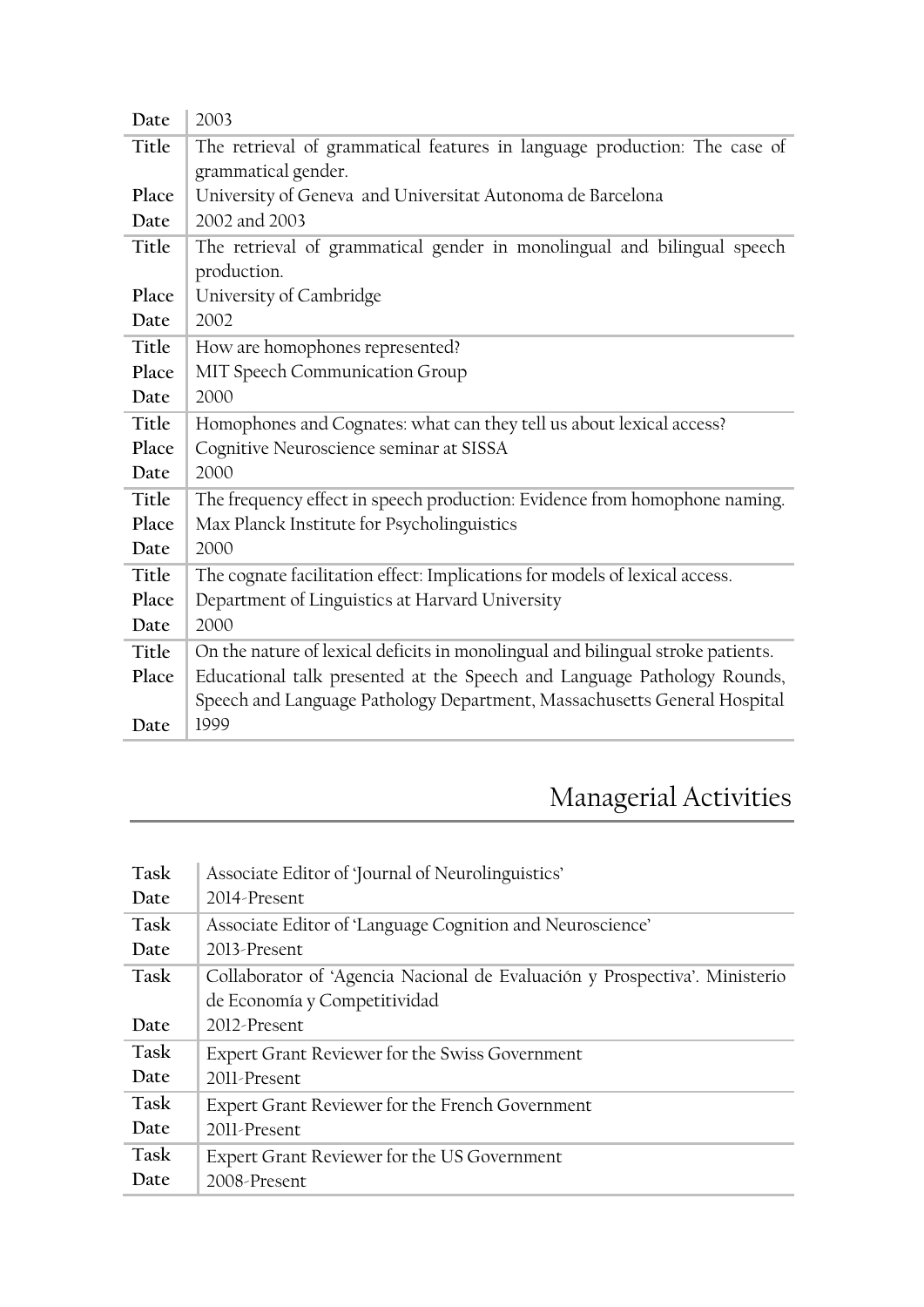| Task         | Associate editor of 'Applied Psycholinguistics'                                                                                                                                                                                                                                                           |  |  |
|--------------|-----------------------------------------------------------------------------------------------------------------------------------------------------------------------------------------------------------------------------------------------------------------------------------------------------------|--|--|
| Date         | 2006-2010                                                                                                                                                                                                                                                                                                 |  |  |
| Task         | Member of Editorial Board - Psychological Science                                                                                                                                                                                                                                                         |  |  |
| Date         | 2010-Present                                                                                                                                                                                                                                                                                              |  |  |
| Task         | Member of Editorial Board - Bilingualism: Language and Cognition.                                                                                                                                                                                                                                         |  |  |
| Date         | 2010-Present                                                                                                                                                                                                                                                                                              |  |  |
| Task         | Member of Editorial Board - Acta Psychologica.                                                                                                                                                                                                                                                            |  |  |
| Date         | 2009-Present                                                                                                                                                                                                                                                                                              |  |  |
| Task         | Member of Editorial Board - Frontiers in Language Sciences.                                                                                                                                                                                                                                               |  |  |
| Date         | 2008-Present                                                                                                                                                                                                                                                                                              |  |  |
| Task         | Member of Editorial Board - J. of Memory and Language                                                                                                                                                                                                                                                     |  |  |
| Date         | 2008-Present                                                                                                                                                                                                                                                                                              |  |  |
| Task         | Member of Editorial Board - J. of Experimental Psychology: Learning,                                                                                                                                                                                                                                      |  |  |
|              | Memory, and Cognition.                                                                                                                                                                                                                                                                                    |  |  |
| Date         | 2007-Present                                                                                                                                                                                                                                                                                              |  |  |
| Task         | Member of Editorial Board - J. of Neurolinguistics.                                                                                                                                                                                                                                                       |  |  |
| Date         | 2007-2014                                                                                                                                                                                                                                                                                                 |  |  |
| Task         | Member of Editorial Board - Cognition.                                                                                                                                                                                                                                                                    |  |  |
| Date         | 2005-Present                                                                                                                                                                                                                                                                                              |  |  |
| Task         | Member of Editorial Board - Psicológica.                                                                                                                                                                                                                                                                  |  |  |
| Date         | 2003-Present                                                                                                                                                                                                                                                                                              |  |  |
| Task         | Journal Reviewer: Developmental science, Cognition, Cognitiva, Cognitive<br>Neuropsychology, Journal of Experimental Psychology, Journal of Memory<br>and Language, Language Learning, Applied Psycholinguistics, Bilingualism:<br>Language and Cognition, Psychonomic Bulletin and Review, Psychological |  |  |
| Date         | Science, Language and Cognitive Processes, Cerebral Cortex, Neuroimage.<br>2010-Present                                                                                                                                                                                                                   |  |  |
| Task         | Conference Organization - International Conference on Models of<br>Interaction in Bilinguals.                                                                                                                                                                                                             |  |  |
| Date         | 10.2008                                                                                                                                                                                                                                                                                                   |  |  |
| Task         | Conference Organization - AMLAP.                                                                                                                                                                                                                                                                          |  |  |
| Date         | $09.2006 - 09.2010$                                                                                                                                                                                                                                                                                       |  |  |
| Task         | Workshop Organization - 24th European Workshop on Cognitive<br>Neuropsychology.                                                                                                                                                                                                                           |  |  |
| Date         | 2006                                                                                                                                                                                                                                                                                                      |  |  |
| Task         | Workshop Organization - Rovereto Workshop on Bilingualism.                                                                                                                                                                                                                                                |  |  |
| Date         | $09.2005 - 09.2011$                                                                                                                                                                                                                                                                                       |  |  |
|              |                                                                                                                                                                                                                                                                                                           |  |  |
| Task         | Workshop Organization - International Workshop on Language Production.                                                                                                                                                                                                                                    |  |  |
| Date         | $01.2004 - 12.2012$                                                                                                                                                                                                                                                                                       |  |  |
| Task         | Simposium Organization - 6º Simposium de Psicolingüística.                                                                                                                                                                                                                                                |  |  |
| Date<br>Task | 2002<br>Conference Organization - MIT and Harvard Student Conference on                                                                                                                                                                                                                                   |  |  |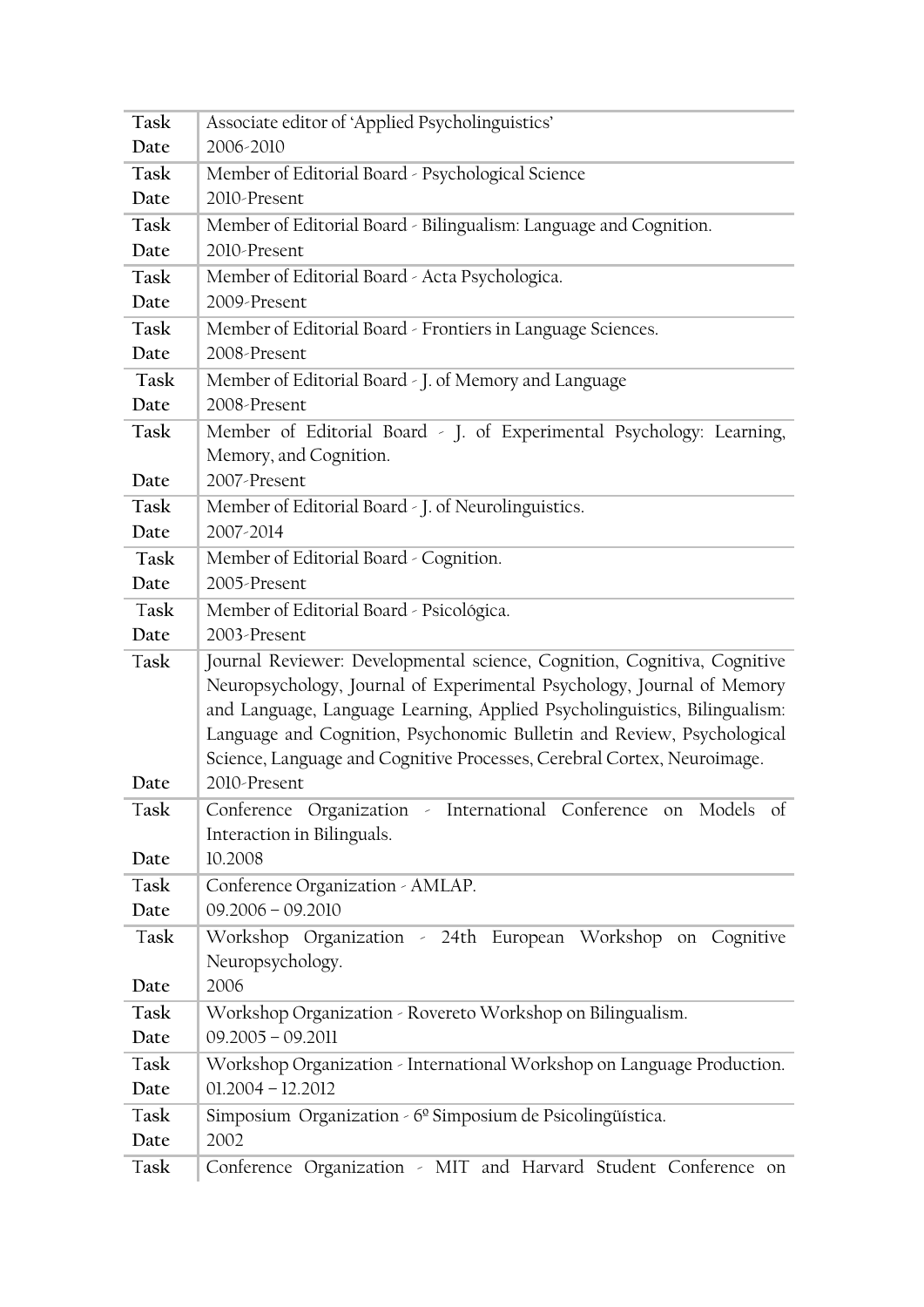|      | Language Research.                                                   |  |
|------|----------------------------------------------------------------------|--|
| Date | 08.2000                                                              |  |
| Task | Expert Grant Reviewer: Spanish, Dutch, French, and Swiss agencies of |  |
|      | science.                                                             |  |
| Date | 01.2008 - Present.                                                   |  |
| Task | Member of Academic Societies - Association of Psychological Science  |  |
| Date | $01.2008 -$ Present.                                                 |  |
| Task | Member of Academic Societies - Psychonomics Society.                 |  |
| Date | $01.2008 -$ Present.                                                 |  |
| Task | Member of Academic Societies - Sociedad Española de Psicología       |  |
|      | Experimental.                                                        |  |
| Date | $01.2008 -$ Present.                                                 |  |
| Task | Member of the Faculty Comission of the Psychology Department         |  |
|      | (Universitat de Barcelona).                                          |  |
| Date | $2004 - 2008$                                                        |  |
| Task | PhD Committee Member - Member of the PhD commission of the           |  |
|      | Psychology Department (Universitat de Barcelona).                    |  |
| Date | $2004 - 2008$                                                        |  |

# PhD and Master Theses

| Thesis level and Title | PhD; The mechanisms and the scope of bilingual language<br>production                                                                                                      |
|------------------------|----------------------------------------------------------------------------------------------------------------------------------------------------------------------------|
| Institution            | Universitat Pompeu Fabra                                                                                                                                                   |
| Student                | Francesca Martina Branzi                                                                                                                                                   |
| Date                   | 2014                                                                                                                                                                       |
| Thesis level and Title | PhD; El análisis de la atención en la recepción televisiva. La<br>incidencia de las respuestas automáticas de atención en la<br>motivación hacia el consumo de contenidos. |
| Institution            | Universitat Pompeu Fabra                                                                                                                                                   |
| Student                | Miguel Barreda                                                                                                                                                             |
| Date                   | 2014                                                                                                                                                                       |
| Thesis level and Title | PhD; Attenuation of information during native/non-native<br>interactions                                                                                                   |
| Institution            | Universitat Pompeu Fabra                                                                                                                                                   |
| Student                | Sara Rodriguez                                                                                                                                                             |
| Date                   | 2013                                                                                                                                                                       |
| Thesis level and Title | Masters; Is that so? The processing of new information<br>embedded in native and non-native speech.                                                                        |
| Institution            | Universitat de Barcelona                                                                                                                                                   |
| Student                | Joanna Darrow Corey                                                                                                                                                        |
| Date                   | 2013                                                                                                                                                                       |
| Thesis level and Title | Masters; Anticipating words and their features in sentence                                                                                                                 |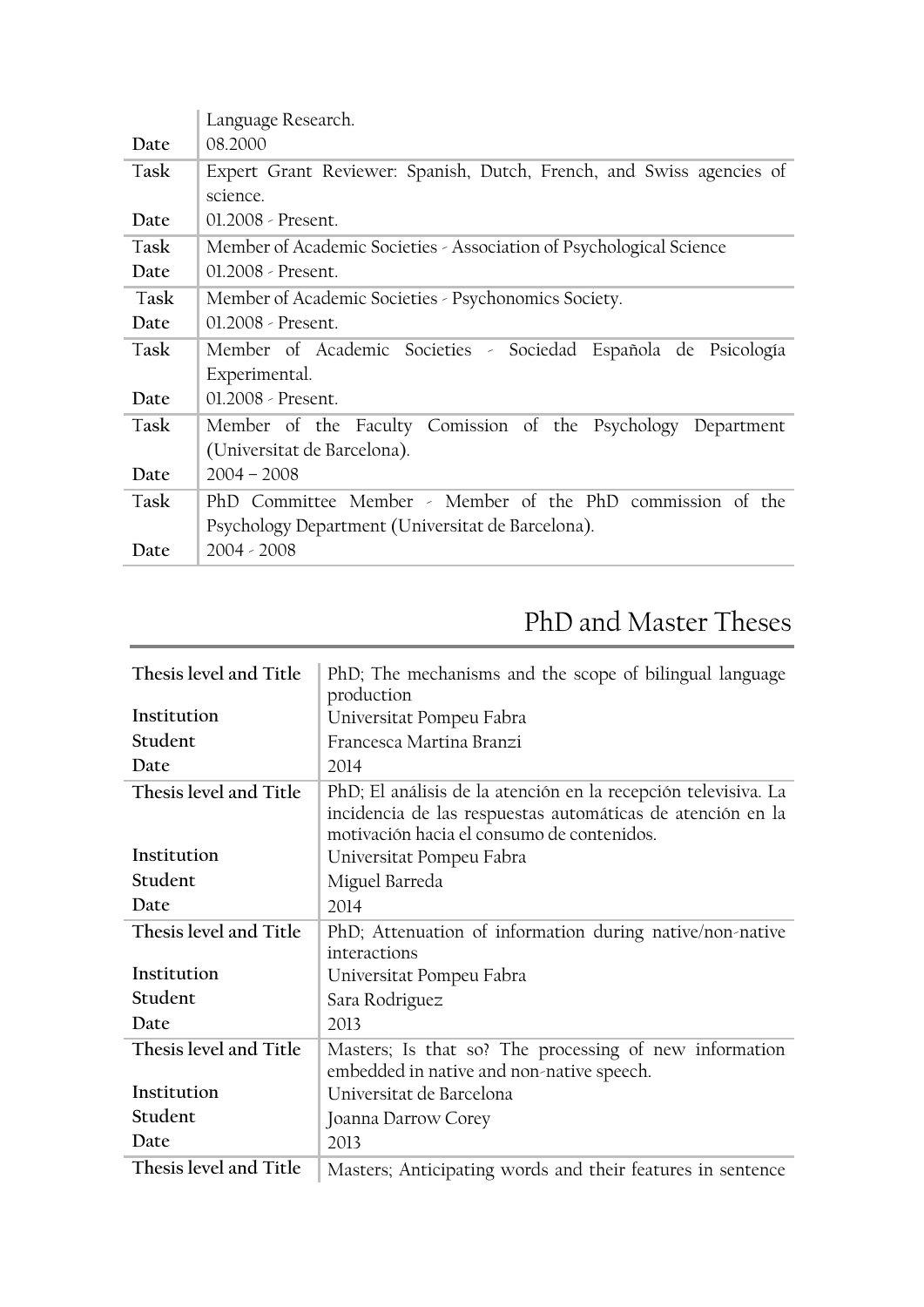|                        | listening.                                                                                                    |
|------------------------|---------------------------------------------------------------------------------------------------------------|
| Institution            | Universitat de Barcelona                                                                                      |
| Student                | Elisa Ruiz Tada                                                                                               |
| Date                   | 2013                                                                                                          |
| Thesis level and Title | Masters; Who said that? The integration of meaning and<br>speaker's identity in Native and Non-Native speech. |
| Institution            | Universitat de Barcelona                                                                                      |
| Student                | Meritxell Ayguasanosa Riu                                                                                     |
| Date                   | 2013                                                                                                          |
| Thesis level and Title | Masters; An ERP investigation of foreign accent in spoken                                                     |
|                        | word recognition with word frequency and repetition effect                                                    |
| Institution            | Universitat de Barcelona                                                                                      |
| Student                | Hankyung Cho                                                                                                  |
| Date                   | 2013                                                                                                          |
| Thesis level and Title | Masters; "¡Te conozco! Hablas español" Influencia de la<br>lengua en el reconocimiento de caras               |
| Institution            | Universitat de Barcelona                                                                                      |
| Student                | Jesús Antonio Bas Villalba                                                                                    |
| Date                   | 2013                                                                                                          |
| Thesis level and Title | PhD; On the origin and scope of the bilingual speech                                                          |
|                        | production disadvantage                                                                                       |
| Institution            | Universitat de Barcelona                                                                                      |
| Student                | Elin Runnqvist                                                                                                |
| Date                   | 2013                                                                                                          |
| Thesis level and Title | Master; La influencia del lenguaje en la categorización social                                                |
| Institution            | de raza.<br>Universitat de Barcelona                                                                          |
| Student                | Ana Gutiérrez                                                                                                 |
| Date                   |                                                                                                               |
|                        | 2012                                                                                                          |
| Thesis level and Title | PhD; The bilingual cost in speech production-Studies of<br>phonological and articulatory processes.           |
| Institution            | Universitat Pompeu Fabra                                                                                      |
| Student                | Jasmin Sadat                                                                                                  |
| Date                   | 2012                                                                                                          |
| Thesis level and Title | PhD; The electrophysiology of language production: on the                                                     |
|                        | time course of lexical selection in object naming                                                             |
| Institution            | Universitat de Barcelona                                                                                      |
| Student                | Kristof Strijkers                                                                                             |
| Date                   | 2012                                                                                                          |
| Thesis level and Title | PhD; Déficits específicos de categoría a nivel pre y post                                                     |
|                        | semántico: Implicaciones para la neurociencia cognitiva                                                       |
| Institution            | Universitat de Barcelona                                                                                      |
| Student                | Agnés Caño                                                                                                    |
| Date                   | 2012                                                                                                          |
| Thesis level and Title | PhD; The processing of anomalous sentences                                                                    |
|                        |                                                                                                               |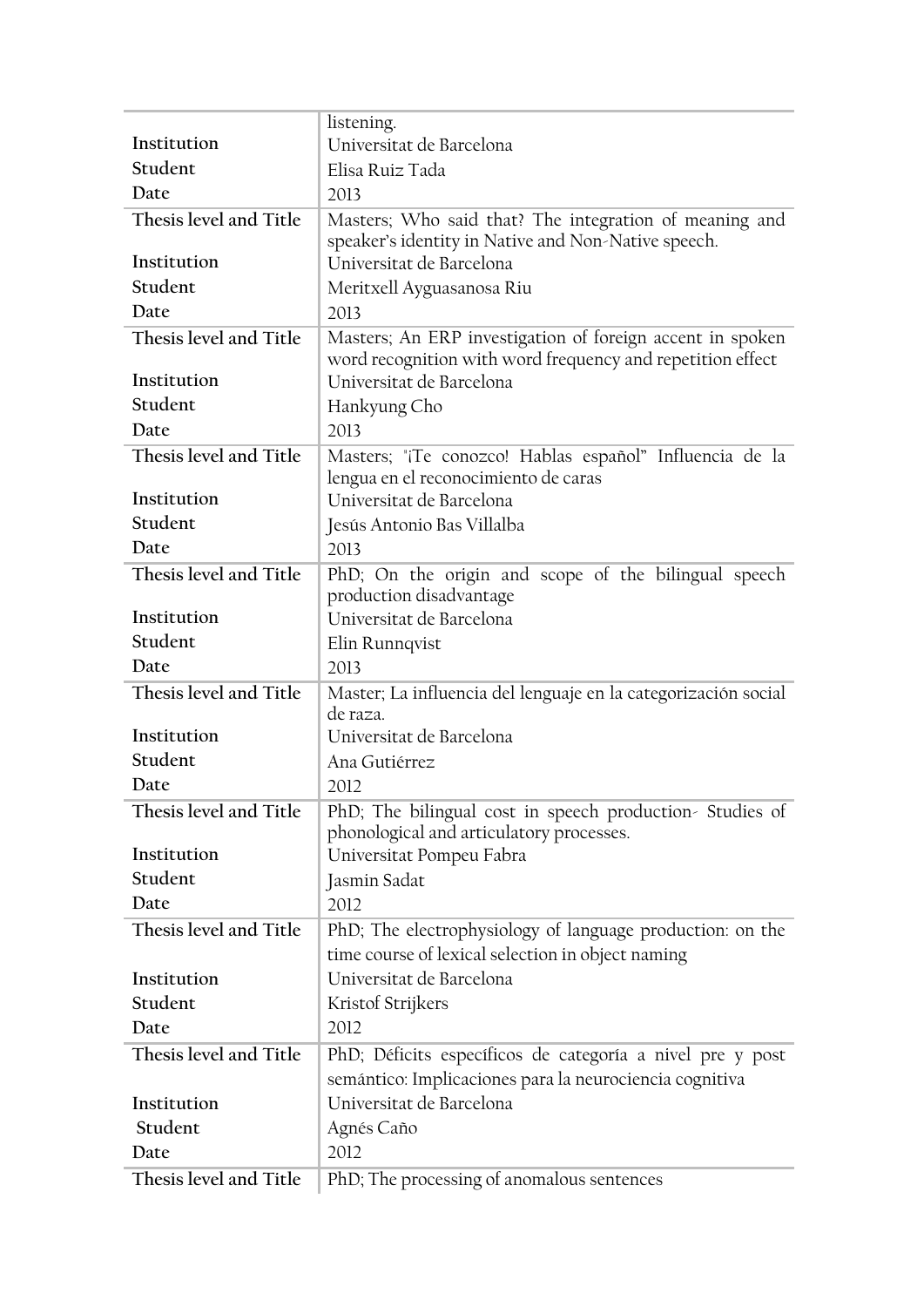| Institution            | Universitat de Barcelona                                   |
|------------------------|------------------------------------------------------------|
| Student                | Iva Ivanova                                                |
| Date                   | 2010                                                       |
| Thesis level and Title | PhD; Influence of a brief second language immersion on     |
|                        | linguistic and cognitive processsing                       |
| Institution            | Universitad de la Laguna                                   |
| Student                | Cristina Baus                                              |
| Date                   | 2010                                                       |
| Thesis level and Title | PhD; Collateral Effects of Mastering two Languages: Does   |
|                        | Bilingualism aid executive control?                        |
| Institution            | Universitat de Barcelona                                   |
| Student                | Mireia Hernández                                           |
| Date                   | 2010                                                       |
| Thesis level and Title | PhD; Lexical Representation and Selection on Bilingual     |
|                        | <b>Speech Production</b>                                   |
| Institution            | Universitat de Barcelona                                   |
| Student                | Mikel Santesteban                                          |
| Date                   | 2006                                                       |
| Thesis level and Title | PhD; Phonological activation of non-produced picture names |
| Institution            | Universitat de Barcelona                                   |
| Student                | Eduardo Navarrete                                          |
| Date                   | 2007                                                       |
| Thesis level and Title | Master; Integration of world knowledge during sentence     |
|                        | comprehension in a second language                         |
| Institution            | Universitat Pompeu Fabra                                   |
| Student                | Xavier Garcia                                              |
| Date                   | 2011                                                       |
| Thesis level and Title | Master; Inhibitory Control in 8-month-old Monolingual and  |
|                        | Bilingual Infants: Evidence From an Anticipatory Eye       |
|                        | Movement Task                                              |
| Institution            | Universitat Pompeu Fabra                                   |
| Student                | Alexandra Ibáñez                                           |
| Date                   | 2010                                                       |
| Thesis level and Title | Master; The bilingual effects on executive<br>control      |
|                        | functioning: evidence from the MCST task switching         |
|                        | paradigm                                                   |
| Institution            | Universitat de Barcelona                                   |
| Student                | Sara Rodríguez                                             |
| Date                   | 2008                                                       |
| Thesis level and Title | Master; Noun-Phrase Production in Bilinguals               |
| Institution            | Universitat de Barcelona                                   |
| Student                | Jasmin Sadat                                               |
| Date                   | 2008                                                       |